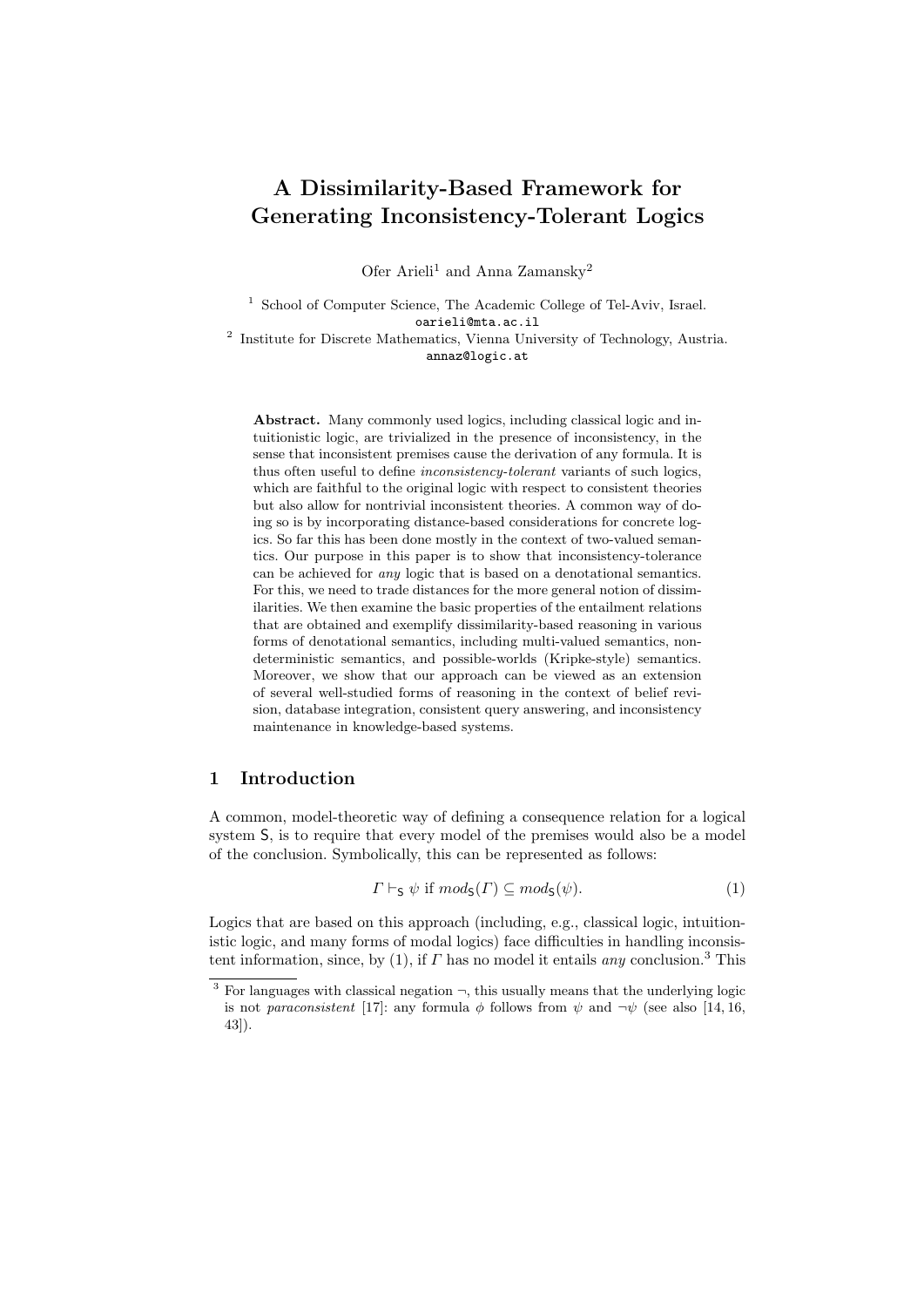problem has long been identified, and different solutions have been proposed to it. However, many of those solutions depend on the nature of the semantics at hand, and therefore they cannot be easily adapted to other contexts.

One way of properly maintaining inconsistency, while still being faithful to (1), is to substitute  $mod_5(\Gamma)$  in (1) by a non-empty set  $\Delta_5(\Gamma)$  that coincides with  $mod_{S}(F)$  whenever the latter is non-empty. Intuitively,  $\Delta_{S}(F)$  consists of the semantic elements that are 'as close as possible' to satisfying *Γ*. This is the basic intuition behind *distance-based reasoning*, which is usually defined for standard two-valued semantics (see, e.g.,  $[2, 8, 27, 31, 34]$ ). In this paper, we extend the distance-based approach to *arbitrary* forms of denotational semantics by incorporating the notion of *dissimilarities*, a generalization of the notion of distances. To this end, we define in precise terms what a dissimilarity between semantic objects of a given denotational semantics is, and what properties it should satisfy in order to induce natural and useful entailments. This allows us to apply these abstract definitions, in a uniform way, on a wide range of semantics.

Given a logic L that is based on a denotational semantics, we provide a general way of constructing a logic L' that is an *inconsistency-tolerant* variant of L, in the sense that L' coincides with L with respect to consistent premises, and is nontrivial with respect to inconsistent ones. A major advantage of this approach is its uniformity: in order to construct an inconsistency-tolerant variant of one's favorite logic, one only needs to define a dissimilarity relation in this logic, and this automatically induces a corresponding inconsistency-tolerant entailment. This approach may be useful, for instance, for applying distance-based strategies for revising or merging knowledge-bases, the semantics of which is not the standard classical one (the evolutionary databases of [19] and the three-valued inference relations of [28], which are based on three-valued paraconsistent logics, are just two cases in point), or for extending standard approaches to data integration and query answering in databases, which are based on distance functions [5, 13, 37].

The rest of this paper is organized as follows: In the next section we recall some basic definitions and facts about denotational semantics and the logics induced by them. Then, in Section 3, we explain what we mean by 'inconsistencytolerant' logics, and describe a general method of obtaining such logics by incorporating McCarthy's [41] and Shoham's [45] approach of preferential reasoning. In Section 4 we provide a concrete way of implementing preferential reasoning for any type of denotational semantics using the notion of dissimilarity. In Section 5 we examine some common properties of the entailment relations defined in Section 4, and in Section 6 we apply our framework to particular cases of denotational semantics. In Section 7 we conclude and consider some directions for future work.<sup>4</sup>

<sup>4</sup> This is a revised and extended version of [7] and [9].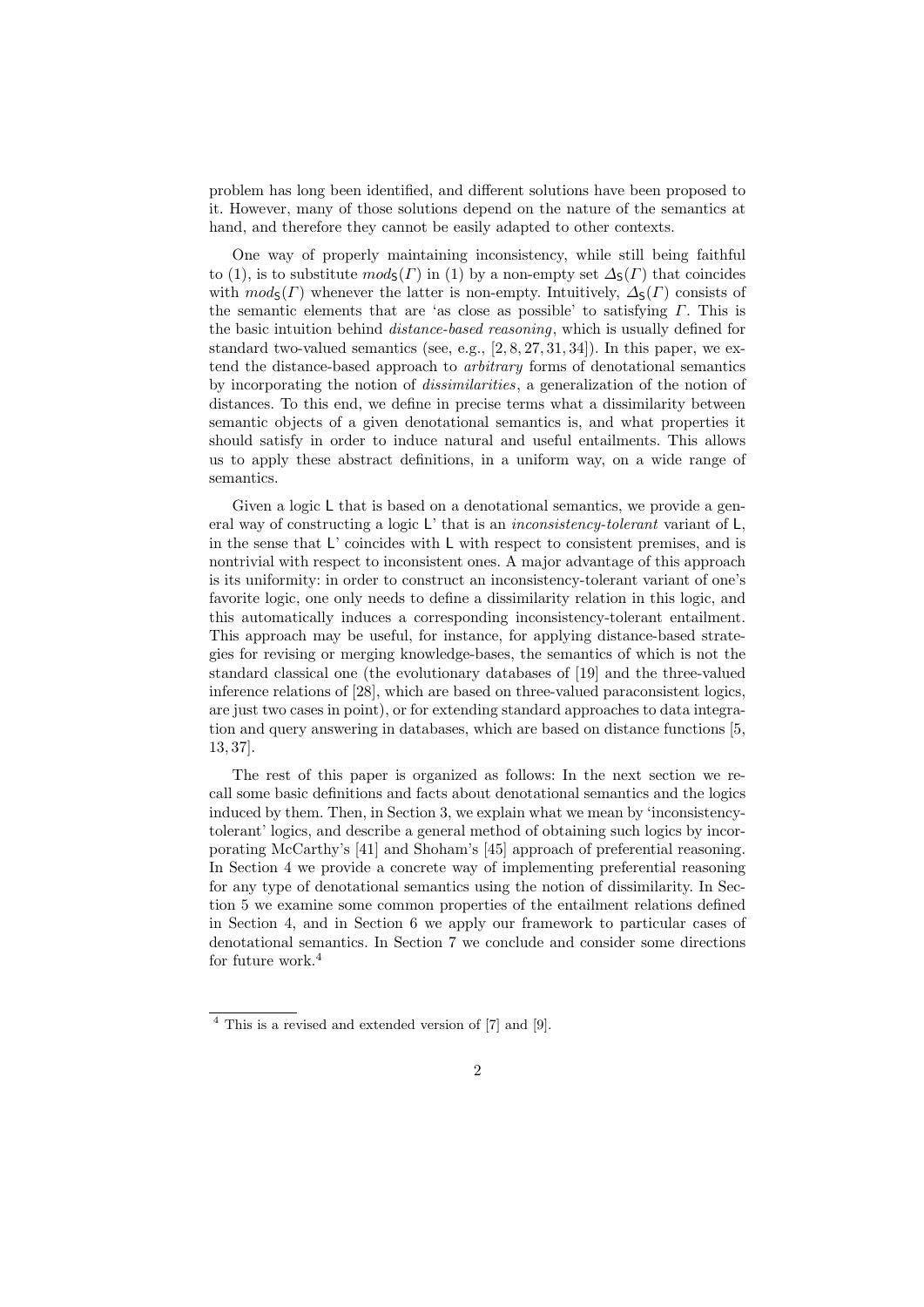#### **2 Denotational Semantics and Their Logics**

In the sequel,  $\mathcal L$  denotes a propositional language with a countable set Atoms  $=$  $\{p, q, r \ldots\}$  of atomic formulas and a (countable) set  $\mathcal{F}_{\mathcal{L}} = \{\psi, \phi, \sigma, \ldots\}$  of wellformed formulas. A theory *Γ* is a finite set of formulas in  $\mathcal{F}_L$ . The atoms appearing in the formulas of *Γ* and the subformulas of *Γ* are denoted, respectively, by Atoms(*Γ*) and  $SF(\Gamma)$ . The set of all theories of *L* is denoted by  $\mathcal{T}_\mathcal{L}$ .

**Definition 1.** Given a language  $\mathcal{L}$ , a *propositional logic* for  $\mathcal{L}$  is a pair  $\langle \mathcal{L}, \vdash \rangle$ , where *⊢* is a (Tarskian) consequence relation for *L*, i.e., a binary relation between sets of formulas in  $\mathcal{F}_L$  and formulas in  $\mathcal{F}_L$ , satisfying the following conditions: *Reflexivity*: if  $\psi \in \Gamma$  then  $\Gamma \vdash \psi$ .

*Monotonicity*: if  $\Gamma \vdash \psi$  and  $\Gamma \subseteq \Gamma'$ , then  $\Gamma' \vdash \psi$ .

*Transitivity*: if  $\Gamma \vdash \psi$  and  $\Gamma', \psi \vdash \phi$  then  $\Gamma, \Gamma' \vdash \phi$ .

A common (model-theoretical) way of defining logics for *L* is based on the notion of *denotational semantics*:

**Definition 2.** A *denotational semantics* for a language  $\mathcal{L}$  is a pair  $S = \langle S, \models_S \rangle$ , where *S* is a non-empty set (of 'interpretations'), and  $\models$ *S* (the 'satisfiability relation' of S) is a computable binary relation on  $S \times \mathcal{F}_L$ .

*Example 1.* The most common case of denotational semantics  $S = \langle S, \models_S \rangle$  for  $\mathcal L$  is classical logic. In this case,  $\mathcal L$  is a propositional language, the elements of *S* are (two-valued) *valuations*, i.e., functions from  $\mathcal{F}_L$  to the set  $\{t, f\}$  of the classical truth values, and  $\models_S$  is the ordinary satisfaction relation, defined by  $\nu \models_S \Gamma$  iff  $\nu(\psi) = t$  for every  $\psi \in \Gamma$ .

Standard generalizations of classical logic to multiple-valued logics can also be described in terms of denotational semantics and so are, e.g., the various kinds of Kripke-structures for modal and for intuitionistic logics (some of which are described in greater detail in Section 6 below), provided that the underlying satisfiability relation is computable.

**Definition 3.** Let  $S = \langle S, \models_S \rangle$  be a denotational semantics for  $\mathcal{L}, \nu \in S$  and interpretation, and  $\psi \in \mathcal{F}_{\mathcal{L}}$  a formula.

- a) If  $\nu \models_S \psi$ , we say that  $\nu$  *satisfies*  $\psi$  and call  $\nu$  an S-model of  $\psi$ .
- b) The set of the S-models of  $\psi$  is denoted by  $mod_{\mathsf{S}}(\psi)$ . When  $mod_{\mathsf{S}}(\psi)$  is the set *S*,  $\psi$  is called an *S-tautology*, and when  $mod_{S}(\psi)$  is the empty set,  $\psi$  is called an S*-contradiction*.
- c) If *ν* satisfies every formula *ψ* in a theory *Γ*, it is called an S-model of *Γ*. The set of the S-models of *Γ* is denoted by  $mod_5(\Gamma)$ . If  $mod_5(\Gamma) \neq \emptyset$  we say that *Γ* is S*-consistent*, otherwise *Γ* is S*-inconsistent*.

In what follows we shall sometimes omit the prefix S from the above notions.

**Definition 4.** A denotational semantics  $S = \langle S, \models_S \rangle$  is *normal*, if for each  $\nu \in S$ there is a formula  $\psi$ , such that  $\nu \not\models_S \psi$ .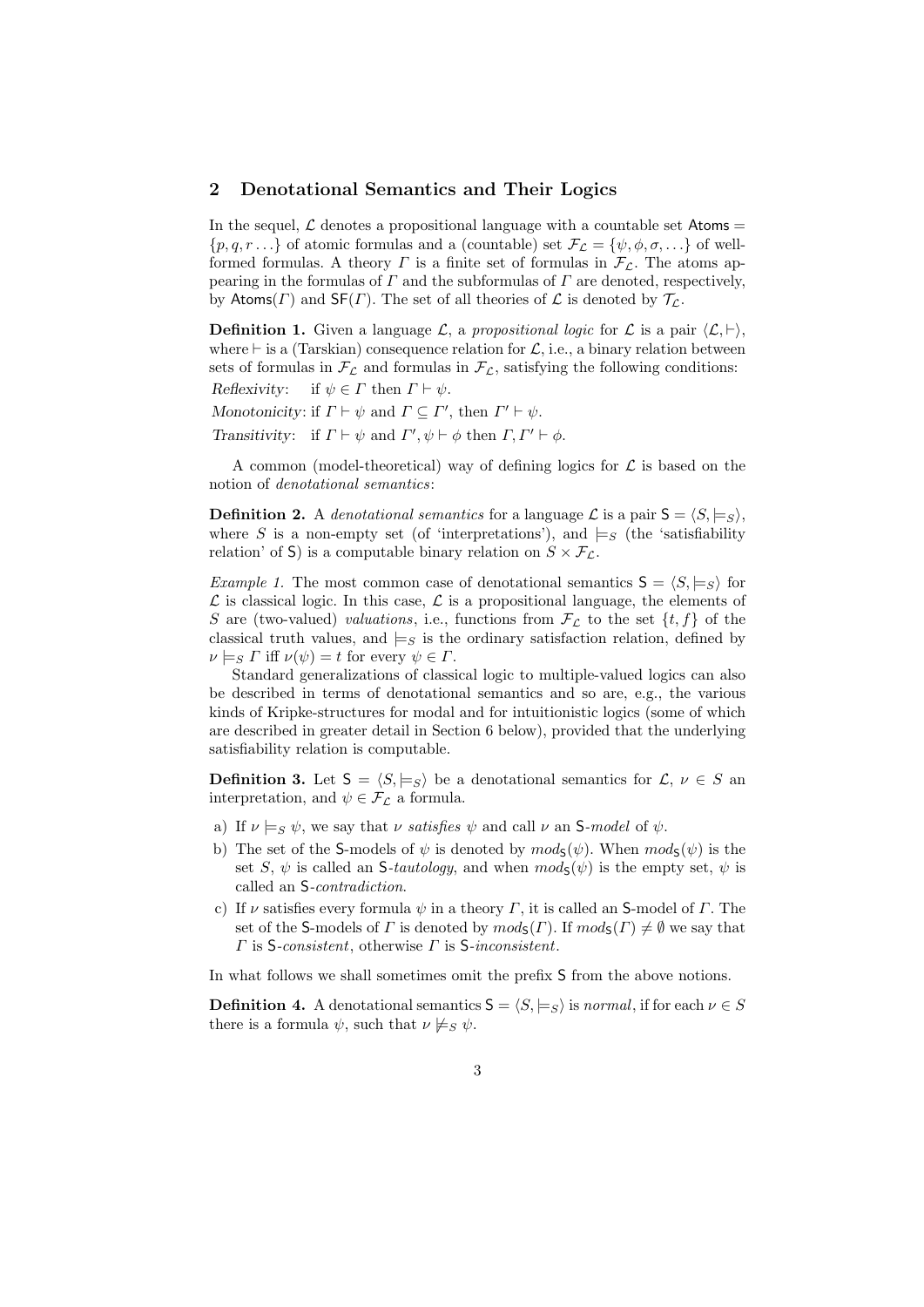*Example 2.* Any denotational semantics S for which there is an S-contradiction, is normal.

A denotational semantics S induces the following relation on  $\mathcal{T}_{\mathcal{L}} \times \mathcal{F}_{\mathcal{L}}$ :

**Definition 5.**  $\Gamma \vdash_S \psi$  if  $mod_S(\Gamma) \subseteq mod_S(\psi)$ .

**Proposition 1.** Let  $S = \langle S, \models_S \rangle$  be a denotational semantics for a propositional *language*  $\mathcal{L}$ *. Then*  $\langle \mathcal{L}, \vdash_{\mathsf{S}} \rangle$  *is a propositional logic for*  $\mathcal{L}$ *.* 

*Proof.* We have to show that  $\vdash$ S is a Tarskian consequence relation for  $\mathcal{L}$ . Indeed, reflexivity and monotonicity are obvious from Definitions  $3(c)$  and 5. For transitivity, suppose that  $\Gamma \vdash \psi$ ,  $\Gamma'$ ,  $\psi \vdash \phi$ , and  $\nu$  is an S-model of  $\Gamma \cup \Gamma'$ . In particular,  $\nu$  is an S-model of *Γ*, and since  $\Gamma \vdash_S \psi$ ,  $\nu$  is an S-model of  $\psi$ . Thus,  $\nu$ is an S-model of  $\varGamma' \cup \{\psi\}$ , and since  $\varGamma', \psi \vdash_S \phi$ , we conclude that  $\nu$  is an S-model of  $\phi$  as well. Thus  $\Gamma, \Gamma' \vdash \phi$ .

#### **3 Inconsistency Tolerance by Preferential Reasoning**

The definition given in the previous section, of a logic  $L = \langle \mathcal{L}, \vdash_S \rangle$  that is induced by a denotational semantics  $S = \langle S, \models_S \rangle$ , implies that L may not tolerate inconsistency properly. Indeed, if  $mod_{S}(F)$  is empty, then by Definition 5 it holds that  $\Gamma \vdash_S \psi$  for *every* formula  $\psi$ . The next definition aims at overcoming this drawback.

**Definition 6.** Let  $S = \langle S, \models_S \rangle$  be a denotational semantics for a propositional language *L*. An entailment relation  $\sim$ <sub>S</sub> on  $\tau$ <sub>*L*</sub> × *F*<sub>*L*</sub> is an *inconsistency-tolerant variant of*  $\vdash$ <sub>S</sub>, if it has the following properties:

- **I.** FAITHFULNESS: If  $mod_5(\Gamma) \neq \emptyset$  then for all  $\psi \in \mathcal{F}_\mathcal{L}$ ,  $\Gamma \vdash_{\mathsf{S}} \psi$  iff  $\Gamma \vdash_{\mathsf{S}} \psi$ .
- **II** NON-EXPLOSIVENESS: If  $mod_{S}(F) = \emptyset$  then there is a formula  $\psi \in \mathcal{F}_{\mathcal{L}}$  such that  $\Gamma \not\sim_{\mathsf{S}} \psi$ .

Faithfulness guarantees that  $\vdash$ <sub>S</sub> coincides with *⊦*<sub>S</sub> with respect to S-consistent theories, and non-explosiveness assures that  $\sim$ <sub>S</sub> is not trivialized when the set of premises is not S-consistent. In what follows, when *⊢*S is clear from context, we just say that  $\vdash$ <sub>S</sub> is inconsistency-tolerant.

*Note 1.* When  $mod_{S}(\Gamma)$  is non-empty for every  $\Gamma$ , then  $\vdash_{S}$  itself is inconsistencytolerant, but in such logics the notion of inconsistency is degenerate. In what follows we shall be interested in stronger logics (like classical logic) that do not tolerate inconsistency and so need to be refined. Another reason that  $\vdash$ <sub>S</sub> may not be adequate, even in cases that it is inconsistency-tolerant, is that by Proposition 1,  $\vdash$ <sub>S</sub> is monotonic, while commonsense reasoning is frequently nonmonotonic, in particular when contradictions are involved.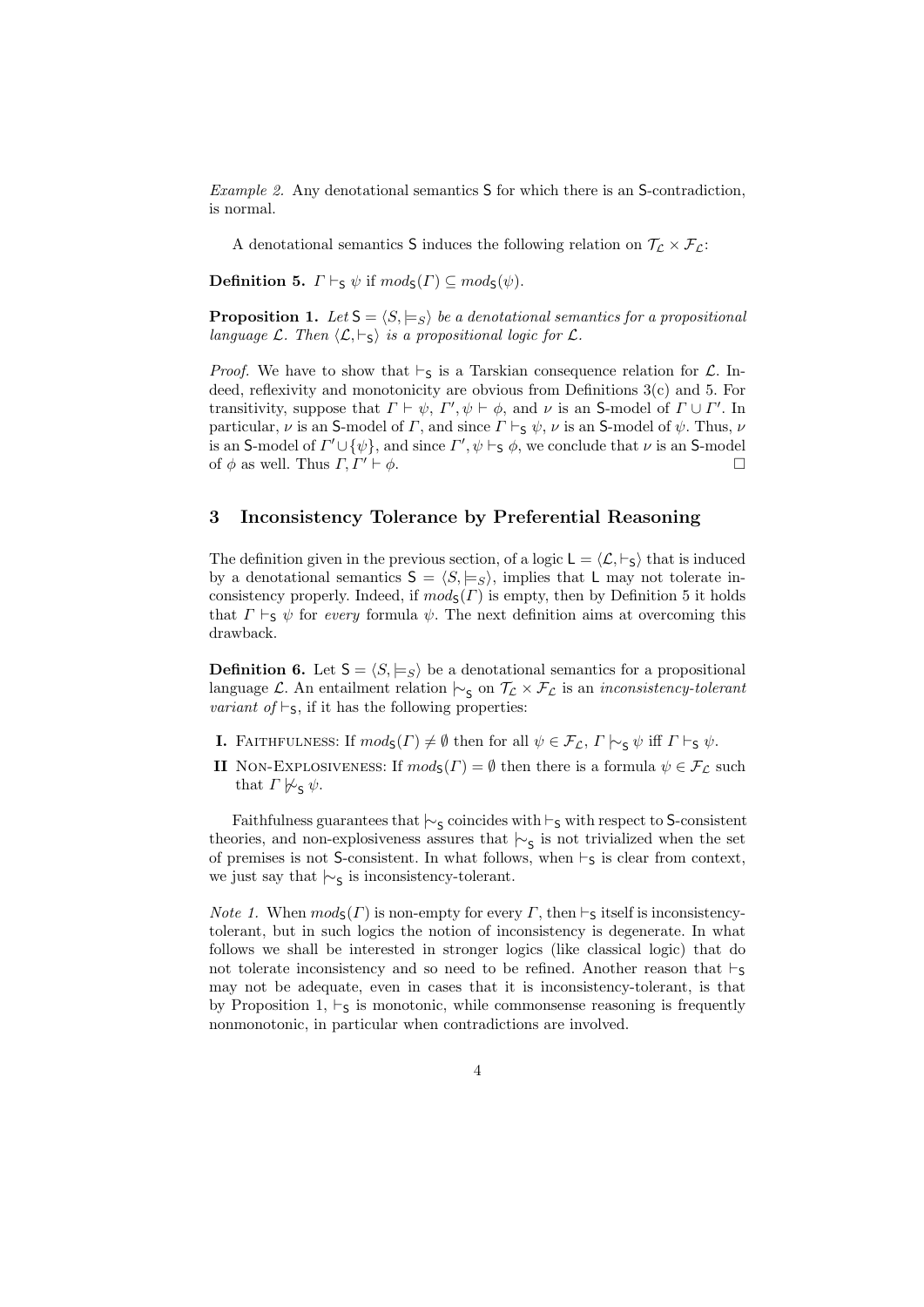One way of achieving non-explosiveness is by incorporating McCarthy's [41] and Shoham's [45] idea of *preferential semantics*: Given a denotational semantics  $S = \langle S, \models_S \rangle$  for *L*, we define an S-preferential operator  $\Delta_S : \mathcal{T}_L \to 2^S$  (where 2<sup>S</sup> is the power-set of *S*), that relates a theory *Γ* to a set  $\Delta$ <sub>S</sub>(*Γ*) of its 'most preferred' (or 'most plausible') elements in *S*. The role of  $mod_5(\Gamma)$  in Definition 5 is taken now by  $\Delta_{\mathsf{S}}(\Gamma)$  as follows.

**Definition 7.** Given a denotational semantics  $S = \langle S, \models_S \rangle$  for  $\mathcal{L}$  and a corresponding S-preferential operator  $\Delta_{\mathsf{S}} : \mathcal{T}_\mathcal{L} \to 2^S$ , we write  $\Gamma \vdash_{\Delta_{\mathsf{S}}} \psi$  to denote that  $\Delta$ <sub>S</sub> $(\Gamma) \subseteq mod_5(\psi)$ .

*Note 2.* By faithfulness, every two S-consistent theories that are logically equivalent with respect to  $\vdash_S$  (that is, have the same S-models), must also share the same *|*∼<sub>S</sub>-conclusions. On the other hand, while in any logic defined by denotational semantics (including classical logic) *all* inconsistent theories are (trivially) logically equivalent, inconsistency-tolerant logics make a distinction between inconsistent theories, so they cannot preserve logical equivalence, and must employ other considerations. This is common to many methods for resolving inconsistencies, e.g., those that are based on information and inconsistency measures (see, e.g., [24, 25]).

*Note 3.* A dual way of defining entailment relations for handling inconsistencies is to make preferences among *theories* instead of interpretation, noting that every interpretation  $\nu \in S$  induces a corresponding theory  $\Gamma_{\nu} = {\psi \mid \nu \models_S \psi}.$  This alternative approach is taken, e.g., in [48], where preference relations are defined on (logically closed) nontrivial theories.<sup>5</sup>

**Proposition 2.** *Let*  $S = \langle S, \models_S \rangle$  *be a normal denotational semantics. Let*  $\Delta_S$ *be a preferential operator for* S*. If*

- *1.*  $\Delta_S(\Gamma)$  *is non-empty for every*  $\Gamma$ *, and*
- 2.  $\Delta_{\mathsf{S}}(\Gamma) = \text{mod}_{\mathsf{S}}(\Gamma)$  *whenever*  $\text{mod}_{\mathsf{S}}(\Gamma)$  *is non-empty,*

 $then \sim_{\Delta_{\mathsf{S}}}$  *is inconsistency-tolerant.* 

*Proof.* Faithfulness follows from Condition (2). For non-explosiveness, let *Γ* be a theory such that  $mod_{S}(F) = \emptyset$ . By Condition (1)  $\Delta_{S}(F) \neq \emptyset$ , and so there is  $\mu \in \Delta_{\mathsf{S}}(\Gamma)$ . Since **S** is normal, there is some  $\psi \in \mathcal{F}_{\mathcal{L}}$  such that  $\mu \not\models_{S} \psi$ . Thus, by Definition 7,  $\Gamma \not\models_{\Lambda} \psi$ . by Definition 7,  $\Gamma \not\vdash_{\Delta_{\mathsf{S}}} \psi$ . *ψ*.

Proposition 2 shows that in many cases inconsistency-tolerant entailments can be obtained from a given denotational semantics S by a proper choice of a preferential operator  $\Delta$ <sub>S</sub>. Frequently, such an operator can be defined in terms of a preferential function, that is, by a function P that maps every theory *Γ* to a strict partial order *<<sup>Γ</sup>* on *S*. In such cases, we have that

$$
\Delta_S^{\mathsf{P}}(\Gamma) = \{ \nu \in S \mid \neg \exists \mu \in S \text{ such that } \mu <_{\Gamma} \nu \},\tag{2}
$$

so, intuitively,  $\Delta_S^{\mathsf{P}}(\Gamma)$  consists of the 'best' elements of *S*, in terms of  $\leq_\Gamma$ .

<sup>&</sup>lt;sup>5</sup> I.e., whose set of consequences is not the set of all well formed formulas.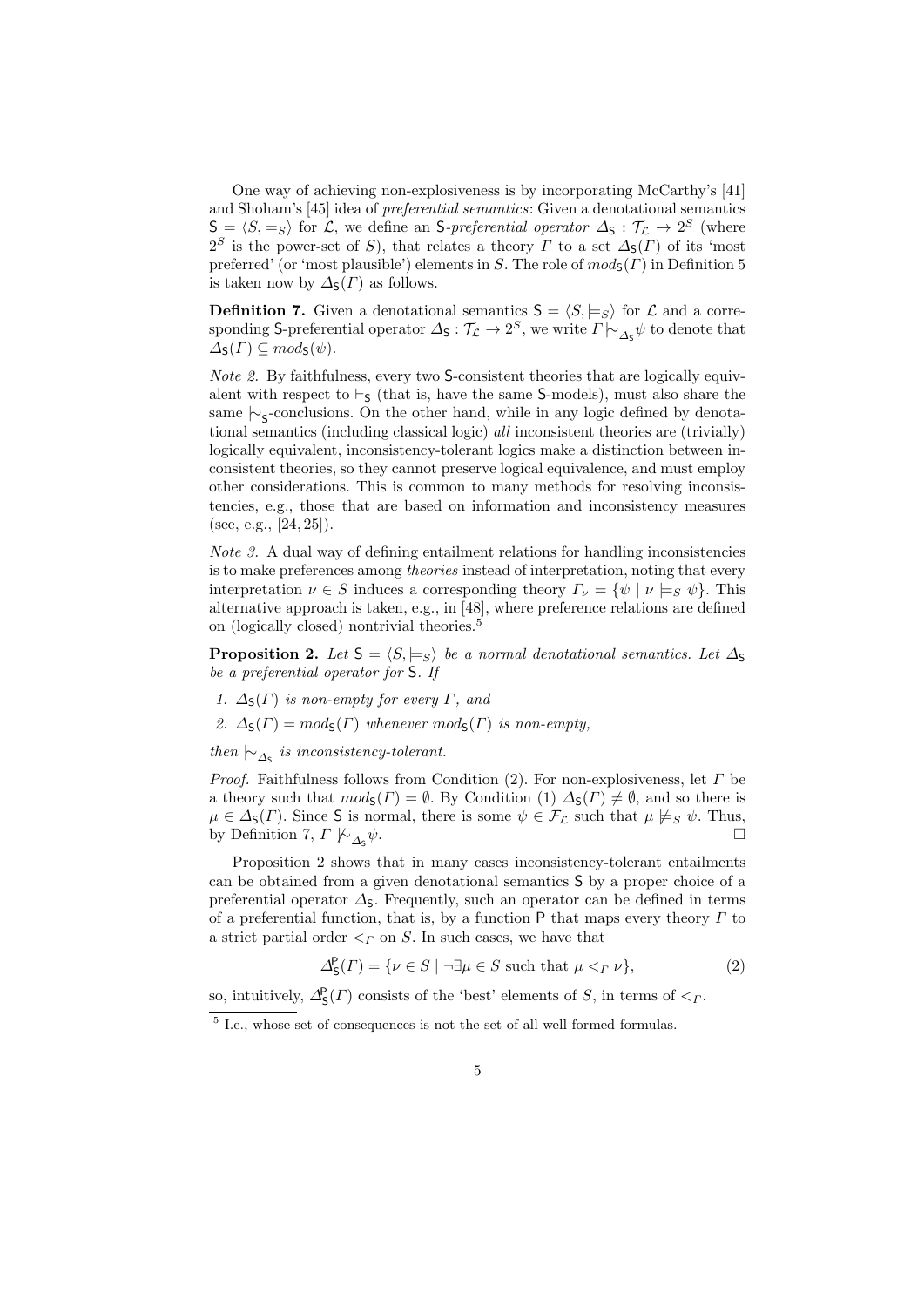**Proposition 3.** *Let* S *be a normal denotational semantics, and let* P *be a preferential function, mapping every theory Γ to a strict partial order (i.e., irreflexive, asymmetric, transitive order*)  $\lt_F$  *on S. If* 

- *1. for every theory Γ, <<sup>Γ</sup> is well-founded,*<sup>6</sup> *and*
- 2. *for every*  $S$ -*consistent*  $\Gamma$ *,*  $\min_{\leq r} (S)$   $[=\Delta_S^P(\Gamma)] = mod_S(\Gamma)$ *,*
- $then \, \, \sim_{\Delta_{\mathsf{S}}^{\mathsf{P}}} \,$  *is inconsistency-tolerant.*

*Proof.* Clearly, the two conditions of this proposition imply, respectively, the two conditions of Proposition 2, and so  $\sim_{\Delta_S^p}$  is inconsistency-tolerant.  $\Box$ 

A preferential function P as in Proposition 3 represents *preference by satisfiability*, that is: the models of the underlying theory (if such elements exist) are preferred over the other elements in *S*.

*Example 3.* Let  $S = \langle S, \models_S \rangle$  be a normal denotational semantics. Define a function P that maps a theory  $\Gamma$  to a strict partial order  $\leq_{\Gamma}$ , in which for every  $\nu, \mu \in S$ ,  $\nu <\Gamma$   $\mu$  iff  $\nu \in mod_S(\Gamma)$  and  $\mu \notin mod_S(\Gamma)$ . Clearly, P is a preference by satisfiability, and so  $\vdash_{\Delta_{\mathsf{S}}^{\mathsf{P}}}$  is an inconsistency-tolerant variant of *⊢*<sub>S</sub>. Indeed, in this case  $\Delta_S^P(\Gamma) = mod_S(\Gamma)$  if  $mod_S(\Gamma) \neq \emptyset$ , and otherwise the relation  $\lt_I$ is empty (i.e., all the elements in *S* are  $\lt$ <sub>*Γ*</sub>-incomparable), thus  $\Delta_S^P(\Gamma) = S$ . It follows that both of the properties in the definition of inconsistency-tolerant entailments trivially hold.

Proposition 3 specifies natural conditions under which a strict partial-order *<<sup>Γ</sup>* induces an inconsistency-tolerant entailment. However, this proposition does not provide a method for defining such an order. In the next sections, we consider a simple and intuitive way of doing so by introducing the notion of *dissimilarity*.

## **4 Dissimilarity-Based Entailments**

Distance functions often provide a subtle platform for choosing the most preferred interpretations for a given set  $\Gamma$  of premises. The reason for this is that such functions supply numeric estimations on how 'close' a given interpretation is to satisfy the formulas in *Γ*. However, as we shall see in the sequel, such estimations are not adequate in some particular cases of denotational semantics, and so they need to be refined. For this, we first generalize the notion of distance between interpretations to that of *dissimilarity* between interpretations. Intuitively, dissimilarity functions provide quantitative indications on the distinction between their arguments.

**Definition 8.** Let  $S = \langle S, \models_S \rangle$  be a denotational semantics. An *S*-dissimilarity is a function  $d: S \times S \to \mathbb{R}^+$ , satisfying the following properties for all  $\nu, \mu \in S$ : *Symmetry:*  $d(\nu, \mu) = d(\mu, \nu)$ ,

 $Reflexivity: d(\nu, \nu) = 0,$ 

*Absorption:* if  $d(\nu, \mu) = 0$  then  $d(\nu, \sigma) = d(\mu, \sigma)$  for every  $\sigma \in S$ .

<sup>&</sup>lt;sup>6</sup> That is, every  $\lt_F$ -descending chain has a  $\lt_F$ -minimum.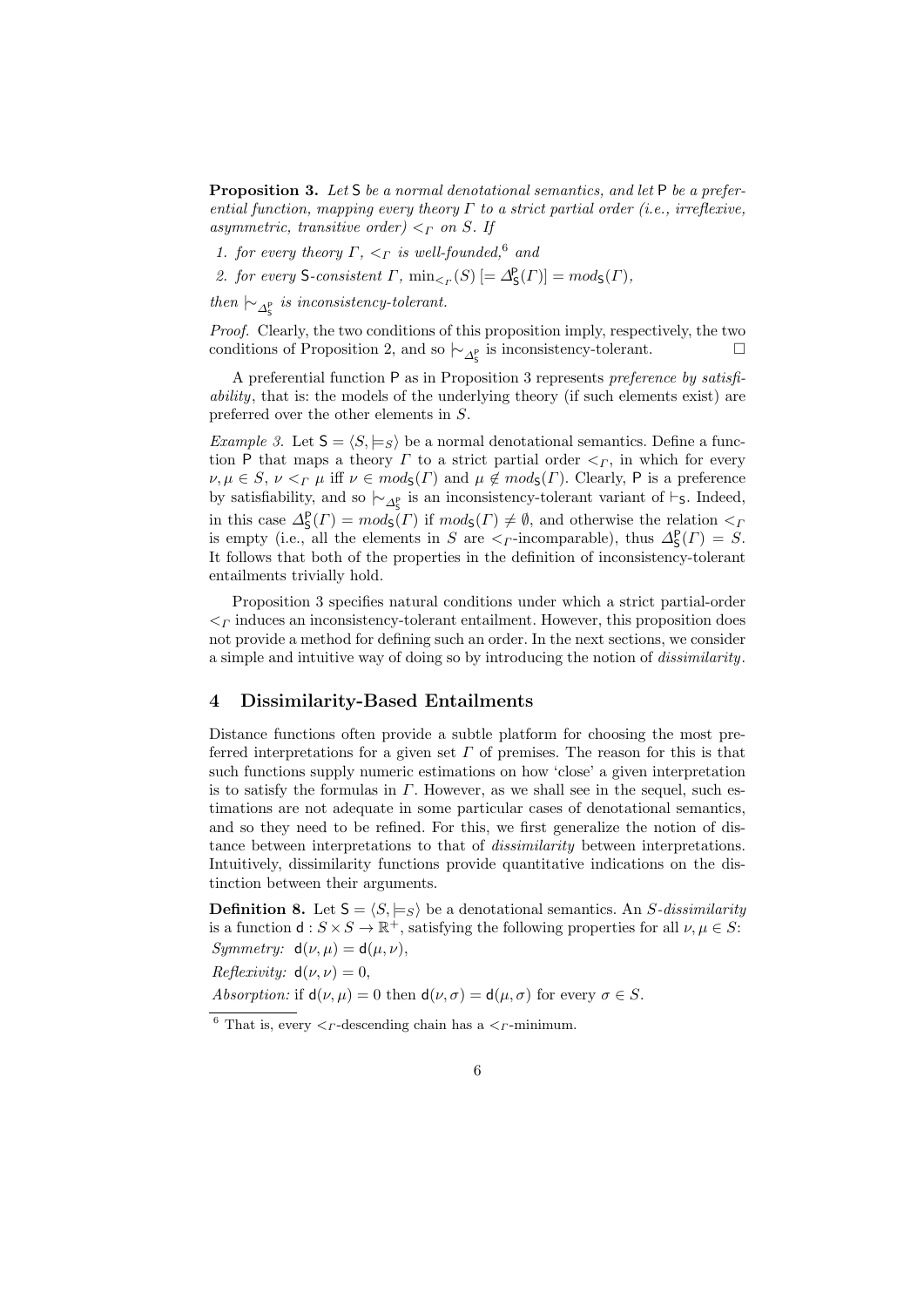*Example 4.* The discrete (uniform, drastic) metric  $d^{\mu}$  on *S*, defined by  $d^{\mu}(\nu,\mu)$  = 0 if  $\nu = \mu$  and  $d^{\mu}(\nu, \mu) = 1$  otherwise, is an *S*-dissimilarity. The Hamming distance  $d^h$  [18], where  $d^h(\nu, \mu)$  is the number of atoms *p* for which  $\nu(p) \neq \mu(p)$ , is a dissimilarity on, e.g., two-valued valuations (Example 1), restricted to a finite number of atomic formulas. Other definitions of distance and dissimilarity functions can be found, e.g., in  $[5-7, 27, 29]$ .

*Note 4.* Dissimilarities are a generalization of the notion of pseudo distances: If d is a pseudo distance on *S* (that is, if d is a symmetric total function on *S* that preserves identities:  $\forall \nu, \mu \in S$  d $(\nu, \mu) = 0$  iff  $\nu = \mu$ , then d is also an *S*-dissimilarity. However, dissimilarities are a weaker notion than distances: First, a function d that satisfies all the conditions in Definition 8 is not necessarily a pseudo distance, since  $d(\nu, \mu) = 0$  does not mean that  $\nu$  and  $\mu$  must be equal (dissimilarity does not preserve identities). Second, dissimilarities do not necessarily satisfy the triangular inequality.

To be computable, dissimilarity functions should take into consideration only *finite* fragments of the compared interpretations (which are in general infinite). This is done by restricting the computation to finite contexts, determined by the given set of assumptions.

**Definition 9.** A *context* is a finite set of formulas (i.e., an element of  $\mathcal{T}_c$ ). A *context generator* (for  $\mathcal{L}$ ) is a function  $\mathcal{G}: \mathcal{T}_\mathcal{L} \to \mathcal{T}_\mathcal{L}$ , producing a context for every theory.

Intuitively,  $\mathcal{G}(\Gamma)$  is a relevant context for the computations about a theory *Γ*. In what follows we shall denote by  $\mathcal{G} \subseteq \mathcal{G}'$  that  $\mathcal{G}(\Gamma) \subseteq \mathcal{G}'(\Gamma)$  for every *Γ*.

*Example 5.* Common examples for context generators are, e.g., the functions  $G^{\text{At}}$ ,  $G^{\text{ID}}$ ,  $G^{\text{SF}}$ , defined, respectively, for every theory *Γ* by  $G^{\text{At}}(F) = \text{Atoms}(F)$ ,  $\mathcal{G}^{\mathsf{ID}}(F) = F$ , and  $\mathcal{G}^{\mathsf{SF}}(F) = \mathsf{SF}(F)$ . Obviously,  $\mathcal{G}^{\mathsf{At}} \subseteq \mathcal{G}^{\mathsf{SF}}$  and  $\mathcal{G}^{\mathsf{ID}} \subseteq \mathcal{G}^{\mathsf{SF}}$ .

Dissimilarities will be used in what follows to determine how 'close' an interpretation is to satisfying a set of formulas *Γ*. In particular, they should differentiate between the models of *Γ* and the valuations that do not satisfy *Γ*. However, as dissimilarities are a weaker notion (and so more general) than pseudo distances (Note 4), it may be the case that  $d(\nu, \mu) = 0$  where  $\nu$  is a model of *Γ* while  $\mu$  is not. To avoid this, the dissimilarity under consideration should be  $\Gamma$ dependent. This is achieved by dissimilarity generators that produce a different dissimilarity for each theory. For defining dissimilarity generators we shall need the next notation and notion:

**Definition 10.**  $\nu \sim_{\Gamma} \mu$  if for every  $\psi \in \Gamma$ ,  $\nu \models_S \psi$  iff  $\mu \models_S \psi$ .

**Definition 11.** We say that a formula  $\psi$  is *G-independent* of a theory *Γ*, if  $\mathcal{G}(\{\psi\}) \cap \mathcal{G}(\Gamma) = \emptyset.$ 

**Definition 12.** Let  $S = \langle S, \models_S \rangle$  be a denotational semantics for a language  $\mathcal{L}$ and *G* a context generator for the same language. A *G*-*dissimilarity generator for* **S** is a function  $d_g: \mathcal{T}_\mathcal{L} \to (S \times S \to \mathbb{R}^+)$ , such that, for every  $\Gamma \in \mathcal{T}_\mathcal{L}$ ,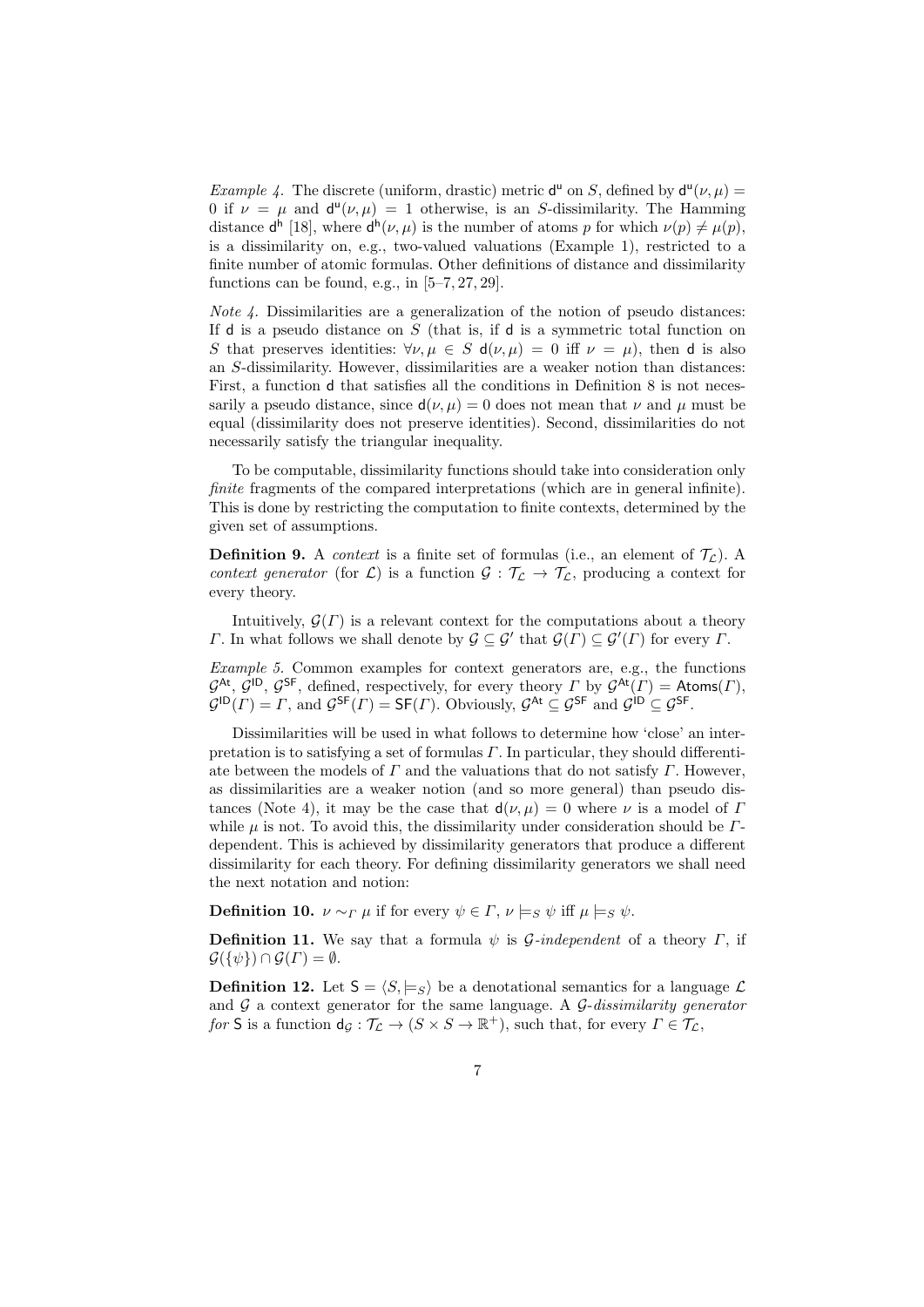- 1.  $d_G(\Gamma)$  is an *S*-dissimilarity,
- 2. there exists an  $n_F \in \mathbb{R}$ , such that  $n_F = max\{d_G(\Gamma)(\nu, \mu) \mid \nu, \mu \in S\}$ ,
- 3. for every  $\nu, \mu \in S$ , if  $d_G(\Gamma)(\nu, \mu) = 0$ , then  $\nu \sim_{\Gamma} \mu$ .

A G-dissimilarity generator  $d_G$  is called *normal*, if it satisfies the following normality condition:

**–** For every theory *Γ*, if *ψ* is a non S-tautological formula that is *G*-independent of *Γ*, then for each  $\nu \in mod_S(\psi)$  there is  $\mu \notin mod_S(\psi)$  so that  $d_G(\Gamma)(\nu, \mu)=0$ .

Below, we shall sometimes write  $d_{\mathcal{G}(\Gamma)}$  instead of  $d_{\mathcal{G}}(\Gamma)$ .

Note that  $d_{\mathcal{G}(\Gamma)}(\nu,\mu) = 0$  only means that  $\nu$  and  $\mu$  are similar on  $\mathcal{G}(\Gamma)$ , but this does not imply any correspondence between  $\nu$  and  $\mu$  elsewhere (this is also indicated in Note 4 as one of the differences between dissimilarities and distances). The second condition of Definition 12 is needed for proper computations of dissimilarities (see Definition 15) and the third condition assures, intuitively, that  $d_{\mathcal{G}(\Gamma)}$  is faithful to *Γ*. The normality condition makes sure that the measurements by  $d_{\mathcal{G}(F)}$  depend only on the relevant context  $\mathcal{G}(F)$ .

*Example 6.* Let  $G = G^{\text{At}}$  or  $G = G^{\text{SF}}$ , and let S be the standard two-valued semantics (Example 1). The following functions are all normal *G*-dissimilarity generators for S.

- $a)$  d<sup>s</sup> *G*, where for every *Γ*,  $d_{G(\Gamma)}^s(\nu,\mu) = 0$  if  $\nu \sim_{\Gamma} \mu$ , otherwise  $d_{G(\Gamma)}^s(\nu,\mu) = 1$ .
- b)  $d_c^u$  $G$ , where for every *Γ*,  $d_{\mathcal{G}(F)}^{\mathbf{u}}(\nu,\mu) = 0$  if for all  $\psi \in \mathcal{G}(F)$   $\nu(\psi) = \mu(\psi)$  and otherwise  $d_{\mathcal{G}(\Gamma)}^{\mathsf{u}}(\nu,\mu) = 1.$
- $c)$  d<sup>h</sup>  $G$ , in which  $d_{\mathcal{G}(\Gamma)}^{\mathsf{h}}(\nu,\mu)$  is the number of formulas  $\psi \in \mathcal{G}(\Gamma)$ , for which it holds that  $\nu(\psi) \neq \mu(\psi)$ .

The last two dissimilarity generators are generalizations of the standard discrete and Hamming distances considered in Example 4. In Section 6 we consider other (normal) dissimilarity generators.

Note that unlike related formalisms in standard two-valued semantics (see, e.g., [29, 34]), it is *not necessary* to assume here that (the set of atomic formulas of) the underlying language is finite. This is because the dissimilarity calculations are made with respect to finite contexts.

**Definition 13.** A *(numeric) aggregation function* is a total function *f*, such that:  $(1)$  for every multiset of real numbers, the value of  $f$  is a real number, (2) the value of *f* does not decrease when the number of elements in its multiset increases, (3)  $f(\{x_1, \ldots, x_n\}) = 0$  iff  $x_1 = x_2 = \ldots x_n = 0$ , (4)  $\forall x \in \mathbb{R}$   $f(\{x\}) =$ *x*.

For nonnegative numeric values (such as those provided by dissimilarities), the summation, average, median, and the maximum function, are all aggregation functions (see, e.g., [29, 36]).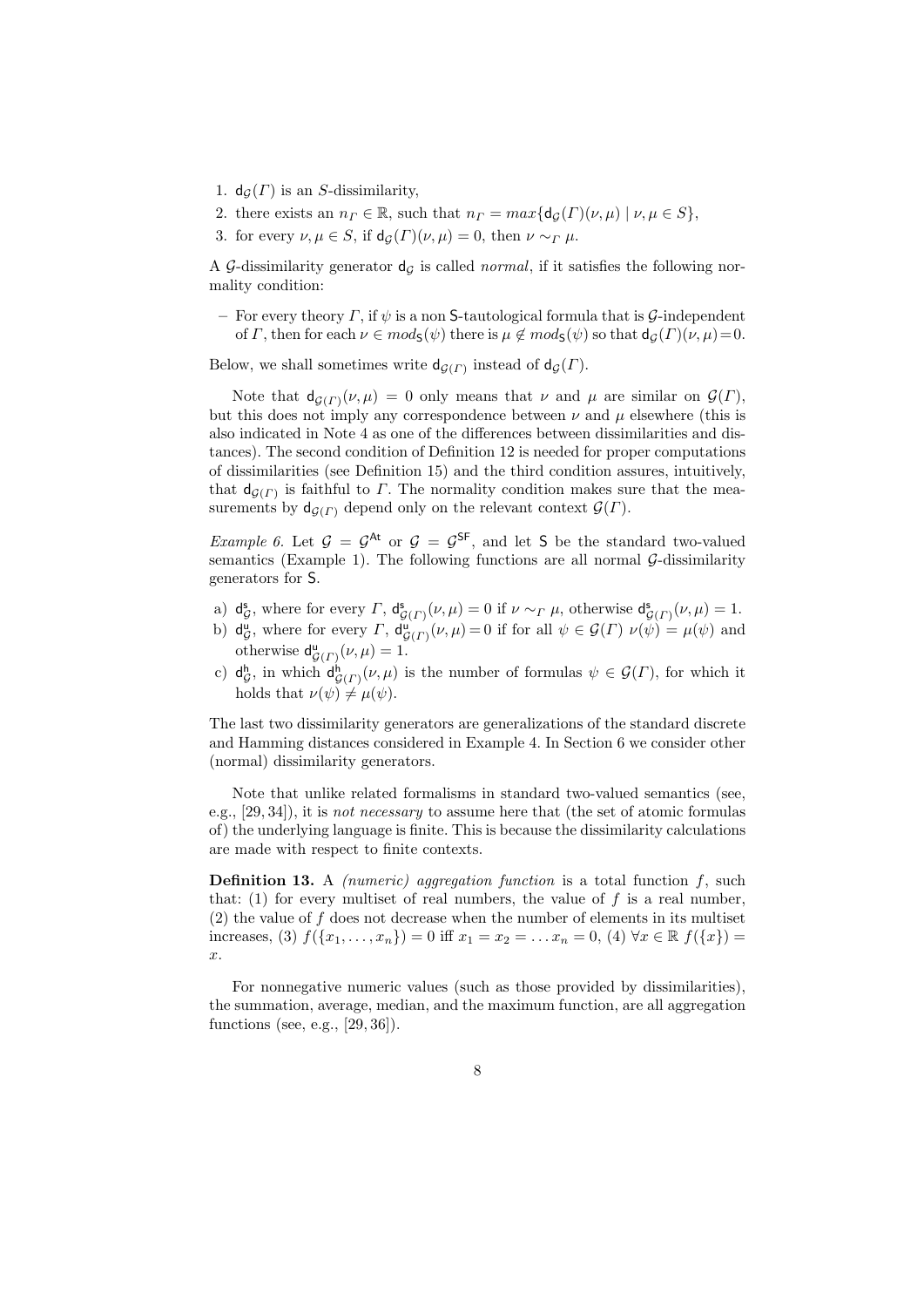**Definition 14.** Let S be a denotational semantics for a language  $\mathcal{L}$ . A (semantical) *setting* for S is a triple  $S = \langle G, d, f \rangle$ , where G is a context generator (for  $\mathcal{L}$ ), d is a *G*-dissimilarity generator (for S), and *f* is a numeric aggregation function.

**Definition 15.** Let  $S = \langle \mathcal{G}, d, f \rangle$  be a setting for a denotational semantics  $S =$  $\langle S, \models_S \rangle$ . For an interpretation  $\nu \in S$  and a theory  $\Gamma = {\psi_1, \dots, \psi_n}$ , we define:

$$
\mathbf{m}_{\mathcal{S}}^{\Gamma}(\nu,\psi_{i}) = \begin{cases} \min\{d_{\mathcal{G}(\Gamma)}(\nu,\mu) \mid \mu \in \text{mod}_{\mathsf{S}}(\psi_{i})\} & \text{if } \text{mod}_{\mathsf{S}}(\psi_{i}) \neq \emptyset, \\ 1 + \max\{d_{\mathcal{G}(\Gamma)}(\mu,\sigma) \mid \mu,\sigma \in S\} & \text{otherwise.} \end{cases}
$$
\n
$$
\mathbf{M}_{\mathcal{S}}(\nu,\Gamma) = f\big(\{\mathbf{m}_{\mathcal{S}}^{\Gamma}(\nu,\psi_{1}),\ldots,\mathbf{m}_{\mathcal{S}}^{\Gamma}(\nu,\psi_{n})\}\big).
$$

Intuitively,  $m_S^{\Gamma}(\nu, \psi)$  is a quantitative indication for how 'close'  $\nu$  is to be a *S* model of *ψ*. The function  $M_S(\nu, \Gamma)$  indicates how 'close' *ν* is to be a model of *Γ*. It is easy to verify that if  $\psi$  is S-consistent, then the closest elements to  $\psi$  are its models, and if  $\psi$  is *not* S-consistent, all the elements in *S* are equally close to *ψ*.

**Definition 16.** A setting  $S = \langle G, \mathsf{d}, f \rangle$  for a denotational semantics  $S = \langle S, \models_S \rangle$ is *normal*, if so is **d** (recall Definition 12). We say that  $S$  is *effective*, if for every theory *Γ*, the set  $\{M_S(\nu, \Gamma) | \nu \in S\}$  has a minimal element.

Reasoning by dissimilarities is now defined as follows:

**Definition 17.** Given a setting *S* for a denotational semantics  $S = \langle S, \models_S \rangle$ , the *S-most plausible interpretations* of a (non-empty) theory *Γ*, are the elements of the following set:

$$
\varDelta_{\mathcal{S}}(\varGamma)=\big\{\nu\in S\mid \forall\mu\in S\ {\rm M}_{\mathcal{S}}(\nu,\varGamma)\leq {\rm M}_{\mathcal{S}}(\mu,\varGamma)\big\}.
$$

In case that *Γ* is empty, we define  $\Delta_{\mathcal{S}}(\emptyset) = S$ .

*Note 5.* If *S* is effective, then  $\Delta_{\mathcal{S}}(\Gamma) \neq \emptyset$  for every  $\Gamma$ .

**Definition 18.** Given a semantic setting  $S$  for a denotational semantics  $S$ , the dissimilarity-based entailment  $\mid \sim_S$  is defined by:  $\Gamma \mid \sim_S \psi$  iff  $\Delta_S(\Gamma) \subseteq mod_S(\psi)$ .

# **5 Reasoning with** *|∼<sup>S</sup>*

The following example is a simple illustration of how inconsistency is handled by a dissimilarity-based entailment.

*Example 7.* Consider the setting  $S = \langle G^{At}, d^{h}, \Sigma \rangle$  for the standard two-valued semantics (Example 1), where  $d^h = d_{\mathcal{G}^{(h)}}^h$  is the dissimilarity generator computing for each *Γ* the Hamming distance on  $G^{\text{At}}(F)$  from Example 6c and *Σ* is the summation function. Now, let  $\Gamma = \{p, \neg p, q\}$ . In this case,  $\Delta_{\mathcal{S}}(\Gamma) = \{v \in S \mid$ 

<sup>&</sup>lt;sup>7</sup> Note that  $m_S^{\Gamma}(\nu, \psi_i)$  is well-defined by the second property in Definition 12.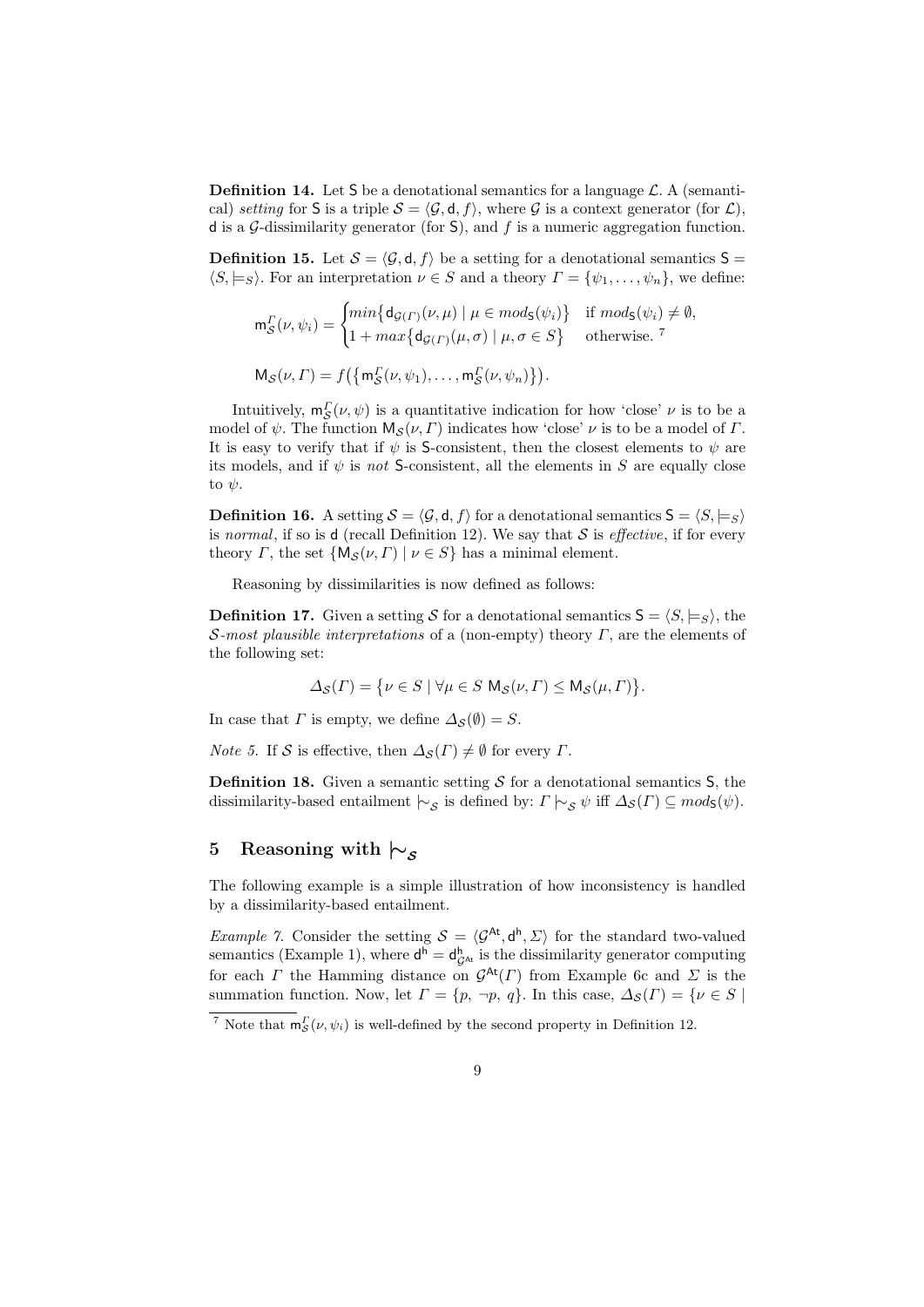$\nu(q) = t$ , thus  $\Gamma \models_{\mathcal{S}} q$  while  $\Gamma \not\models_{\mathcal{S}} \neg q$ . Intuitively, this is justified by the fact that *q* is 'unrelated' to the inconsistency of *Γ* (more precisely, *q* is *G* At-independent of  $\{p, \neg p\}$ ). On the other hand,  $\Gamma \not\vdash_{\mathcal{S}} p$  and  $\Gamma \not\vdash_{\mathcal{S}} \neg p$ , since both of  $p$  and  $\neg p$ are 'related' to the inconsistency of *Γ*.

Next, we consider some important properties of *|∼<sup>S</sup>* .

**Theorem 1.** Let  $S = \langle \mathcal{G}, \mathbf{d}, f \rangle$  be an effective setting for a denotational seman*tics* S*.* If S *is normal (Definition 4), or S is normal (Definition 16), then*  $\sim_S$  *is an inconsistency-tolerant variant of*  $\vdash$ s.

*Proof.* We show that the two properties in Definition 6 are satisfied in this case. First, we show that  $\sim$ <sub>*S*</sub> is faithful to *⊢*<sub>S</sub>. For this, consider the following lemma:

**Lemma 1.** Let  $S = \langle \mathcal{G}, \mathsf{d}, f \rangle$  be an effective setting for a denotational semantics  $S = \langle S, \models_S \rangle$ *. Then for every theory*  $\Gamma$  *and every*  $\psi \in \Gamma$  *it holds that*  $m_S^{\Gamma}(\nu, \psi) = 0$  $iff \nu \in mod_{\mathsf{S}}(\psi)$ .

*Proof.* If  $\nu \in mod_5(\psi)$ , then by Reflexivity (Definition 8) and since  $d_G(\Gamma)$  is an *S*dissimilarity (Definition 12, Property (1)), we have that  $m_S^{\Gamma}(\nu, \psi) = d_{\mathcal{G}(\Gamma)}(\nu, \nu)$ **S**8. For the converse, suppose that *ν*  $\notin \text{mods}(\psi)$ . If *ψ* is *not* S-satisfiable, we are done, as  $m_S^{\Gamma}(\nu, \psi) = 1 + max\{d_{\mathcal{G}(\Gamma)}(\mu, \sigma) \mid \mu, \sigma \in S\} > 0$ . Otherwise, let  $\mu \in \text{mods}(\psi)$ . Since  $\mu \models_S \psi$  while  $\nu \not\models_S \psi$ , it holds that  $\nu \not\sim_T \mu$  and so, by Property (3) in Definition 12,  $d_{\mathcal{G}(\Gamma)}(\nu,\mu) > 0$ . Hence,  $m_S^{\Gamma}(\nu,\psi)$  is a minimum of a set of strictly positive numbers, and so  $m_S^{\Gamma}(\nu, \psi) > 0$  as well.

By Lemma 1 and since *f* is an aggregation function, for every theory *Γ* it holds that  $M_S(\nu, \Gamma) = 0$  iff  $\nu \in mod_S(\Gamma)$ . Thus, for every S-consistent theory  $\Gamma$  and every  $\nu \in S$ , we have that  $\nu \in mod_S(\Gamma)$  iff  $M_S(\nu, \Gamma) = 0$ , iff  $\forall \mu \in S \ M_S(\nu, \Gamma) \leq$  $M_S(\mu, \Gamma)$ , iff  $\nu \in \Delta_S(\Gamma)$ . It follows that if  $\Gamma$  is S-consistent,  $\Delta_S(\Gamma) = mod_S(\Gamma)$ , and so  $\Gamma \vdash_{\mathcal{S}} \psi$  iff  $\Gamma \vdash_{\mathcal{S}} \psi$ . This shows faithfulness.

Next, we show non-explosiveness. If S is normal, then non-explosiveness follows from the fact that as *S* is effective,  $\Delta_{\mathcal{S}}(\Gamma)$  is non-empty (Note 5), thus for every  $\nu \in \Delta_{\mathcal{S}}(\Gamma)$  there is some  $\psi$  such that  $\nu \not\models_{S} \psi$ , and so  $\Gamma \not\models_{\mathsf{S}} \psi$ . If *S* is normal, non-explosiveness follows from the following lemma:

**Lemma 2.** Let  $S = \langle \mathcal{G}, \mathsf{d}, f \rangle$  be an effective and normal setting for S. For every *Γ and every*  $ψ$  *which is*  $G$ *-independent of*  $Γ$ *, it holds that*  $Γ$   $\vdash$   $\cdot$ *S*  $ψ$  *iff*  $ψ$  *is an* S*-tautology.*

*Proof.* One direction is clear: if  $\psi$  is an S-tautology, then for every  $\nu \in \Delta_S(\Gamma)$ ,  $\nu \models_S \psi$  and so  $\Gamma \models_S \psi$ . For the converse, suppose that  $\psi$  is not an S-tautology. Since *S* is effective, by Note 5 there is an interpretation  $\nu \in \Delta_{\mathcal{S}}(\Gamma)$ . If  $\nu \not\models_{S} \psi$ , we are done: *Γ*  $\forall z \ \psi$ . Otherwise, since  $d_g$  is normal, there is some  $\mu \in S$ such that  $\mu \not\models s \psi$ , and  $d_{\mathcal{G}(\Gamma)}(\nu,\mu) = 0$ . But  $d_{\mathcal{G}(\Gamma)}$  is an *S*-dissimilarity and so, by Absorption (Definition 8), for every  $\psi \in \Gamma$  and every  $\nu_0 \in mod_S(\psi)$ ,  $d_{\mathcal{G}(F)}(\nu,\nu_0) = d_{\mathcal{G}(F)}(\mu,\nu_0)$ . Hence  $m_S^F(\nu,\psi) = m_S^F(\mu,\psi)$ , and so  $M_S(\nu,\Gamma) =$  $\mathcal{S}(H, V)$  as well. Now, since  $\nu \in \Delta_{\mathcal{S}}(F)$ , it holds also that  $\mu \in \Delta_{\mathcal{S}}(F)$ , and  $\mathcal{S}(H, V)$  as well. Now, since  $\nu \in \Delta_{\mathcal{S}}(F)$ , and since  $\mu \not\models s \psi$ , we have that  $\Gamma \not\models s \psi$ .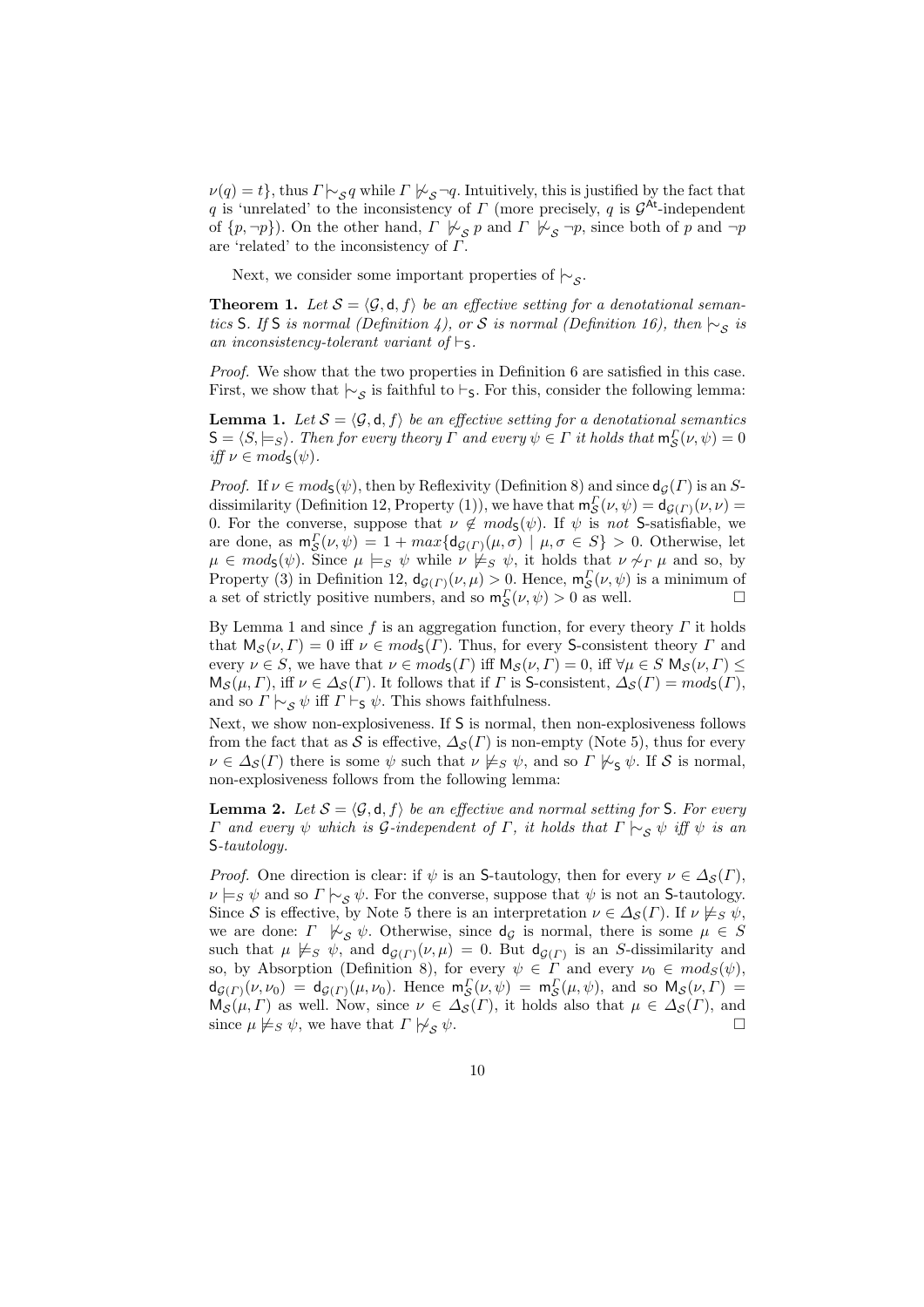This concludes the proof of Theorem 1.

It is important to note that while  $\sim$ <sup>S</sup> is faithful to  $\vdash$ S (as implied by Theorem 1), unlike *⊢*<sub>S</sub>, entailments of the form  $|~\rangle_{\mathcal{S}}$  are usually *not* consequence relations (in the sense of Definition 1). In fact, as shown e.g. in [2], each property in Definition 1 may be violated already by distance-based entailments for classical logic. In the context of nonmonotonic reasoning, however, it is usual to consider the following weaker conditions that guarantee a 'proper behaviour' of nonmonotonic entailments in the presence of inconsistency (see, e.g., [3, 30, 33, 38]):

**Theorem 2.** Let  $S = \langle G, d, f \rangle$  be an effective setting for a denotational seman*tics* S, *in which f is hereditary*<sup>8</sup>. Then  $\vdash$  *s is a cautious consequence relation (in the sense of [3]), i.e., it has the following properties:*

*Cautious Reflexivity: if*  $\Gamma$  *is* S-*satisfiable and*  $\psi \in \Gamma$  *then*  $\Gamma \models_S \psi$ 

*Cautious Monotonicity* [21]: if  $\Gamma \vdash_{\mathcal{S}} \psi$  and  $\Gamma \vdash_{\mathcal{S}} \phi$  then  $\Gamma, \phi \vdash_{\mathcal{S}} \psi$ 

*Cautious Transitivity* [30]: if  $\Gamma \vdash_{\mathcal{S}} \psi$  and  $\Gamma, \psi \vdash_{\mathcal{S}} \phi$  then  $\Gamma \vdash_{\mathcal{S}} \phi$ 

*Proof.* Cautious reflexivity follows from the facts that  $\sim$ <sub>*S*</sub> is faithful to *⊦*<sub>S</sub> and that *⊦*<sub>S</sub> is a Tarskian consequence relation, thus it is in particular reflexive.

For cautious monotonicity, let  $\Gamma = {\gamma_1, \ldots, \gamma_n}$  and suppose that  $\Gamma \sim_{\mathcal{S}} \psi, \Gamma \sim_{\mathcal{S}} \phi$ , and  $\nu \in \Delta_{\mathcal{S}}(F \cup \{\psi\})$ . We show that  $\nu \in \Delta_{\mathcal{S}}(F)$  and since  $\Gamma \vdash_{\mathcal{S}} \phi$  this implies that  $\nu \in mod_5({\phi})$ . Indeed, if  $\nu \notin \Delta_S(\Gamma)$ , there is an element  $\mu \in S$  such that  $\mu \in \Delta_{\mathcal{S}}(\Gamma)$  so that  $M_{\mathcal{S}}(\mu, \Gamma) < M_{\mathcal{S}}(\nu, \Gamma)$ , i.e.,  $f(\{\mathfrak{m}_{\mathcal{S}}^{\Gamma}(\mu, \gamma_1), \ldots, \mathfrak{m}_{\mathcal{S}}^{\Gamma}(\mu, \gamma_n)\})$  $f(\{m_S^{\Gamma}(\nu, \gamma_1), \ldots, m_S^{\Gamma}(\nu, \gamma_n)\})$ . Also, as  $\Gamma \sim_S \psi$ ,  $\mu \in mod_S(\{\psi\})$ , thus  $m_S^{\Gamma}(\mu, \psi) =$ 0. By these facts, and since  $f$  is hereditary,

$$
\begin{aligned} \mathsf{M}_{\mathcal{S}}(\mu, \Gamma \cup \{\psi\}) &= f(\{\mathsf{m}_{\mathcal{S}}^{\Gamma}(\mu, \gamma_1), \dots, \mathsf{m}_{\mathcal{S}}^{\Gamma}(\mu, \gamma_n), 0\}) \\ &< f(\{\mathsf{m}_{\mathcal{S}}^{\Gamma}(\nu, \gamma_1), \dots, \mathsf{m}_{\mathcal{S}}^{\Gamma}(\nu, \gamma_n), 0\}) \\ &\leq f(\{\mathsf{m}_{\mathcal{S}}^{\Gamma}(\nu, \gamma_1), \dots, \mathsf{m}_{\mathcal{S}}^{\Gamma}(\nu, \gamma_n), \mathsf{m}_{\mathcal{S}}^{\Gamma}(\nu, \psi)\}) \\ &= \mathsf{M}_{\mathcal{S}}(\nu, \Gamma \cup \{\psi\}), \end{aligned}
$$

a contradiction to  $\nu \in \Delta_{\mathcal{S}}(\Gamma \cup \{\psi\})$ .

For cautious transitivity, let again  $\Gamma = \{\gamma_1, \ldots, \gamma_n\}$  and assume that  $\Gamma \models_S \psi$ ,  $F, \psi \sim_{\mathcal{S}} \phi$ , and  $\nu \in \Delta_{\mathcal{S}}(F)$ . We show that  $\nu \in mod_{\mathcal{S}}(\{\phi\})$ . Indeed, since  $\nu \in \Delta_{\mathcal{S}}(F)$ , for all  $\mu \in S$ ,  $f(\{\mathfrak{m}_S^{\Gamma}(\nu, \gamma_1), \ldots, \mathfrak{m}_S^{\Gamma}(\nu, \gamma_n)\}) \leq f(\{\mathfrak{m}_S^{\Gamma}(\mu, \gamma_1), \ldots, \mathfrak{m}_S^{\Gamma}(\mu, \gamma_n)\}).$ Moreover, since  $\Gamma \models_S \psi$ ,  $\nu \in mod_S(\{\psi\})$ , and so  $m_S^F(\nu, \psi) = 0 \le m_S^F(\mu, \psi)$ . It follows, then, that for every  $\mu \in S$ ,

$$
M_{\mathcal{S}}(\nu, \Gamma \cup \{\psi\}) = f(\{m_S^{\Gamma}(\nu, \gamma_1), \dots, m_S^{\Gamma}(\nu, \gamma_n), m_S^{\Gamma}(\nu, \psi)\})
$$
  
\n
$$
\leq f(\{m_S^{\Gamma}(\mu, \gamma_1), \dots, m_S^{\Gamma}(\mu, \gamma_n), m_S^{\Gamma}(\nu, \psi)\})
$$
  
\n
$$
\leq f(\{m_S^{\Gamma}(\mu, \gamma_1), \dots, m_S^{\Gamma}(\mu, \gamma_n), m_S^{\Gamma}(\mu, \psi)\})
$$
  
\n
$$
= M_{\mathcal{S}}(\mu, \Gamma \cup \{\psi\}).
$$

<sup>&</sup>lt;sup>8</sup> An aggregation function *f* is called hereditary, if  $f(\lbrace x_1, \ldots, x_n \rbrace) < f(\lbrace y_1, \ldots, y_n \rbrace)$ implies that  $f(\{x_1, \ldots, x_n, z_1, \ldots, z_m\}) \leq f(\{y_1, \ldots, y_n, z_1, \ldots, z_m\})$  (see [2]).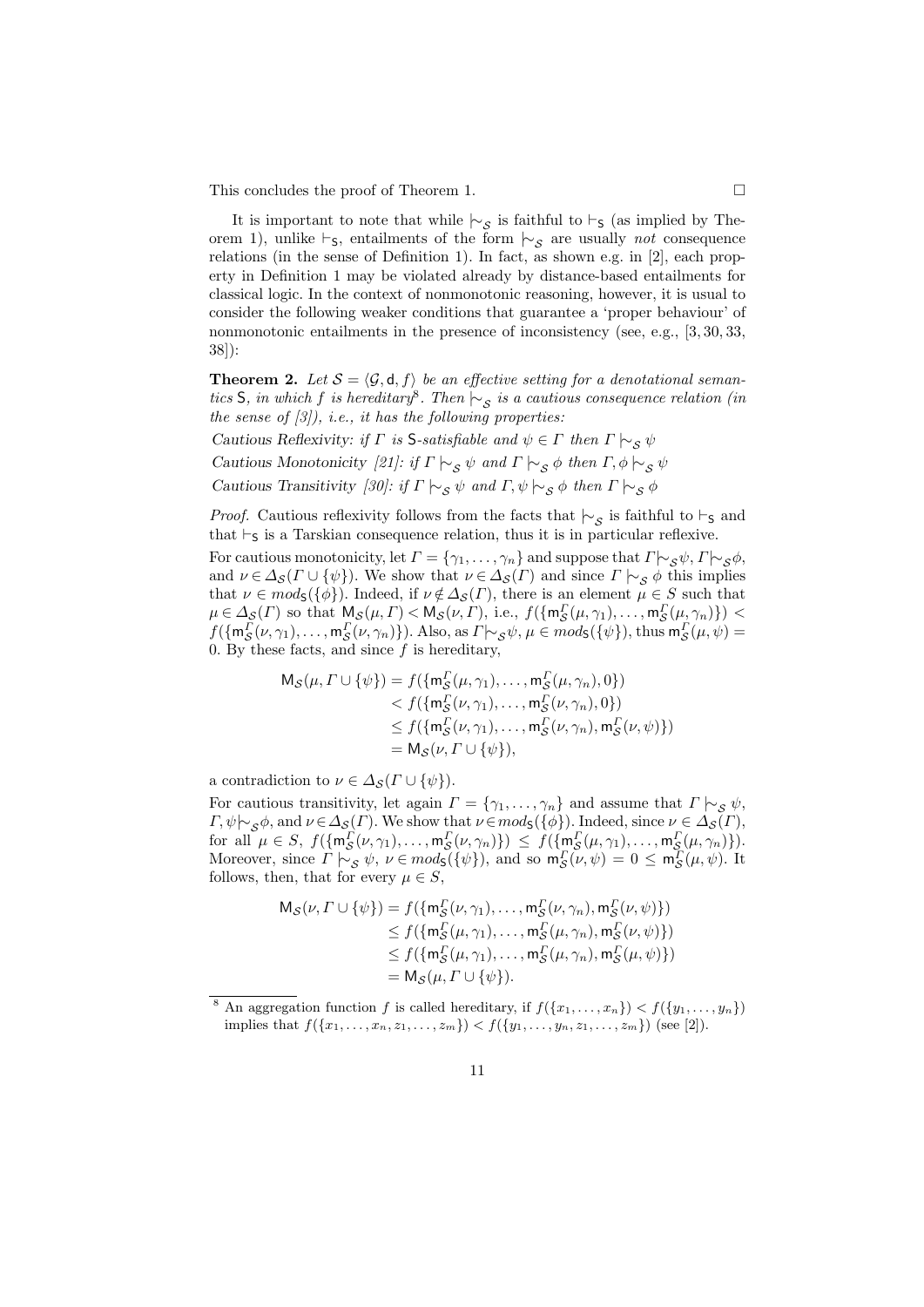Thus,  $\nu \in \Delta_{\mathcal{S}}(\Gamma \cup \{\psi\})$ , and since  $\Gamma, \psi \models_{\mathcal{S}} \phi$ , necessarily  $\nu \in mod_{\mathsf{S}}(\{\phi\})$ .  $\Box$ 

The next proposition shows that many dissimilarity-based entailments of the form *|∼<sup>S</sup>* are *paraconsistent*.

**Proposition 4.** *Let* S *be a denotational semantics for a language L with a unary connective*  $\neg$ *. Let*  $S = \langle \mathcal{G}, \mathsf{d}, f \rangle$  *be an effective and normal setting for* S*, in which*  $\mathcal{G} \subseteq \mathcal{G}^{\mathsf{SF}}$ . Then  $\mathcal{L}_{\mathcal{S}}$  is  $\neg$ -paraconsistent:  $\psi$ ,  $\neg \psi \not\models_{\mathcal{S}} \phi$  for some formulas  $\psi, \phi \in \mathcal{F}_{\mathcal{L}}$ .

*Proof.* For the proof, we observe the following lemma:

**Lemma 3.** Let  $S = \langle \mathcal{G}, d, f \rangle$  be an effective and normal setting for S, in which *G* ⊆ *G*<sup>SF</sup>, and let *ψ* be a formula that is *G*<sup>SF</sup>-independent of a theory *Γ*. Then *Γ*  $\sim$  *ς*  $\psi$  iff  $\psi$  is an S-tautology.

*Proof.* Since  $\mathcal{G}(\Gamma) \subseteq \mathsf{SF}(\Gamma)$  and  $\mathcal{G}(\{\psi\}) \subseteq \mathsf{SF}(\psi)$ , and since  $\psi$  is  $\mathcal{G}^{\mathsf{SF}}$ -independent of  $\Gamma$ ,  $\psi$  is also  $\mathcal{G}\text{-independent of }\Gamma$ . The lemma now follows from Lemma 2.  $\Box$ 

Now, let  $p, q \in$  Atoms. Since  $\{p, \neg p\}$  and q do not share variables, and since *q* is not an S-tautology, by Lemma 3 it follows that  $p, \neg p \not\vdash_{\mathcal{S}} q$  and so  $\vdash_{\mathcal{S}}$  is *¬*-paraconsistent.

Another interesting property of dissimilarity-based entailments is that their set of conclusions is always consistent (even for inconsistent sets of premises).

**Proposition 5.** Let  $S = \langle \mathcal{G}, \mathsf{d}, f \rangle$  be an effective setting for a denotational se*mantics* S*. Then for every theory Γ the set of the formulas that are*  $\mid \sim$ <sub>*S*</sub>-entailed *by Γ is* S*-consistent.*

*Proof.* Let  $\mathcal{C}_{\mathcal{S}}(\Gamma) = \{ \psi \mid \Gamma \mid \neg_{\mathcal{S}} \psi \}.$  If  $\mathcal{C}_{\mathcal{S}}(\Gamma)$  is not S-consistent for some  $\Gamma$ , that is, if  $mod_{\mathsf{S}}(\mathcal{C}_{\mathcal{S}}(\Gamma)) = \emptyset$ , then since  $\Delta_{\mathcal{S}}(\Gamma) \subseteq mod_{\mathsf{S}}(\psi)$  for every  $\psi \in \mathcal{C}_{\mathcal{S}}(\Gamma)$ , we have:  $\Delta_{\mathcal{S}}(F) \subseteq \bigcap_{\psi \in \mathcal{C}_{\mathcal{S}}(F)} \text{mod}_{\mathcal{S}}(\psi) = \text{mod}_{\mathcal{S}}(\mathcal{C}_{\mathcal{S}}(F)) = \emptyset$ . Thus  $\Delta_{\mathcal{S}}(F) = \emptyset$ , contradicting the fact that if *S* is effective,  $\Delta_{\mathcal{S}}(\Gamma)$  is non-empty for every  $\Gamma$  (see Note 5). Note 5).

Finally, we consider the decidability of  $\sim_S$ . Checking whether  $\Gamma \sim_S \psi$ , i.e., whether the most plausible interpretations of  $\Gamma$  are models of  $\psi$ , may not be feasible for several reasons. For instance, interpretations may be infinite objects, and there can be infinitely many of them, so the dissimilarities among them may not be computable. To guarantee decidability one has to show that entailments in our framework can be reduced to terminating computations. This can be formalized as follows.

**Definition 19.** Let  $S = \langle \mathcal{G}, d_{\mathcal{G}}, f \rangle$  be a setting for a denotational semantics  $S = \langle S, \models \rangle$ . We say that *S* is *computable*, if it satisfies the following conditions for every theory *Γ*: 9

<sup>9</sup> Below, when saying that a mathematical object that is related to *Γ* is 'computable', we actually mean that it is 'uniformly computable in *Γ*', in the sense that there is an effective way to determine if (and how) this object is computed (see also [44]).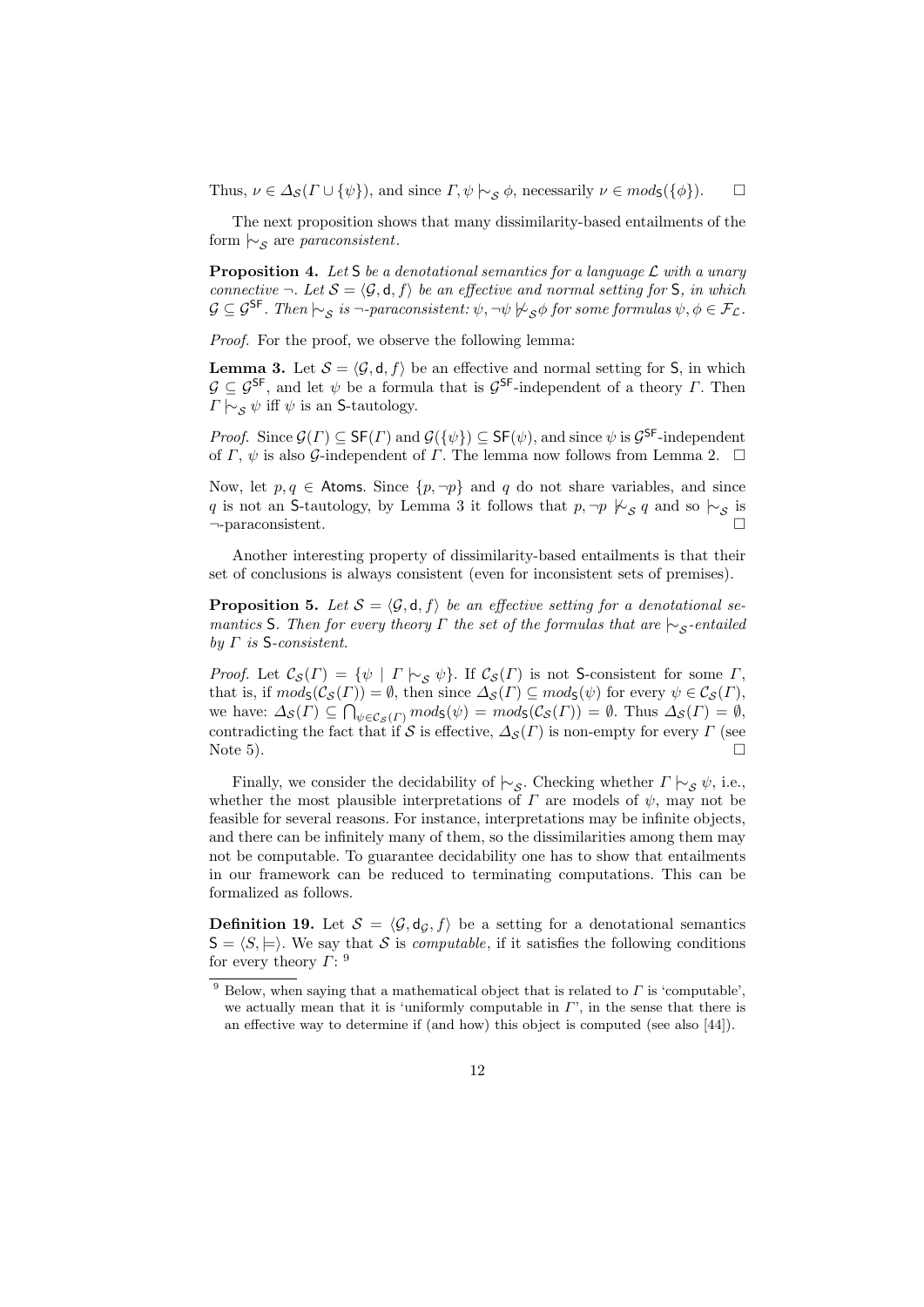- 1. The functions  $\mathcal{G}, f, d_{\mathcal{G}}$  and  $d_{\mathcal{G}(\Gamma)}$  are computable.
- 2. There is a surjective function  $\xi \to S_{\text{fin}}$ , where  $S_{\text{fin}}$  is some finite set of elements satisfying the following conditions:
	- (a) For all  $\nu, \mu \in S$ :  $\xi_{\Gamma}(\nu) = \xi_{\Gamma}(\mu)$  iff  $d_{G(\Gamma)}(\nu, \mu) = 0$ .
	- (b) Denote by  $\xi_{\Gamma}^{-1}[s]$  the preimage of *s*, i.e.,  $\xi_{\Gamma}^{-1}[s] = \{ \nu \in S \mid \xi(\nu) = s \}.$ Then for every formula  $\psi$  and every  $s \in S_{fin}$  there is an effective way to decide whether  $\xi_{\Gamma}^{-1}[s] \subseteq mod_{\mathsf{S}}(\psi)$ .
- 3. There is a computable function  $\text{Fd}_{\mathcal{G}(F)} : S_{\text{fin}} \times S_{\text{fin}} \to \mathbb{R}^+$ , such that for all  $\nu, \mu \in S$ ,  $\mathsf{Fd}_{\mathcal{G}(\Gamma)}(\xi_{\Gamma}(\nu), \xi_{\Gamma}(\mu)) = \mathsf{d}_{\mathcal{G}(\Gamma)}(\nu, \mu)$ .

*Example 8.* It can be verified that the setting  $S = \langle G, d_g, f \rangle$  for the classical twovalued semantics is computable for every context generator  $G$  in Example 5, all the dissimilarity generators  $d<sub>G</sub>$  in Example 6, and every computable aggregation function *f*. We show this for the case of  $d_g = d_g$  $\mathsf{G}^{\mathsf{h}}_{\mathcal{G}}(\mathcal{F})\left(\nu,\mu\right)$  is the number of formulas  $\psi \in \mathcal{G}(\Gamma)$  for which  $\nu(\psi) \neq \mu(\psi)$ : Given a theory *Γ*, we let  $S_{fin}$  be the set of all the restrictions of classical two-valued valuations to  $\mathcal{G}(\Gamma)$ . For this *Γ*, we define the function  $\xi$ <sup>*Γ*</sup> : *S*  $\rightarrow$  *S*<sub>fin</sub> so that  $\xi$ <sup>*Γ*</sup>(*µ*) is the restriction of *µ* to *G*(*Γ*). Clearly,  $\xi$ <sup>*Γ*</sup>( $\nu$ ) =  $\xi$ <sup>*Γ*</sup>( $\mu$ ) iff  $d$ <sub>*G*(*Γ*)</sub>( $\nu$ ,  $\mu$ ) = 0, since the latter means that  $\nu$ and  $\mu$  agree on all formulas in  $\mathcal{G}(\Gamma)$ . Now, for every  $s \in S_{fin}$  and every formula  $\psi$ , we can decide whether  $\xi_{\Gamma}^{-1}[s]$  is contained in the set of the (classical) models of  $\psi$  by going over all possible extensions *s'* of *s* to  $\mathsf{SF}(\mathcal{G}(\Gamma) \cup \{\psi\})$ , which respect the classical truth tables, and checking whether  $s'(\psi) = t$ . Next, we define  $\textsf{Fd}_{\mathcal{G}(F)}(s, s')$  as the number of formulas  $\psi$  in  $\mathcal{G}(F)$ , for which  $s(\psi) \neq s'(\psi)$ . Clearly,  $\mathsf{Fd}_{\mathcal{G}(F)}$  is computable, and for every two classical valuations  $\nu, \mu$  it holds that  $\text{Fd}_{\mathcal{G}(\Gamma)}(\xi_{\Gamma}(\nu),\xi_{\Gamma}(\mu)) = \text{d}_{\mathcal{G}(\Gamma)}(\nu,\mu)$ . Hence, the functions  $\xi_{\Gamma}$  and  $\text{Fd}_{\mathcal{G}(\Gamma)}$ defined above satisfy the conditions in Definition 19, and so  $S$  is computable.

**Theorem 3.** Let *S* be a setting for a denotational semantics  $S = \langle S, \models_S \rangle$ . If *S is computable, then checking whether*  $\Gamma \nvert \sim_{\mathcal{S}} \phi$  *is decidable.* 

*Proof.* Since *S* is computable, for every theory *Γ* there are functions  $\xi$ *Γ* : *S*  $\rightarrow$  *S*<sub>fin</sub> and  $\text{Fd}_{\mathcal{G}(F)}$ :  $S_{\text{fin}} \times S_{\text{fin}} \to \mathbb{R}^+$  that satisfy the properties in Definition 19. For every  $s \in S_{fin}$  and  $\psi \in \Gamma$ , we define:

$$
\mathsf{Fm}_\mathcal{S}^{\Gamma}(s,\psi) = \begin{cases} \min\{\mathsf{Fd}_{\mathcal{G}(\Gamma)}(s,s') \mid \xi_\Gamma^{-1}[s'] \subseteq \operatorname{mod}_{\mathsf{S}}(\psi)\} & \text{if } \operatorname{mod}_{\mathsf{S}}(\psi) \neq \emptyset, \\ 1 + \max\{\mathsf{Fd}_{\mathcal{G}(\Gamma)}(s',s'') \mid s', s'' \in S_{\text{fin}}\} & \text{otherwise.} \end{cases}
$$
\n
$$
\mathsf{FM}_\mathcal{S}(s,\Gamma) = f\left(\{\mathsf{Fm}_\mathcal{S}^{\Gamma}(s,\psi_1),\ldots,\mathsf{Fm}_\mathcal{S}^{\Gamma}(s,\psi_n)\}\right).
$$

Accordingly, we define:

$$
\Delta_{\mathcal{S}}^{\text{fin}}(\Gamma) = \begin{cases} \left\{ s \mid \forall s' \in S_{\text{fin}} \mathsf{FM}_{\mathcal{S}}(s, \Gamma) \le \mathsf{FM}_{\mathcal{S}}(s', \Gamma) \right\} & \text{if } \Gamma \neq \emptyset, \\ S_{\text{fin}} & \text{otherwise.} \end{cases}
$$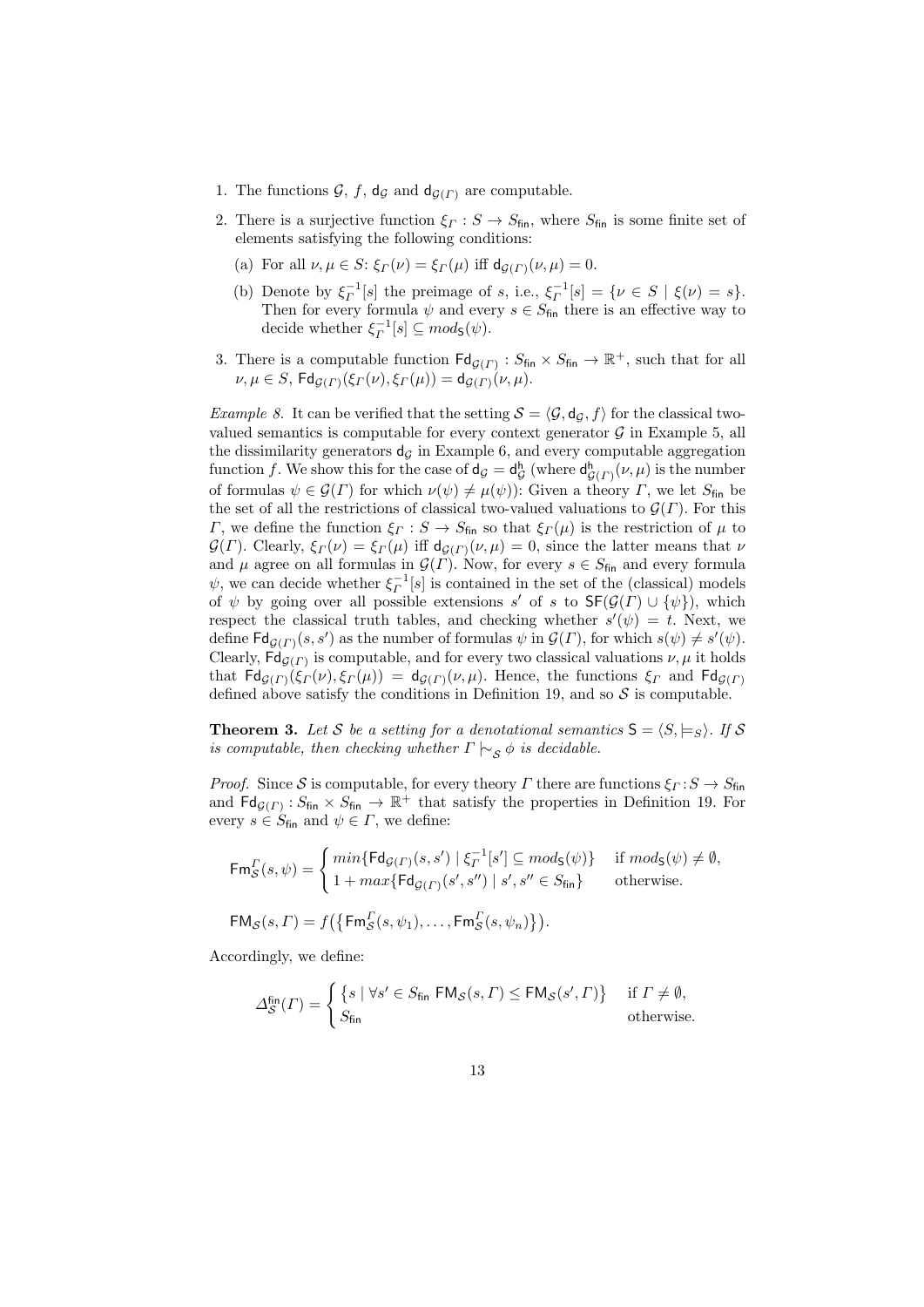**Lemma 4.** For every theory  $\Gamma$ , formula  $\psi \in \Gamma$ , and interpretation  $\nu \in S$ ,

 $\{\mathsf{Fd}_{\mathcal{G}(\Gamma)}(\xi_{\Gamma}(\nu),s') \mid \xi_{\Gamma}^{-1}[s'] \subseteq mod_{\mathsf{S}}(\psi)\} = \{\mathsf{d}_{\mathcal{G}(\Gamma)}(\nu,\mu) \mid \mu \in mod_{\mathsf{S}}(\psi)\}.$ 

*Proof.* We denote the set on the left-hand side of the equation by  $S_1$  and the set on the right-hand side of the equation by  $S_2$ . To see that  $S_1 \subseteq S_2$ , let  $n \in S_1$ . Then there is some  $s' \in S_{fin}$ , such that  $\text{Fd}_{\mathcal{G}(\Gamma)}(\xi_{\Gamma}(\nu), s') = n$ and  $\xi_{\Gamma}^{-1}[s'] \subseteq \text{mod}_{\mathsf{S}}(\psi)$ . Let  $\mu_0 \in \xi_{\Gamma}^{-1}[s']$  (the set  $\xi_{\Gamma}^{-1}[s']$  is non-empty as the function  $\xi_{\Gamma}$  is surjective). Then  $\mu_0 \in mod_{\mathsf{S}}(\psi)$ . We have that  $d_{\mathcal{G}(\Gamma)}(\nu, \mu_0) =$  $\mathsf{Fdg}(r)(\xi_r(\nu), \xi_r(\mu_0)) = \mathsf{Fdg}(r)(\xi_r(\nu), s') = n$ , and so  $n \in S_2$ . To see that  $S_2 \subseteq S_1$ , let  $n \in S_2$ . Then there is some  $\mu \in mod_S(\psi)$ , such that  $d_{\mathcal{G}(\Gamma)}(\nu, \mu) = n$ . Let  $s' = \xi \Gamma(\mu)$  and  $\mu_0 \in \xi^{-1}[\mathfrak{s}']$ . Then  $\xi \Gamma(\mu) = \xi \Gamma(\mu_0)$ , and by Property 2a of Definition 19,  $d_{\mathcal{G}(\Gamma)}(\mu_0, \mu) = 0$ . By Property 3 of Definition 12,  $\mu \sim_{\Gamma} \mu_0$ , and so  $\mu_0 \in mod_5(\psi)$  as well. Hence,  $\xi_I^{-1}[s'] \subseteq mod_5(\psi)$ , and it follows that  $\mathsf{Fd}_{\mathcal{G}(\Gamma)}(\xi_{\Gamma}(\nu),s') = \mathsf{Fd}_{\mathcal{G}(\Gamma)}(\xi_{\Gamma}(\nu),\xi_{\Gamma}(\mu)) = \mathsf{d}_{\mathcal{G}(\Gamma)}(\nu,\mu) = n.$  Thus,  $n \in S_1$ .  $\Box$ 

**Lemma 5.** *For every theory*  $\Gamma$  *and formula*  $\psi \in \Gamma$ *,* 

$$
\{\mathsf{Fd}_{\mathcal{G}(\Gamma)}(s',s'') \mid s', s'' \in S_{\mathsf{fin}}\} = \{\mathsf{d}_{\mathcal{G}(\Gamma)}(\mu,\sigma) \mid \mu,\sigma \in S\}.
$$

*Proof.* Let  $n \in \{\text{Fd}_{\mathcal{G}(\Gamma)}(s', s'') \mid s', s'' \in S_{\text{fin}}\}, \text{ i.e., } \text{Fd}_{\mathcal{G}(\Gamma)}(s', s'') = n \text{ for some }$  $s', s'' \in S_{fin}$ . Let  $\nu', \nu'' \in S$  such that  $s' = \xi_{\Gamma}(\nu')$  and  $s'' = \xi_{\Gamma}(\nu'')$  (their existence is guaranteed by the surjectiveness of  $\xi$ <sup>*Γ*</sup>). Then we have that  $d_{\mathcal{G}}(F)(\nu', \nu'') =$  $\mathsf{Fd}_{\mathcal{G}(\Gamma)}(\xi_{\Gamma}(\nu'), \xi_{\Gamma}(\nu'')) = \mathsf{Fd}_{\mathcal{G}(\Gamma)}(s', s'') = n$ , and so  $n \in \{d_{\mathcal{G}(\Gamma)}(\mu, \sigma) \mid \mu, \sigma \in S\}.$ Conversely, suppose that  $n \in \{d_{\mathcal{G}(\Gamma)}(\mu, \sigma) \mid \mu, \sigma \in S\}$ , i.e.,  $d_{\mathcal{G}(\Gamma)}(\mu, \sigma) = n$ for some  $\mu, \sigma \in S$ . Let  $s' = \xi \Gamma(\mu)$  and  $s'' = \xi \Gamma(\sigma)$ . Then  $\mathsf{Fd}_{\mathcal{G}(\Gamma)}(s', s'') =$  $\mathsf{Fdg}_{\mathcal{G}(F)}(\xi_F(\mu), \xi_F(\sigma)) = \mathsf{d}_{\mathcal{G}(F)}(\mu, \sigma) = n$ , and so  $n \in \{\mathsf{Fdg}_{\mathcal{G}(F)}(s', s'') \mid s', s'' \in \mathsf{G}_{\mathcal{G}(F)}(s', s'') \mid s', s'' \in \mathsf{G}_{\mathcal{G}(F)}(s', s'') \mid s', s'' \in \mathsf{G}_{\mathcal{G}(F)}(s', s'') \mid s', s'' \in \mathsf{G}_{\mathcal{G}(F)}(s', s'') \mid s', s'' \in \mathsf{G}_{\mathcal{G}(F)}$  $S_{\text{fin}}$ }.

**Corollary 1.** For every  $\Gamma \in \mathcal{T}_{\mathcal{L}}, \psi \in \Gamma$  and  $\nu \in S$ ,  $\mathsf{Fm}_{\mathcal{S}}^{\Gamma}(\xi_{\Gamma}(\nu), \psi) = \mathsf{m}_{\mathcal{S}}^{\Gamma}(\nu, \psi)$ . *Proof.* If  $mod_{S}(\psi) \neq \emptyset$ , then by Lemma 4,

$$
\begin{aligned} \mathsf{Fm}_\mathcal{S}^{\Gamma}(\xi_{\Gamma}(\nu), \psi) &= \min \{ \mathsf{Fd}_{\mathcal{G}(\Gamma)}(\xi_{\Gamma}(\nu), s') \mid \xi_{\Gamma}^{-1}[s'] \subseteq \mathit{mod}_{\mathsf{S}}(\psi) \} \\ &= \min \{ \mathsf{d}_{\mathcal{G}(\Gamma)}(\nu, \mu) \mid \mu \in \mathit{mod}_{\mathsf{S}}(\psi) \} = \mathsf{m}_\mathcal{S}^{\Gamma}(\nu, \psi). \end{aligned}
$$

Otherwise, if  $mod_{S}(\psi) = \emptyset$ , by Lemma 5,

$$
\begin{aligned} \mathsf{Fm}_\mathcal{S}^{\Gamma}(\xi_{\Gamma}(\nu), \psi) &= 1 + \max \{ \mathsf{Fd}_{\mathcal{G}(\Gamma)}(s', s'') \mid s', s'' \in S_{\mathsf{fin}} \} \\ &= 1 + \max \{ \mathsf{d}_{\mathcal{G}(\Gamma)}(\mu, \sigma) \mid \mu, \sigma \in S \} = \mathsf{m}_\mathcal{S}^{\Gamma}(\nu, \psi). \end{aligned}
$$

 $\Box$ 

By Corollary 1 it now follows that for every theory *Γ* and interpretation  $\nu \in S$ ,  $\mathsf{FM}_{\mathcal{S}}(\xi_{\Gamma}(\nu), \Gamma) = \mathsf{M}_{\mathcal{S}}(\nu, \Gamma)$ . This implies that  $\nu \in \Delta_{\mathcal{S}}(\Gamma)$  iff  $\xi_{\Gamma}(\nu) \in \Delta_{\mathcal{S}}^{\mathsf{fin}}(\Gamma)$ . Hence, the question whether  $\Gamma \vdash_{S} \phi$  is reducible to the question whether for  $\text{each } s \in \Delta_{\mathcal{S}}^{\text{fin}}(\Gamma)$ , it holds that  $\xi^{-1}[s] \subseteq \text{mod}_{\mathcal{S}}(\phi)$ . It is easy to see that  $\Delta_{\mathcal{S}}^{\text{fin}}(\Gamma)$  is finite and computable (using the facts that  $\mathcal{G}, f, d_{\mathcal{G}}$  and  $d_{\mathcal{G}}(r)$  are computable). Also, by Property 2b of Definition 19, the question whether  $\zeta^{-1}[s] \subseteq \text{mod}_{\mathsf{S}}(\phi)$ is decidable for each  $s \in \Delta_S^{\text{fin}}(\Gamma)$ . Thus, checking whether  $\Gamma \vdash_S \phi$  is decidable. This proves Theorem 3.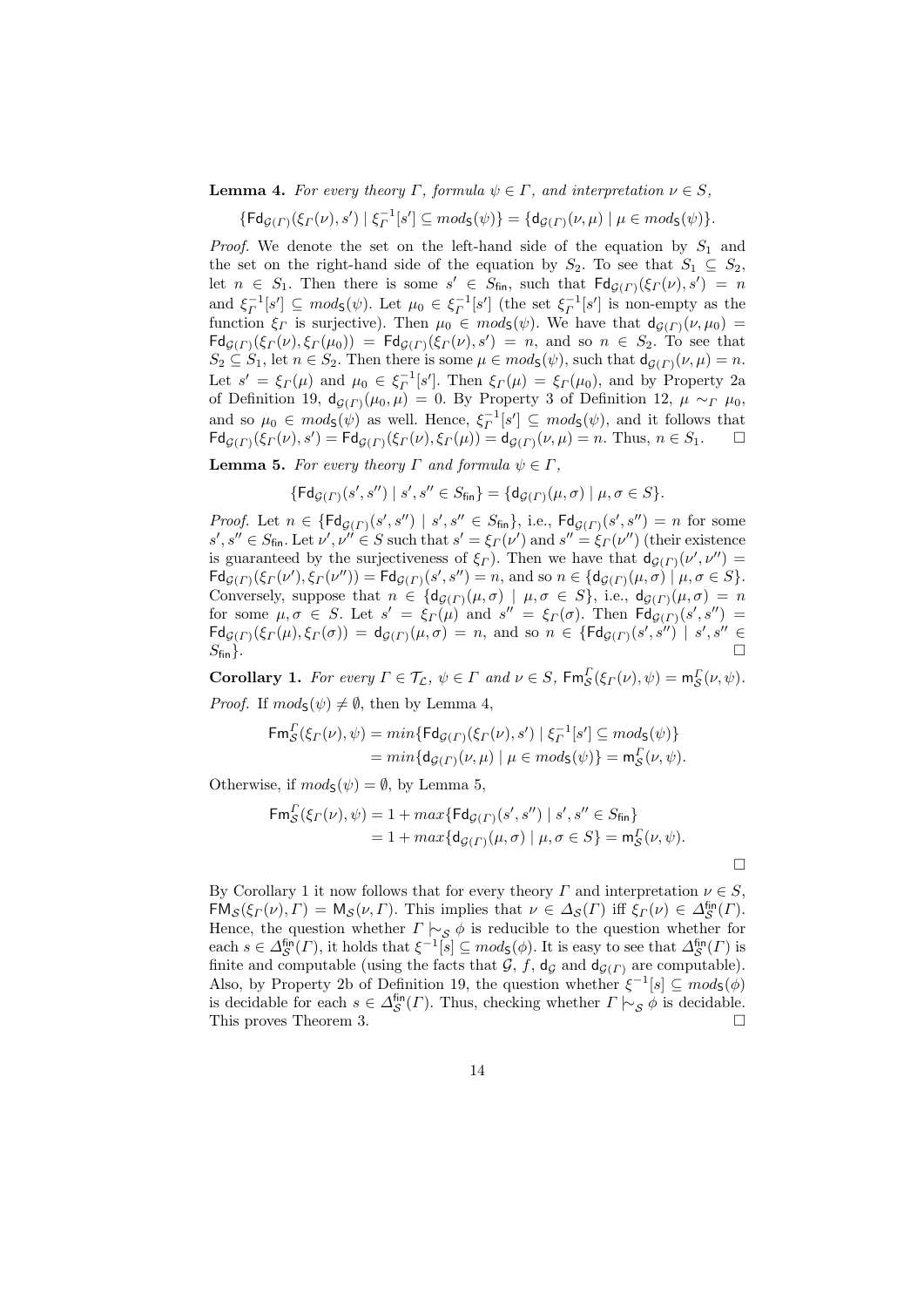### **6 Applications**

In this section we demonstrate the usefulness (and generality) of dissimilaritybased reasoning for defining a variety of inconsistency-tolerant logics based on different types of denotational semantics. In particular, we consider normal and effective settings, so the properties discussed in the previous section hold for these logics.

#### **6.1 Multi-Valued Logics**

The most standard way of defining multi-valued logics (including, of course, classical logic), is by the following structures (see, e.g., [23, 39, 49]):

**Definition 20.** A *(multi-valued) matrix* for a language  $\mathcal{L}$  is a triple  $\mathcal{M} =$  $\langle V, \mathcal{D}, \mathcal{O} \rangle$ , where  $V$  is a non-empty set of truth values,  $\mathcal{D}$  is a non-empty proper subset of *V*, and *O* contains an interpretation  $\tilde{\diamond}: \mathcal{V}^n \to \mathcal{V}$  for each *n*-ary connective  $\diamond$  of  $\mathcal{L}$ .

Henceforth, we shall consider only *finite* matrices, i.e., matrices in which the set of truth values is finite. Given a matrix  $\mathcal{M} = \langle \mathcal{V}, \mathcal{D}, \mathcal{O} \rangle$ , we shall assume that  $V$  includes at least the two classical values  $t$  and  $f$ , and that only the former belongs to the set *D* of the *designated elements* in *V*. Intuitively, *D* consists of the truth values that are assigned to 'true' assertions. The set *O* contains the interpretations (the 'truth tables') of each connective in  $\mathcal{L}$ . The associated semantical notions are now defined as usual: An *M-valuation* is a function  $\nu : \mathcal{F}_\mathcal{L} \to \mathcal{V}$  so that, for every connective  $\diamond$  in  $\mathcal{L}, \nu(\diamond(\psi_1, \ldots, \psi_n)) =$  $\tilde{\diamond}(\nu(\psi_1),\ldots,\nu(\psi_n)).$  The set of all *M*-valuations is denoted by  $\Lambda_M$ . We say that a valuation  $\nu \in \Lambda_M$  is an *M*-model of  $\psi$ , denoted  $\nu \models_M \psi$ , if  $\nu(\psi) \in \mathcal{D}$ . An *M*-valuation *ν* is an *M*-model of a theory *Γ*, if  $\nu \models_M \psi$  for every  $\psi \in \Gamma$ . When the matrix *M* is clear from the context we shall sometimes omit the prefix *M* from the notions defined above.

Note that the pair  $\langle A_{\mathcal{M}}, \models_{\mathcal{M}} \rangle$  is a denotational semantics in the sense of Definition 2. In what follows, we shall sometimes identify this semantics with the matrix  $M$  that defines it. In particular, we shall say that  $M$  is normal if so is the denotational semantics  $\langle A_{\mathcal{M}}, \models_{\mathcal{M}} \rangle$  that it induces. By Proposition 1 we have, then, that:

**Proposition 6.** *The relation*  $\vdash_{\mathcal{M}}$ *, induced by a matrix M by Definition* 5*, is a Tarskian consequence relation.*

*Example 9.* The most common matrix-based logics are induced by two-valued matrices. Thus, for instance, when  $\mathcal L$  is the standard propositional language,  $\mathcal V =$  $\{t, f\}, \mathcal{D} = \{t\}$ , and  $\mathcal{O}$  consists of the standard interpretations of the connectives in *L*, the pair  $\langle L, \vdash_{\mathcal{M}} \rangle$  for  $\mathcal{M} = \langle \mathcal{V}, \mathcal{D}, \mathcal{O} \rangle$  is the classical propositional logic.

Three-valued logics are obtained by adding to  $V$  a third element. For instance, Kleene's logic [26] and McCarthy's logic [40] are obtained, respectively, from the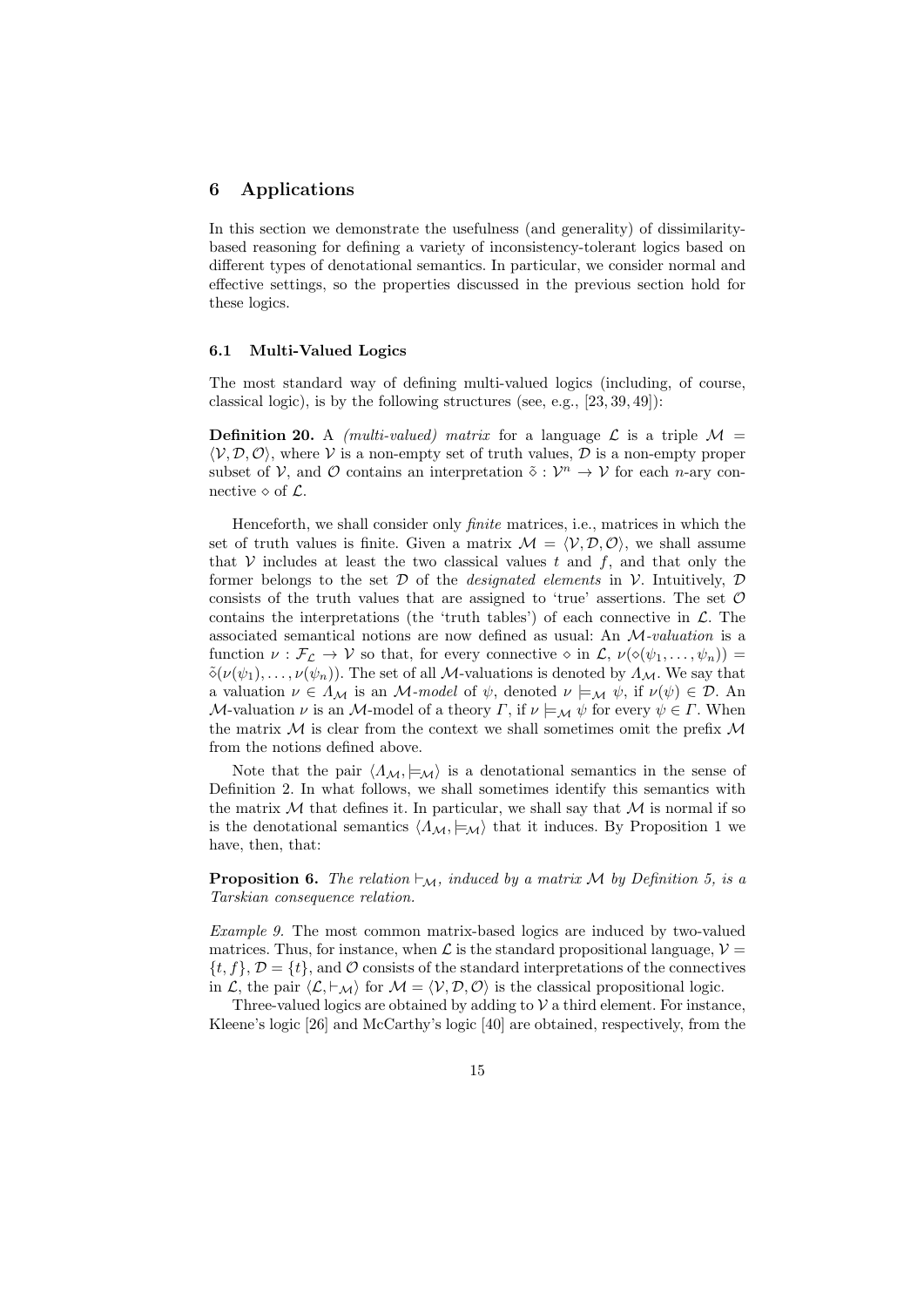matrices  $\mathcal{M}_K^{\mathfrak{Z}_{\perp}} = \langle \{t, f, \perp\}, \{t\}, \mathcal{O}_K \rangle$  and  $\mathcal{M}_M^{\mathfrak{Z}_{\perp}} = \langle \{t, f, \perp\}, \{t\}, \mathcal{O}_M \rangle$ , in which the disjunction and conjunction are interpreted differently:

| (Kleene)                                              |                               |  |  |  |  |  |           |              |  |              | (McCarthy) |  |   |  |  |  |  |  |  |
|-------------------------------------------------------|-------------------------------|--|--|--|--|--|-----------|--------------|--|--------------|------------|--|---|--|--|--|--|--|--|
| $\widetilde{\phantom{m}}$<br>$\overline{\phantom{a}}$ |                               |  |  |  |  |  | $\perp$ t |              |  |              |            |  | t |  |  |  |  |  |  |
|                                                       | f                             |  |  |  |  |  |           | $_{\perp}$ t |  | $\mathbf{f}$ |            |  |   |  |  |  |  |  |  |
|                                                       |                               |  |  |  |  |  |           |              |  |              |            |  |   |  |  |  |  |  |  |
|                                                       | $t_{\scriptscriptstyle\perp}$ |  |  |  |  |  |           |              |  | $t_{\rm}$    |            |  |   |  |  |  |  |  |  |

Priest's logic LP [42] is similar to Kleene's logic, but the third (middle) element is designated, so we denote it by *⊤* rather than *⊥*. This logic is induced by the matrix  $\mathcal{M}_P^{3\tau} = \langle \{t, f, \top\}, \{t, \top\}, \mathcal{O}_P \rangle$ , where  $\mathcal{O}_P$  is obtained from  $\mathcal{O}_K$  by replacing *⊥* by *⊤*.

Given a matrix-based denotational semantics *⟨ΛM, |*=*M⟩* and a corresponding consequence relation  $\vdash_{\mathcal{M}}$ , one may define inconsistency-tolerant variants of  $\vdash_{\mathcal{M}}$ by a dissimilarity-based setting  $S = \langle \mathcal{G}, \mathsf{d}, f \rangle$ , just as in Definition 18. Next, we describe such a construction.

**Proposition 7.** Let  $M = \langle V, D, O \rangle$  be a finite matrix for a propositional lan*guage L, d a pseudo distance on V, g an aggregation function, and G a context*  $g$ *enerator for*  $\mathcal{L}$ *. We define, for every*  $\Gamma \in \mathcal{T}_{\mathcal{L}}$ *, a function*  $\mathsf{d}_{\mathcal{G}}^g$  $^g_{\mathcal{G}(\Gamma)}: A_{\mathcal{M}} \times A_{\mathcal{M}} \rightarrow \mathbb{R}^+$ *by:*

$$
\mathrm{d}^g_{\mathcal{G}(\varGamma)}(\nu,\mu)=g\big(\{d(\nu(\psi),\mu(\psi))\mid \psi\in\mathcal{G}(\varGamma)\}\big).
$$

*Then*  $d_G^g$ *G*((*Γ*) *is a dissimilarity function. Moreover,*

- $-$  *if*  $\mathcal{G}^{\mathsf{At}} \subseteq \mathcal{G}$  *or*  $\mathcal{G}^{\mathsf{ID}} \subseteq \mathcal{G}$ *,*  $\mathsf{d}_{\mathcal{G}}^g$ *G is a G-dissimilarity generator,*<sup>10</sup>
- $-$  *if*  $\mathcal{G}^{\mathsf{At}} \subseteq \mathcal{G}$  and  $\mathcal{G}^{\mathsf{At}} \circ \mathcal{G} \subseteq \mathcal{G}$ ,<sup>11</sup> then  $\mathsf{d}_{\mathcal{C}}^{\mathcal{G}}$ *G is a normal G-dissimilarity generator.*

*Proof.* Let us first show that  $d_c^g$  $\mathcal{G}(F)$  is a dissimilarity function. Indeed, since  $d(\nu(\psi), \nu(\psi)) = 0$  and  $g(\{0, \ldots, 0\}) = 0$ , we have that  $d_{\mathcal{C}}^g$  $g_{(F)}(\nu,\nu) = 0$ , so d<sup>g</sup><sub> $\zeta$ </sub> *G*(*Γ*) is reflexive. Clearly, it is also symmetric (since so is the pseudo distance *d*). For Absorption, suppose that  $d_c^g$  $g_{(F)}(\nu,\mu) = 0$ . This necessarily means that  $\nu(\psi) =$  $\mu(\psi)$  for every  $\psi \in \mathcal{G}(\Gamma)$  and so, for every  $\sigma \in \Lambda_{\mathcal{M}},$ 

$$
\begin{array}{rl}\mathsf{d}_{\mathcal{G}(\varGamma)}^{g}(\nu,\sigma) = & g\big(\{d(\nu(\psi),\sigma(\psi)) \mid \psi \in \mathcal{G}(\varGamma)\}\big) = \\ & = & g\big(\{d(\mu(\psi),\sigma(\psi)) \mid \psi \in \mathcal{G}(\varGamma)\}\big) = & \mathsf{d}_{\mathcal{G}(\varGamma)}^{g}(\mu,\sigma).\end{array}
$$

To see that  $d_c^g$  $\frac{g}{G}$  is a *G*-dissimilarity generator it remains to show Properties (2) and (3) in Definition 12. Indeed, Property (2) in that definition is guaranteed by the first condition in Definition 13 and the fact that the number of truth values of M is finite. For Property  $(3)$ , note that if  $d_c^g$  $g_{(F)}(\nu,\mu) = 0$  then  $\nu(\psi) = \mu(\psi)$  for

<sup>&</sup>lt;sup>10</sup> It is interesting to note that while context generators are needed only for defining normality of dissimilarity generators (see Definition 12), here the context  $G$  is crucial also for guaranteeing the other properties of a dissimilarity genertator.

<sup>&</sup>lt;sup>11</sup> I.e.,  $\mathcal{G}^{\text{At}}(\mathcal{G}(\Gamma)) \subseteq \mathcal{G}(\Gamma)$  for every  $\Gamma$ .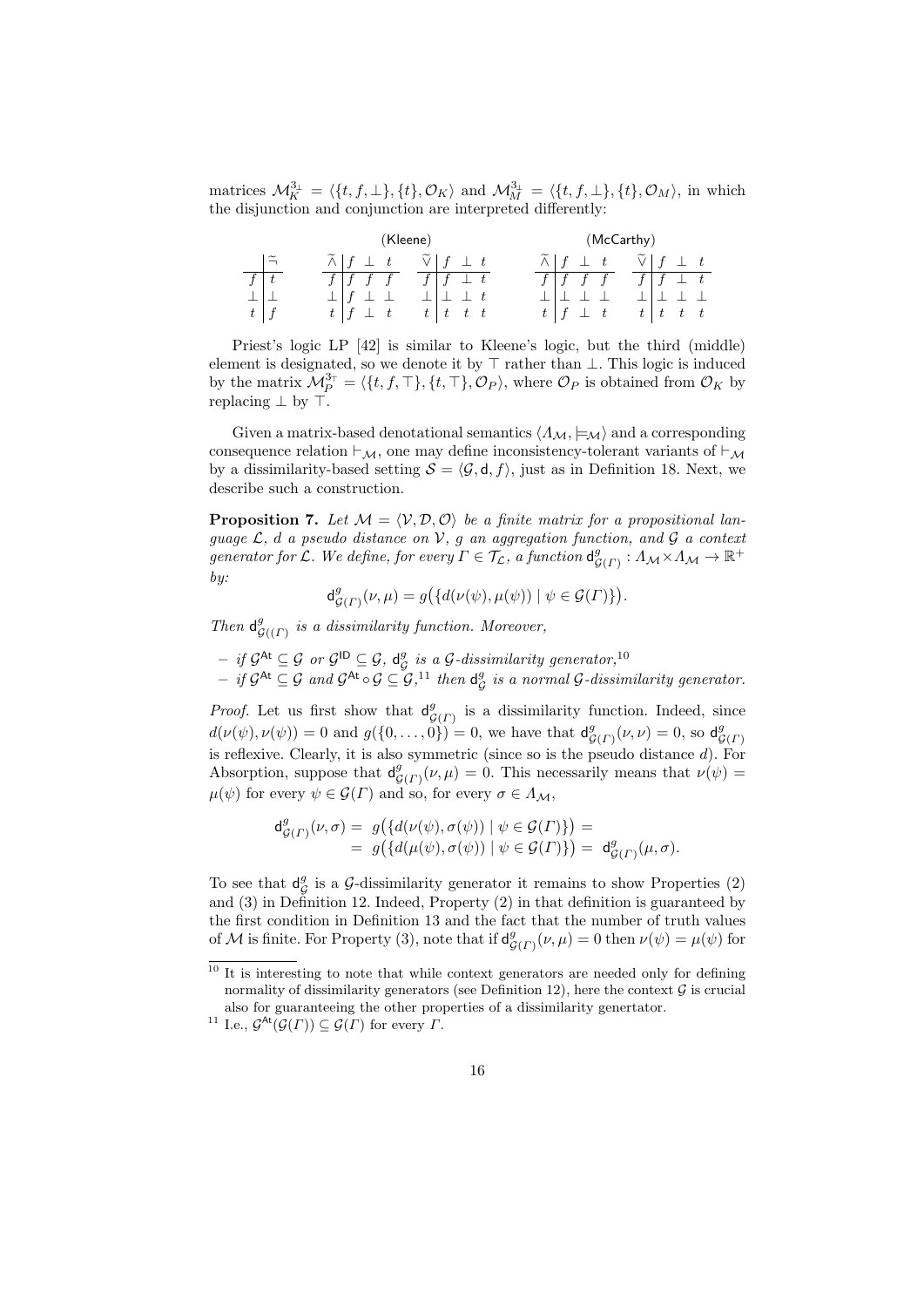every  $\psi \in \mathcal{G}(\Gamma)$ . Thus, if  $\text{Atoms}(\Gamma) = \mathcal{G}^{\text{At}}(\Gamma) \subseteq \mathcal{G}(\Gamma)$ , we have that  $\nu(p) = \mu(p)$ for every  $p \in$  Atoms(*Γ*), which means that  $\nu(\psi) = \mu(\psi)$  for every  $\psi \in \Gamma$ , and so *ν* ∼*Γ μ*. Otherwise, if  $\mathcal{G}^{\mathsf{ID}}$  ⊆  $\mathcal{G}$  then again since  $\nu(\psi) = \mu(\psi)$  for every  $\psi \in \mathcal{G}(\Gamma)$ we have that  $\nu(\psi) = \mu(\psi)$  for every  $\psi \in \Gamma$ , and so  $\nu \sim_{\Gamma} \mu$ .

To see that  $d_G^g$  is normal, let  $\psi$  be a non-tautological formula that is  $\mathcal{G}$ - $G$  independent of *Γ* and suppose that  $\sigma \notin mod_{\mathcal{M}}(\psi)$ . Since Atoms( $\mathcal{G}(\Gamma)$ )  $\subseteq \mathcal{G}(\Gamma)$ and  $\text{Atoms}(\psi) \subseteq \mathcal{G}(\psi)$ , this means that  $\text{Atoms}(\mathcal{G}(\Gamma)) \cap \text{Atoms}(\psi) = \emptyset$ . Thus, for every  $\nu \in mod_{\mathcal{M}}(\psi)$  there is a valuation  $\mu \in \Lambda_{\mathcal{M}}$  such that  $\mu(p) = \nu(p)$  if *p*  $\in$  Atoms( $\mathcal{G}(\Gamma)$ ) and  $\mu(p) = \sigma(p)$  if  $p \in$  Atoms( $\psi$ ). Clearly,  $\mu \notin mod_{\mathcal{M}}(\psi)$ , but since  $\nu(\psi) = \mu(\psi)$  for every  $\psi \in \mathcal{G}(\Gamma)$ , still  $d_{\mathcal{G}}^{\beta}(\Gamma)(\nu, \mu) = 0$ . since  $\nu(\psi) = \mu(\psi)$  for every  $\psi \in \mathcal{G}(\Gamma)$ , still d<sub>*g</sub>*</sub>  $G^g(\Gamma)(\nu,\mu) = 0.$ 

Given a propositional logic  $\langle \mathcal{L}, \vdash_{\mathcal{M}} \rangle$  induced by a matrix  $\mathcal{M} = \langle \mathcal{V}, \mathcal{D}, \mathcal{O} \rangle$ , Proposition 7 yields a simple and general way of defining entailments that are inconsistency-tolerant variants of *⊢M*. We note that many of the inconsistencytolerant entailments that have been considered in the literature (e.g., those in [8, 22, 27, 29]) are particular cases of this construction, where *M* is a two-valued matrix and  $\mathcal{G} = \mathcal{G}^{\mathsf{At}}$ .

*Example 10.* Let  $S = \langle G^{At}, d, \Sigma \rangle$  be a setting for Kleene's three-valued logic  $\mathcal{M}_K^{3_\perp}$  (Example 9), where  $\mathcal{G}^{\mathsf{At}}$  is the atom-based context generator,  $\Sigma$  is a summation function, and d is a *G* At-dissimilarity generator, producing for each *Γ* the following dissimilarity:

$$
\mathsf{d}_{\mathcal{G}^{\mathsf{At}}(\varGamma)}^{\Sigma}(\nu,\mu)=\Sigma\,\{d_0(\nu(p),\mu(p))\mid p\in\mathcal{G}^{\mathsf{At}}(\varGamma)\}.
$$

Here,  $d_0$  is a pseudo distance on  $\{t, f, \perp\}$ , for which  $d_0(t, f) = 1$  and  $d_0(t, \perp) =$  $d_0(f, \perp) = 0.5$  (see also [2, 19]). Note that the fact that **d** is a  $\mathcal{G}^{\mathsf{At}}$ -dissimilarity generator follows by Proposition 7.

Now, consider the theory  $\Gamma = \{\neg p, \neg q, p \lor q\}$ . Clearly,  $\Gamma$  is not  $\mathcal{M}_{K}^{3_{\perp}}$ -satisfiable. We compute its most plausible interpretations with respect to  $S$ :

|                                                                                                                       | р | $\boldsymbol{q}$ | $\neg p$ | ٦q | $\boldsymbol{p}$<br>V<br>q |          | 2        | 3            | $M_{\mathcal{S}}(\nu_i, I)$ |  |  |
|-----------------------------------------------------------------------------------------------------------------------|---|------------------|----------|----|----------------------------|----------|----------|--------------|-----------------------------|--|--|
| $\nu_1$                                                                                                               | t | t                |          |    | t                          |          |          | $\mathbf{0}$ | 2                           |  |  |
| $\nu_2$                                                                                                               | t |                  |          | t  |                            | 1        | 0        |              |                             |  |  |
| $\nu_3$                                                                                                               | t |                  |          |    |                            | 1        | 0.5      |              | 1.5                         |  |  |
| $\nu_4$                                                                                                               |   | t                | t        |    | t                          | 0        | 1        |              |                             |  |  |
| $\nu_5$                                                                                                               |   |                  | t        | t  |                            | 0        | 0        |              |                             |  |  |
| $\nu_6$                                                                                                               |   |                  | t        |    |                            | $\theta$ | 0.5      | 0.5          |                             |  |  |
| $\nu_7$                                                                                                               |   | $\boldsymbol{t}$ |          |    | $t\,$                      | 0.5      | 1        | 0            | 1.5                         |  |  |
| $\nu_8$                                                                                                               |   |                  |          | t  |                            | 0.5      | $\Omega$ | 0.5          |                             |  |  |
| $\nu_9$                                                                                                               |   |                  |          |    |                            | 0.5      | 0.5      | $0.5\,$      | 1.5                         |  |  |
| Legend. $1 = m_S^{\Gamma}(\nu_i, \neg p)$ , $2 = m_S^{\Gamma}(\nu_i, \neg q)$ , $3 = m_S^{\Gamma}(\nu_i, p \vee q)$ . |   |                  |          |    |                            |          |          |              |                             |  |  |

Hence,  $\Delta_{\mathcal{S}}(\Gamma) = \{\nu_2, \nu_4, \nu_5, \nu_6, \nu_8\}$ , and so, for instance,  $\Gamma \sim_{\mathcal{S}} \neg p \lor \neg q$  (even though  $\Gamma \not\vdash_S \neg p$  and  $\Gamma \not\vdash_S \neg q$ .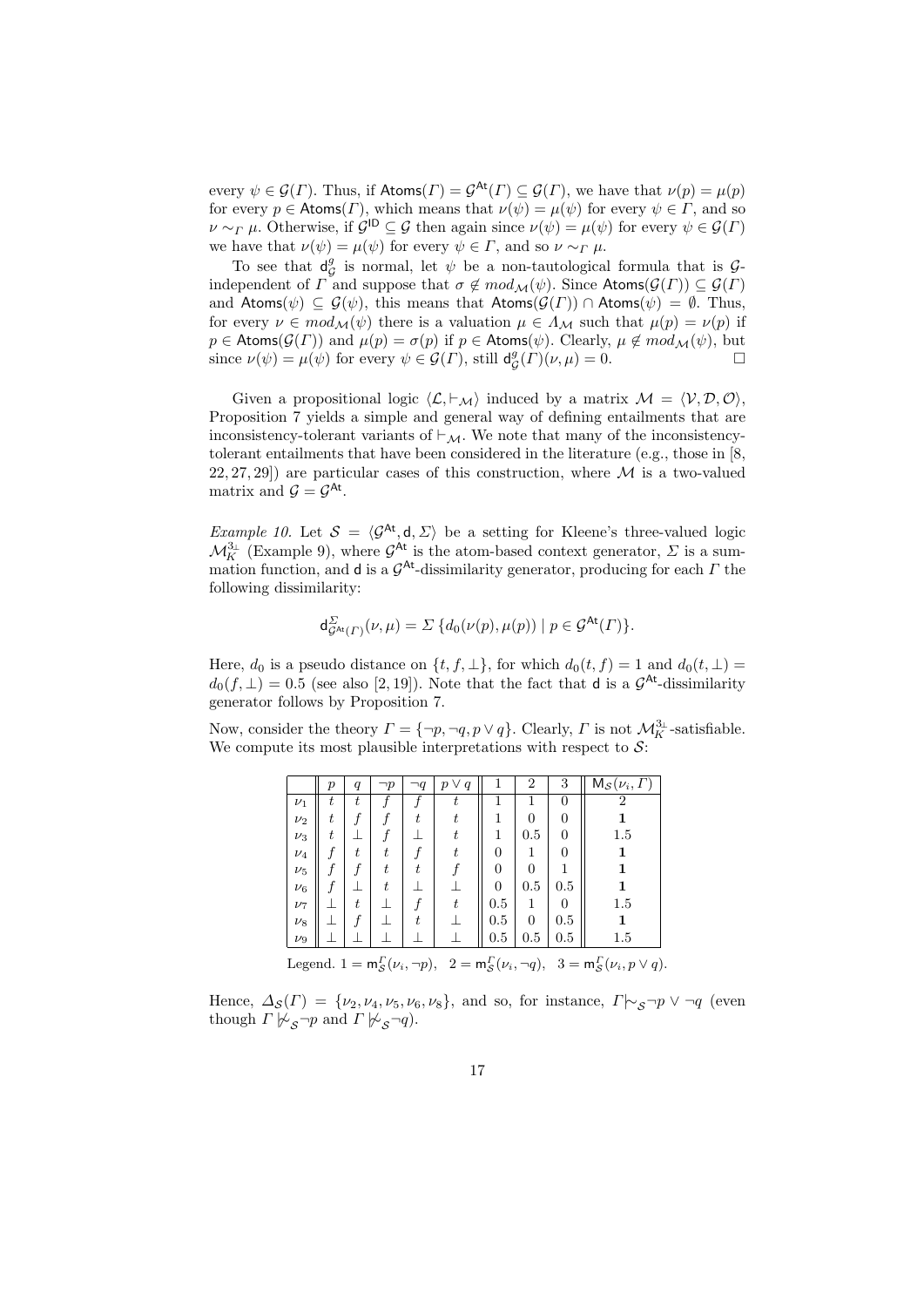#### **6.2 Non-deterministic Logics**

Matrix-based semantics is truth-functional in the sense that the truth-value of a complex formula is uniquely determined by the truth-values of its subformulas. However, real-world information is inescapably incomplete, uncertain, vague, imprecise or inconsistent, and these phenomena are in an obvious conflict with the principle of truth-functionality. One possible solution to this problem is to relax this principle by borrowing from automata and computability theory the idea of *non-deterministic* computations, and apply it in evaluations of truthvalues of formulas. This leads to the idea of non-deterministic matrices [11], allowing non-deterministic evaluations of formulas. This kind of semantics has a variety of applications for reasoning under uncertainty (see, e.g., [12]).

**Definition 21.** A *non-deterministic matrix* (*Nmatrix*) for  $\mathcal{L}$  is a tuple  $\mathcal{M} =$  $\langle V, \mathcal{D}, \mathcal{O} \rangle$ , where  $V$  is a non-empty set of truth values,  $\mathcal{D}$  is a non-empty proper subset of *V*, and *O* contains an interpretation function  $\tilde{\diamond}: \mathcal{V}^n \to 2^{\mathcal{V}} \setminus {\emptyset}$  for every *n*-ary connective  $\diamond$  of  $\mathcal{L}$ . Again, we say that  $\mathcal{M}$  is finite if so is  $\mathcal{V}$ .

An *M-valuation* is a function  $\nu : \mathcal{F}_\mathcal{L} \to \mathcal{V}$  such that for every connective  $\diamond$ in *L*,

$$
\nu(\diamond(\psi_1,\ldots,\psi_n))\in\tilde{\diamond}(\nu(\psi_1),\ldots,\nu(\psi_n)).
$$

The set of all *M*-valuations is denoted by  $\Lambda_M$ . Again,  $\nu \in \Lambda_M$  is an *M*-model of  $\psi$  (denoted  $\nu \models_M \psi$ ), if  $\nu(\psi) \in \mathcal{D}$ .

Ordinary matrices can be thought of as Nmatrices whose interpretations return singletons of truth-values. Again, for an Nmatrix *M*, the pair  $\langle \Lambda_M, \models_M \rangle$ is a denotational semantics and it induces a Tarskian consequence relation *⊢M*.

*Example 11.* It is well-known that McCarthy's three-valued logics (Example 9) is appropriate for describing sequential (lazy) computations with errors. Its asymmetric conjunction and disjunction correspond to computation processes that halt after encountering the first error, evaluated from left to right. Thus, e.g., when  $\nu(\psi) = \bot$ , we have that  $\nu(\psi \vee \phi) = \bot$  as well, regardless of  $\nu(\phi)$ . In turn, Kleene's three-valued logics (see again Example 9) is more appropriate for describing parallel computations with errors, since it has symmetric conjunction and disjunction.

Consider now a situation in which it is not known whether a certain system performs sequential or parallel computations, and that in each particular case it may apply a different kinds of computations. This scenario can be captured by the following non-deterministic matrix, combining Kleene's and McCarthy's three-valued interpretations of the connectives:

| $\overline{1}$ $\overline{2}$              |  | $\widetilde{\wedge}$ $f \perp t$                       |  |  |  | $\widetilde{\vee}$   $f \perp$   $t$                 |
|--------------------------------------------|--|--------------------------------------------------------|--|--|--|------------------------------------------------------|
| $f   \{t\}$                                |  | $f \mid \{f\} \mid \{f\} \mid \{f\}$                   |  |  |  | $f \vert \{f\} \vert \{ \bot \} \vert \{t\}$         |
| $\frac{1}{t}$ $\left\{\frac{1}{f}\right\}$ |  | $\perp \left[ \{f,\perp\} \right] \{\perp\} \{\perp\}$ |  |  |  | $\perp \vert \{ \perp \} \{ \perp \} \{ t, \perp \}$ |
|                                            |  | $t \mid \{f\} \{ \perp\} \{t\}$                        |  |  |  | $t   \{t\} \{t\} \{t\}   \{t\}$                      |

The suitability of the above Nmatrix for reasoning about computation errors is shown in [10]. In Example 12 below we shall demonstrate its use for dissimilaritybased reasoning.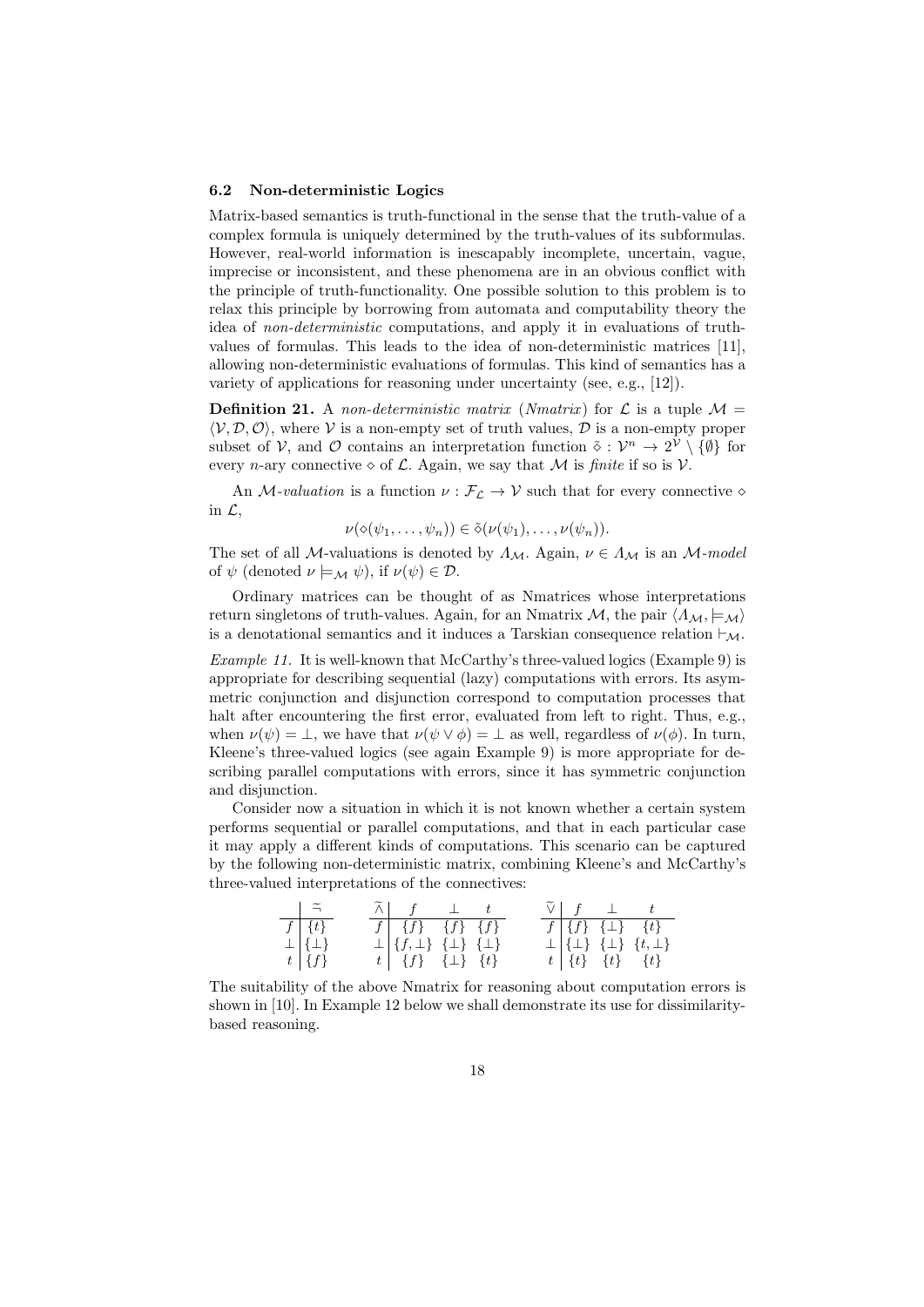The dissimilarities-based approach can be applied to the framework of Nmatrices in a way which is quite similar to the deterministic case. However, as was shown in [6], it is important to note that some dissimilarity generators (and the respective settings) that are definable with respect to standard matrices, are *not* applicable in the non-deterministic case. This is due to the fact that nondeterministic valuations are not truth-functional, so they can agree on atomic formulas, but may make different non-deterministic choices on complex formulas. This is also the reason why Proposition 7 is not extendable to non-deterministic semantics. Yet, a stricter version of that proposition does hold also in the nondeterministic case:

**Proposition 8.** Let  $M = \langle V, \mathcal{D}, \mathcal{O} \rangle$  be a finite Nmatrix for a propositional lan*guage L, d a pseudo distance on V, g an aggregation function, and G a context generator for*  $\mathcal{L}$ *. For each*  $\Gamma \in \mathcal{T}_{\mathcal{L}}$  *define a function*  $d_{\mathcal{G}}^g$  $^g_{\mathcal{G}(\Gamma)}: A_{\mathcal{M}} \times A_{\mathcal{M}} \to \mathbb{R}^+$  *by:* 

$$
\mathrm{d}^g_{\mathcal{G}(\varGamma)}(\nu,\mu)=g\big(\{d(\nu(\psi),\mu(\psi))\mid\psi\in\mathcal{G}(\varGamma)\}\big).
$$

*Then*  $d_c^g$ *G*((*Γ*) *is a dissimilarity function. Moreover,*

 $-$  *if*  $\mathcal{G}^{\mathsf{ID}} \subseteq \mathcal{G}$  *then*  $\mathsf{d}_{\mathcal{C}}^g$ *G is a G-dissimilarity generator,*  $-$  *if*  $\mathcal{G}^{\mathsf{SF}} \subseteq \mathcal{G}$  and  $\mathcal{G}^{\mathsf{SF}} \circ \mathcal{G} \subseteq \mathcal{G}$ , then  $\mathsf{d}_{\mathcal{C}}^{\mathcal{G}}$ *G is a normal G-dissimilarity generator.*

*Proof.* Similar to that of Proposition 7, leaving only the case that  $G^{ID} \subseteq G$  in the proof that  $d_c^g$  $\mathcal{G}_\mathcal{G}$  is a  $\mathcal{G}$ -dissimilarity generator (note that this case covers also the condition that  $\mathcal{G}^{\mathsf{SF}} \subseteq \mathcal{G}$ , and replacing  $\mathsf{Atoms}(r)$  by  $\mathsf{SF}(r)$  in the proof of normality.  $\Box$ 

*Example 12.* Let  $S = \langle \mathcal{G}^{\mathsf{SF}}, \mathsf{d}, \Sigma \rangle$  be a setting for the denotational semantics  $\mathcal{M}_{KM}^{3_{\perp}}$ , induced by the Nmatrix of Example 11, combining Kleene's and Mc-Carthy's three-valued logics. Here,  $\mathcal{G}^{\mathsf{SF}}$  is the context generator by subformulas,  $Σ$  is the summation function, and **d** is a  $\mathcal{G}^{\mathsf{SF}}$ -dissimilarity generator, producing for each *Γ* the following dissimilarity:

$$
\mathsf{d}_{\mathcal{G}^{\mathsf{SF}}(\varGamma)}^{\Sigma}(\nu,\mu) = \Sigma \{ d_0(\nu(\psi),\mu(\psi)) \mid \psi \in \mathsf{SF}(\varGamma) \},
$$

where  $d_0$ :  $\{t, f, \perp\} \times \{t, f, \perp\} \to \{0, 0.5, 1\}$  is defined as in Example 10. The fact that **d** is indeed a  $\mathcal{G}^{\text{SF}}$ -dissimilarity generator follows by Proposition 8.

Now, as in Example 10, we consider the theory  $\Gamma = {\neg p, \neg q, p \lor q}$ . It is easy to verify that *Γ* is not  $\mathcal{M}_{KM}^{3_{\perp}}$ -satisfiable, so we compute its most plausible interpretations. Note that this time, in addition to the nine valuations computed in Example 10, we now have an additional valuation, which stems from the fact that in  $\mathcal{M}_{KM}^{3_{\perp}}$  the value of  $\bot \tilde{\vee} t$  may be either *t* or  $\bot$ , so we need two valuations to represent this (denoted  $\nu_{7a}$  and  $\nu_{7b}$  in the table below) instead of just one valuation  $(\nu_7)$  in the table of Example 10), as in the deterministic case. So we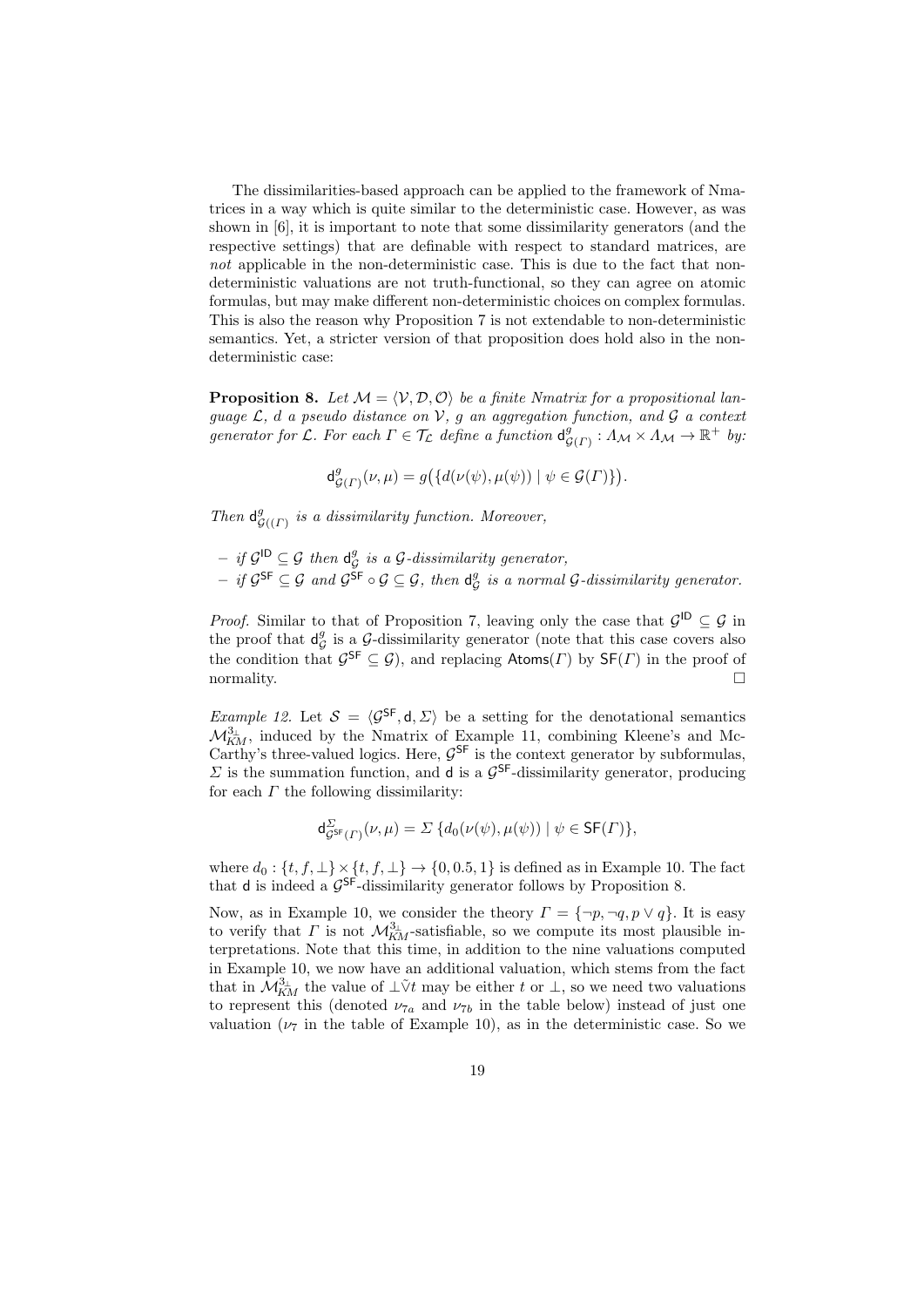now have:

|            | $\,p\,$ | $\boldsymbol{q}$ | $\neg p$                 | $\neg q$ . | $p \vee$<br>q | 1                        | $\boldsymbol{2}$ | 3              | $M_{\mathcal{S}}(\nu_i,\Gamma)$ |
|------------|---------|------------------|--------------------------|------------|---------------|--------------------------|------------------|----------------|---------------------------------|
| $\nu_1$    | t       | $\boldsymbol{t}$ |                          | f          | t             | $\overline{2}$           | $\overline{2}$   | $\overline{0}$ | 4                               |
| $\nu_2$    | t       |                  |                          | t          | t             | 3                        | $\overline{0}$   | $\overline{0}$ | $\bf{3}$                        |
| $\nu_3$    | t       |                  |                          |            | t             | 2.5                      | 1                | $\overline{0}$ | 3.5                             |
| $\nu_4$    |         | t                | t                        |            | t             | $\overline{0}$           | 3                | $\overline{0}$ | $\bf{3}$                        |
| $\nu_5$    |         |                  | t.                       | t          |               | $\overline{0}$           | $\overline{0}$   | 3              | $\bf{3}$                        |
| $\nu_6$    |         |                  | t                        |            |               | $\overline{0}$           | 1.5              | 1.5            | $\bf{3}$                        |
| $\nu_{7a}$ |         | t                |                          | f          | t             | 1                        | 2.5              | $\overline{0}$ | 3.5                             |
| $\nu_{7b}$ |         | t                |                          |            |               | 1.5                      | $\overline{2}$   | 0.5            | 4                               |
| $\nu_8$    |         | f                |                          | t          |               | 1.5                      | $\overline{0}$   | $1.5\,$        | $\bf{3}$                        |
| $\nu_9$    |         |                  |                          |            |               | 1                        | 1                | $1.5\,$        | 3.5                             |
|            |         |                  | $\overline{\phantom{a}}$ |            |               | $\overline{\phantom{a}}$ |                  |                | $\overline{\phantom{a}}$        |

Legend.  $1 = m_S^{\Gamma}(\nu_i, \neg p)$ ,  $2 = m_S^{\Gamma}(\nu_i, \neg q)$ ,  $3 = m_S^{\Gamma}(\nu_i, p \lor q)$ .

Thus,  $\Delta_{\mathcal{S}}(F) = \{\nu_2, \nu_4, \nu_5, \nu_6, \nu_8\}$ . Note that, restricted to  $\mathsf{SF}(F)$ , these are exactly the same most plausible interpretations of *Γ* as those obtained in Example 10 (for the deterministic matrix  $\mathcal{M}_K^{3_\perp}$ ).

*Note 6.* Clearly, there are useful dissimilarity generators other than those that are covered by the construction of Proposition 8. One of them is the dissimilarity generator d n  $G$ , in which  $d_{\mathcal{G}(\Gamma)}^n(\nu,\mu)$  is the number of formulas  $\psi \in \mathcal{G}(\Gamma)$ , for which (i)  $\nu(\psi) \neq \mu(\psi)$ , and (ii) if  $\psi = \diamond(\varphi_1, \ldots, \varphi_n)$ , then for all  $1 \leq i \leq n$ :  $\nu(\varphi_i) =$  $\mu(\varphi_i)$ . This function is one of the pseudo distances that are introduced in [6] for distance-based reasoning for non-deterministic matrices. It can be verified that d n  $G$ <sup>n</sup> is also a *G*-dissimilarity generator.

*Example 13.* Consider a transmission protocol for a system with three transmitters  $T_1$ ,  $T_2$  and  $T_3$ , where the first two are connected to a bus through an arbiter *A*, and the third one is connected directly to the bus. The bus has a line Msg for the transmitted message, and a line Busy, which is turned on whenever a transmission occurs. When one of the transmitters  $T_1$  or  $T_2$  has a message to transmit, it signals to the arbiter by turning on the line  $M_1$  or  $M_2$  respectively. The arbiter then turns on the line Busy, and  $T_i$  transmits its message on the line Msg. As for the third transmitter, whenever  $T_3$  wants to transmit a message, it turns on *M*<sup>3</sup> and transmits the message on Msg. A schematic presentation of this circuit (excluding some details of the logic of Msg, which are not relevant for this example) is shown in Figure 1.

Suppose now that the arbiter has no synchronization method, and whenever  $T_1$  and  $T_2$  request the line at the same time, the result is unpredictable: the line Busy can either stay on or be turned off. This non-deterministic behavior of the arbiter can be described using the following interpretation of the connective *⊙*

$$
\begin{array}{c|cc}\n\tilde{\odot} & f & t \\
\hline\nf & \{f\} & \{t\} \\
t & \{t\} & \{t,f\}\n\end{array}
$$

Let *M* be the two-valued Nmatrix for the language of  $\{\neg, \vee, \odot\}$ , which includes the above non-deterministic interpretation for *⊙* and the standard interpretations of negation *¬* and disjunction *∨*.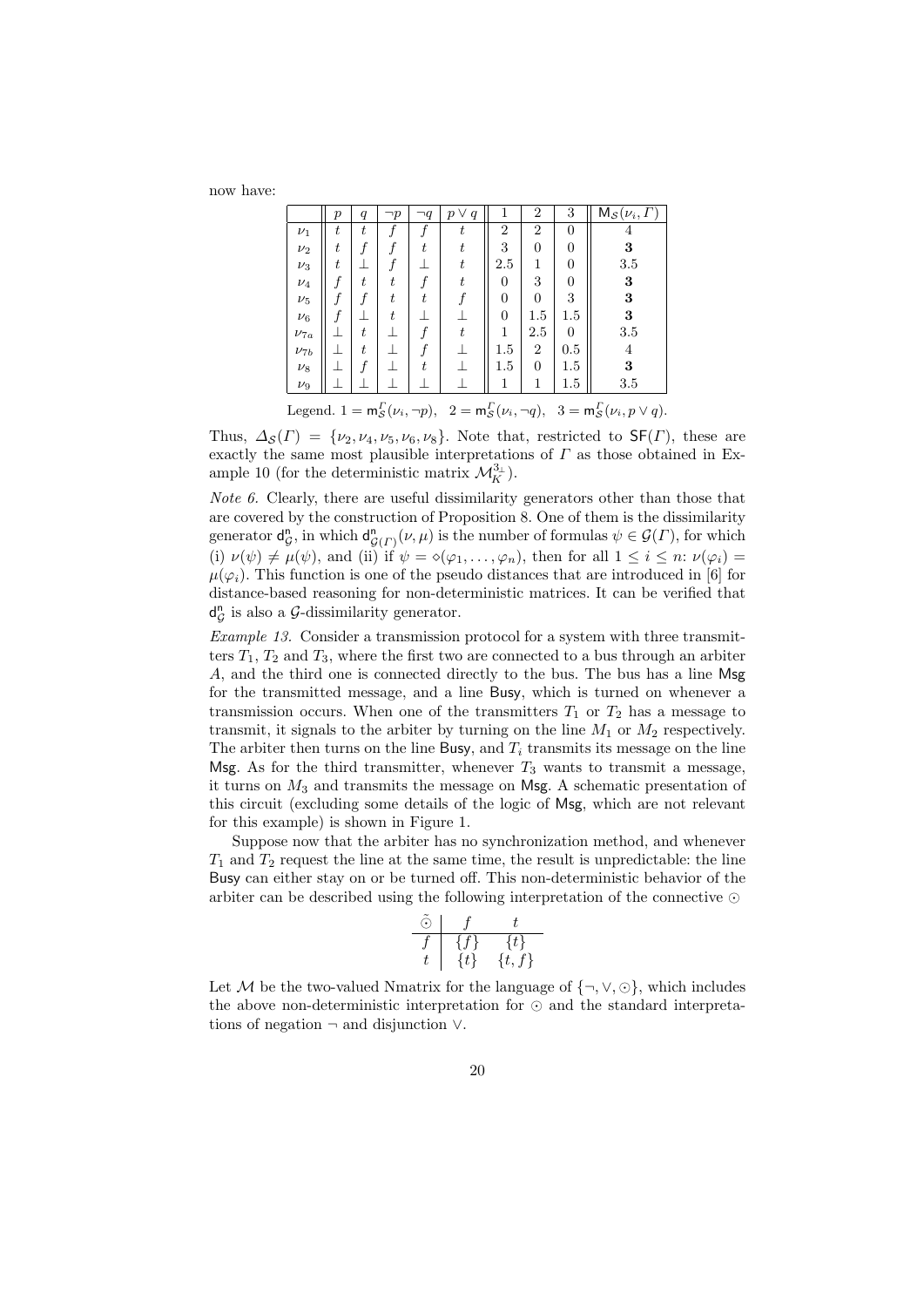

**Fig. 1.** The system of Example 13

Next, suppose that we observe the following unexpected behavior of the arbiter: although  $T_1$  has a message to transmit, while  $T_2$  has none, the line Busy is not turned on. This can be captured by the following theory:

$$
\varGamma=\{M_1, \neg M_2, \neg \mathsf{Busy}\}
$$

where Busy is an abbreviation of the formula  $(M_1 \odot M_2) \vee M_3$ , representing the normal behavior of the line Busy. Obviously, this theory is not *M*-satisfiable. For reasoning with this abnormality, we use the setting  $S = \langle \mathcal{G}^{SF}, d_{gsF}^{n}, \Sigma \rangle$ , where  $d_{gsF}^{n}$ is the dissimilarity generator defined in Note 6. The dissimilarity computations for this case are represented in the table below:

|            | $M_1$ | $M_2$ | $\overline{M}_3$ | $\neg M_2$ | $M_1 \odot M_2$ | <b>Busy</b> | $\neg$ Busy | 1              | 2              | 3              | $\overline{\mathsf{M}}_{\mathcal{S}}(\nu_i,\Gamma)$ |
|------------|-------|-------|------------------|------------|-----------------|-------------|-------------|----------------|----------------|----------------|-----------------------------------------------------|
| $\nu_1$    | t     | ŧ     | t.               |            |                 | Ŧ.          |             | $\overline{0}$ | 1              | $\overline{2}$ | 3                                                   |
| $\nu_2$    | t.    |       | +                |            |                 |             |             | $\theta$       | 1              | ш              | 2                                                   |
| $\nu_3$    | t.    |       |                  |            |                 |             |             | $\theta$       | 1              | ш              | 2                                                   |
| $\nu_4$    |       |       |                  |            |                 |             |             | $\theta$       | 1              | $\overline{0}$ |                                                     |
| $\nu_5$    |       |       |                  |            |                 |             |             | $\theta$       | 0              | $\overline{2}$ |                                                     |
| $\nu_6$    |       |       |                  |            |                 |             |             | $\theta$       | 0              |                |                                                     |
| $\nu_7$    |       |       |                  |            |                 |             |             |                | 1              | $\overline{2}$ |                                                     |
| $\nu_8$    |       |       |                  |            |                 |             |             |                |                |                |                                                     |
| $\nu_9$    |       |       |                  |            |                 |             |             |                | $\overline{0}$ | ш              |                                                     |
| $\nu_{10}$ |       |       |                  |            |                 |             |             |                | 0              | $\overline{0}$ |                                                     |

Legend.  $1 = m_S^{\Gamma}(\nu_i, M_1)$ ,  $2 = m_S^{\Gamma}(\nu_i, \neg M_2)$ ,  $3 = m_S^{\Gamma}(\nu_i, \neg \text{Busy})$ .

Hence,  $\Delta_{\mathcal{S}}(\Gamma) = \{\nu_4, \nu_6, \nu_{10}\},\$  and so, for instance,  $\Gamma \vdash_{\mathcal{S}} \neg M_3$ , even though neither  $M_1$  nor  $\neg M_2$  are  $\sim$ <sub>*S*</sub>-inferrable from *Γ*. Hence, although one can say nothing about  $T_1$  and  $T_2$ , it is still possible to conclude in this case that  $T_3$  has no message to transmit.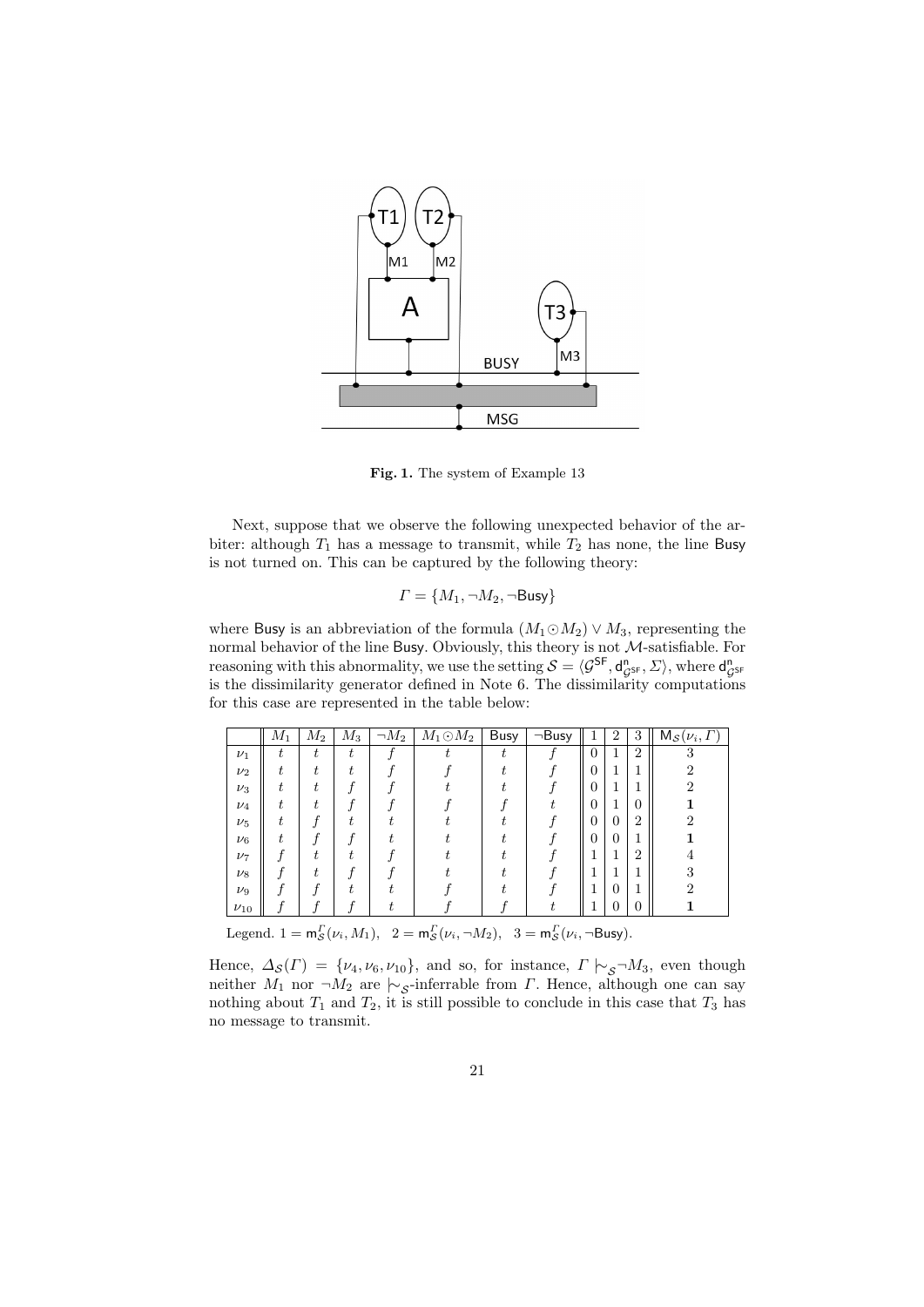#### **6.3 Modal Logics**

Next, we consider a denotational semantics that is based on a many-valued extension of standard Kripke semantics (see [20]), where the logical connectives are interpreted by a finite matrix  $M<sub>1</sub><sup>12</sup>$  and qualifications of the truth of a judgement are expressed by the necessitation operator " $\Box$ ". In case of the standard two-valued matrix we get the usual Kripke-style (possible worlds) semantics.

**Definition 22.** Let  $\mathcal{L}$  be a propositional language.

- $-$  A *frame* for  $\mathcal{L}$  is a triple  $\mathcal{F}r = \langle W, R, \mathcal{M} \rangle$ , where W is a non-empty set (of "worlds"), *R* (the "accessibility relation") is a binary relation on *W*, and  $\mathcal{M} = \langle \mathcal{V}, \mathcal{D}, \mathcal{O} \rangle$  is a matrix for  $\mathcal{L}$ . We say that a frame is finite if so is W.
- $-$  Let  $\mathcal{F}r = \langle W, R, \mathcal{M} \rangle$  be a frame for  $\mathcal{L}$ . An  $\mathcal{F}r$ *-valuation* is a function  $\nu$ :  $W \times F_L \rightarrow V$  that assigns truth values to the *L*-formulas at each world in *W* according to the following conditions:
	- For every connective  $\diamond, \nu(w, \diamond(\psi_1, \ldots, \psi_n)) = \tilde{\diamond}_{\mathcal{M}}(\nu(w, \psi_1), \ldots, \nu(w, \psi_n)),$ •  $\nu(w, \Box \psi) \in \mathcal{D}$  iff  $\nu(w', \psi) \in \mathcal{D}$  for all *w'* such that  $R(w, w')$ .

The set of  $\mathcal{F}r$ -valuations is denoted by  $\Lambda_{\mathcal{F}r}$ . The set of  $\mathcal{F}r$ -valuations that satisfy a formula  $\psi$  in a world  $w \in W$  is  $mod_{\mathcal{F}_r}^w(\psi) = \{ \nu \in \Lambda_{\mathcal{F}_r} \mid \nu(w, \psi) \in \mathbb{R}^n \}$ *D}*.

 $-$  A *frame interpretation* is a pair  $I = \langle \mathcal{F}r, \nu \rangle$ , in which  $\mathcal{F}r = \langle W, R, \mathcal{M} \rangle$  is a frame and  $\nu$  is an  $\mathcal{F}r$ -valuation. We say that *I* satisfies  $\psi$  (or that *I* is a model of  $\psi$ ), if  $\nu \in mod^w_{\mathcal{F}_r}(\psi)$  for every  $w \in W$ . We say that *I* satisfies *Γ* if it satisfies every  $\psi \in \Gamma$ .

**Definition 23.** A set  $\mathcal{I} = \{ \langle \langle W_i, R_i, \mathcal{M} \rangle, \nu_i \rangle \mid i = 1, 2, \ldots \}$  of frame interpretations is called *M*-closed, if for each interpretation  $\langle \mathcal{F}r, \nu \rangle \in \mathcal{I}$  and  $\mu \in \Lambda_{\mathcal{M}}$ there is an interpretation  $\langle \mathcal{F}r, \mu \rangle \in \mathcal{I}$ .

Let *I* be a non-empty set of frame interpretations. We define a satisfaction relation  $\models_{\mathcal{I}}$  on  $\mathcal{I} \times F_{\mathcal{L}}$  by  $I \models_{\mathcal{I}} \psi$  iff *I* satisfies  $\psi$ . Note that  $\mathcal{I} = \langle \mathcal{I}, \models_{\mathcal{I}} \rangle$  is a denotational semantics in the sense of Definition 2. By Proposition 1, then, the induced relation  $\vdash_{\mathcal{I}}$  is a Tarskian consequence relation for  $\mathcal{L}$ .

Given a possible-world semantics  $\mathfrak{I} = \langle \mathcal{I}, \models_{\mathcal{I}} \rangle$ , it is possible to define an inconsistency-tolerant variant of  $\vdash_{\mathfrak{I}}$  by introducing a dissimilarity-based setting  $\mathcal{S} = \langle \mathcal{G}, \mathsf{d}, f \rangle$  and applying the definitions in Section 4. As frame interpretations are more complicated semantic structures than those considered in the previous sections, defining intuitive and simple dissimilarity generators is more challenging in this case. Below, we consider a simple and useful case: a set of frame interpretations in which all the frames share the same set of worlds and accessibility relation. In this case, dissimilarity between frame interpretations may be defined by comparing valuations in each world and then aggregating over the worlds:

<sup>&</sup>lt;sup>12</sup> This framework can be extended to Nmatrices as well, but for simplicity we stick to deterministic matrices.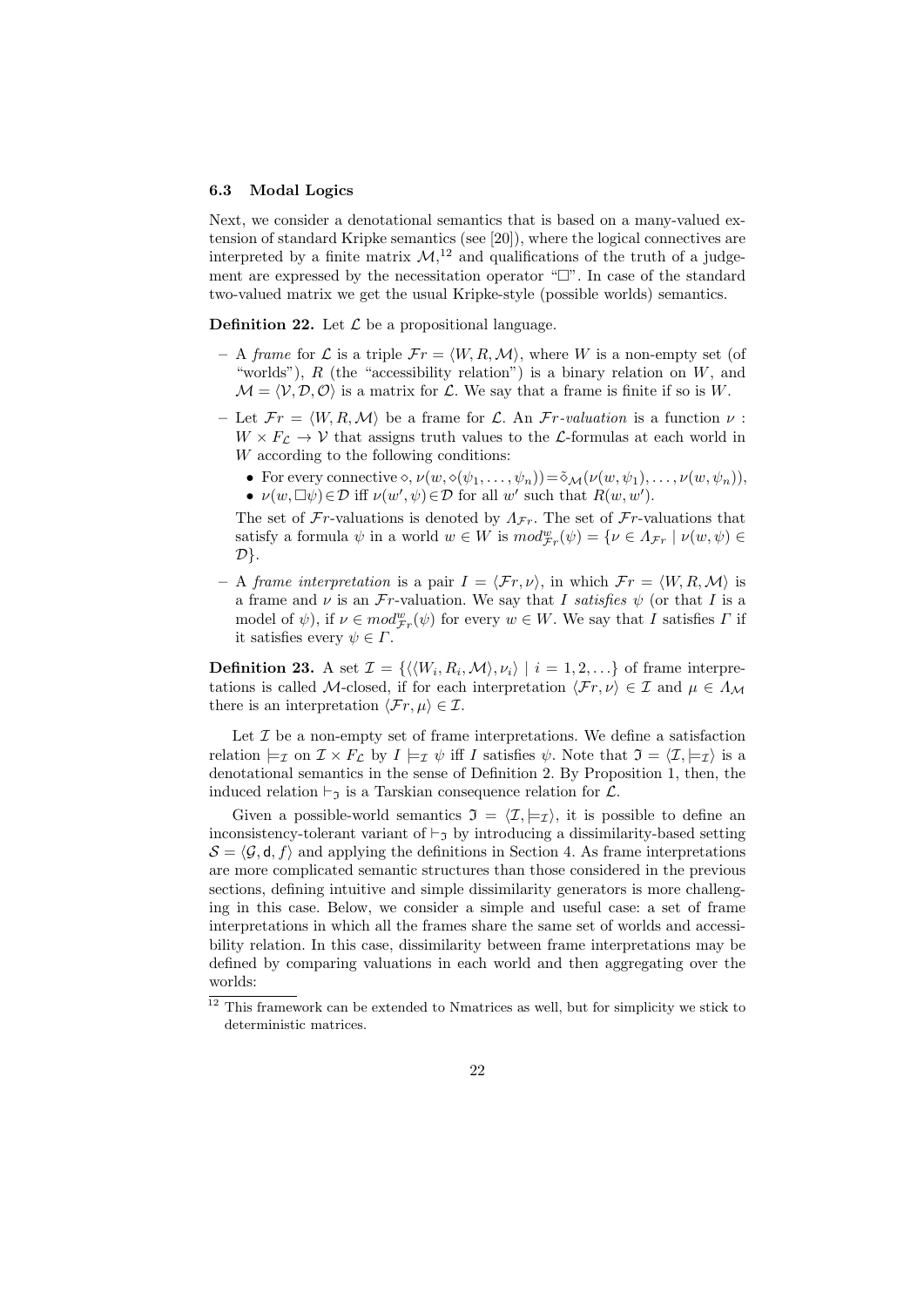**Proposition 9.** Let  $\mathfrak{I} = \langle \mathcal{I}, \models_{\mathcal{I}} \rangle$  be a possible world semantics, where  $\mathcal{I} =$  $\{\langle \langle W, R, M \rangle, \nu_i \rangle \mid i = 1, 2, \ldots \}$  and *W* is finite. Let  $d_G^{\mathcal{M}}$  be a  $\mathcal{G}$ -dissimilarity *generator for*  $\langle \Lambda_M, \models_{\mathcal{M}} \rangle$  (e.g., of the form considered in Proposition 7). We *define, for an aggregation function g, a function* d *g , such that for any Γ and*  $G_{\mathcal{G}}$  *frame interpretations*  $I_1 = \langle \langle W, R, \mathcal{M} \rangle, \nu_1 \rangle$  *and*  $I_2 = \langle \langle W, R, \mathcal{M} \rangle, \nu_2 \rangle \in \mathcal{I}$ ,

$$
\mathrm{d}^g_\mathcal{G}(\varGamma)(I_1,I_2)=g\big(\{\mathrm{d}^\mathcal{M}_\mathcal{G}(\varGamma)(\nu_1(w),\nu_2(w))\mid w\in W\}\big)
$$

*where, for*  $i = 1, 2, \nu_i(w)$  *is the 'restriction' of*  $\nu_i$  *to the world w, that is: for every formula*  $\psi$ ,  $\nu_i(w)(\psi) = \nu_i(w, \psi)$ . Then:

- *a*)  $d_G^g$  *is a G*-dissimilarity generator for 3,
- *b*) if *I* is *M*-closed and  $d_G^M$  is normal, then  $d_g^G$ *G is a normal G-dissimilarity generator for* I*.*

*Proof.* The fact that for every theory *Γ* the function  $d_G^g(\Gamma)$  is a *G*-dissimilarity follows by the facts that  $d_{G}^{\mathcal{M}}(\Gamma)$  is a *G*-dissimilarity function for *M* and that *g* is an aggregation function. These facts also assure the second condition in Definition 12. To see that  $d_{\mathcal{C}}^g$  $\mathcal{G}$  satisfies also the last condition in that definition, suppose that  $d_G^g(\Gamma)(I_1, I_2) = 0$ . Then  $d_G^{\mathcal{M}}(\Gamma)(\nu_1(w), \nu_2(w)) = 0$  for all  $w \in W$ and so  $\nu_1(w) \sim_{\Gamma} \nu_2(w)$  for every  $w \in W$ . Since the frame interpretations have the same accessibility relation, for every  $\psi \in \Gamma$  and every  $w \in W$ ,  $\nu_1(w) \in \mathit{mod}_{\mathcal{M}}(\psi)$ iff  $\nu_2(w) \in \mathit{mod}_{\mathcal{M}}(\psi)$ . It follows that for every  $\psi \in \Gamma$ ,  $I_1 \models_{\mathcal{I}} \psi$  iff  $I_2 \models_{\mathcal{I}} \psi$ , and so  $I_1 \sim_I I_2$ .

For Item (b), let *ϕ* be a non-tautological formula that is *G*-independent of *Γ* and let  $I_1 = \langle \langle W, R, \mathcal{M} \rangle, \nu_1 \rangle \in \mathit{mod}_3(\phi)$ . Then  $\nu_1(w) \in \mathit{mod}_{\mathcal{M}}(\phi)$  for every  $w \in W$ . Now, since  $d_G^{\mathcal{M}}$  is a normal *G*-dissimilarity generator for *M*, for ev $e^{\alpha}$   $\in W$  there is some  $\mu_2(w) \in \Lambda_M$  such that  $\mu_2(w) \notin \text{mod}_M(\phi)$  but still  $d_{\mathcal{G}}^{\mathcal{M}}(\Gamma)(\nu_1(w), \mu_2(w)) = 0$ . Let  $\nu_2 \in \Lambda_{\mathcal{M}}$  be any valuation such that for every world  $w \in W$  and formula  $\sigma$ ,  $\nu_2(w, \sigma) = \mu_2(w)(\sigma)$ . Since *I* is *M*-closed,  $I_2 = \langle \langle W, R, \mathcal{M} \rangle, \nu_2 \rangle \in \mathcal{I}$ . Moreover,  $I_2 \not\models \mathcal{I} \phi$ , but still  $d_{\mathcal{G}}^g$  $_{\mathcal{G}}^{g}(\Gamma)(I_1,I_2) = 0.$  Thus  $d^g_C$  $\mathcal{G}$  is normal.

*Example 14.* A committee of three people, *P*1*, P*<sup>2</sup> and *P*<sup>3</sup> should nominate two or less candidates among a and b for a governmental position. A committee member *P*<sup>*i*</sup> may consult with any other member. Moreover, *P*<sup>*i*</sup> will vote for  $x \in \{a, b\}$  only if  $P_i$  believes that x is qualified, and no member that  $P_i$  consults with believes otherwise. A candidate is recommended only upon a consensus.

A journalist J wants to predict the committee's recommendation, based on his partial knowledge about the committee and some leaking rumors. Suppose that he knows that  $P_1$  believes that both candidates are qualified and that  $P_2$ believes that **b** is qualified. Moreover, **J** knows that  $P_1$  and  $P_2$  consult with  $P_3$ , but  $P_3$  never asks anyone else for advice.

This situation can be represented by the classical matrix and a modal language  $\mathcal{L} = {\{\Box, \land, \neg\}}$ . The atoms  $q_a$  and  $q_b$  respectively represent the belief that a and b are qualified, and the formula  $Q_x = \Box q_x$  indicates that x is in the list of qualified candidates. Each world is associated with a committee member: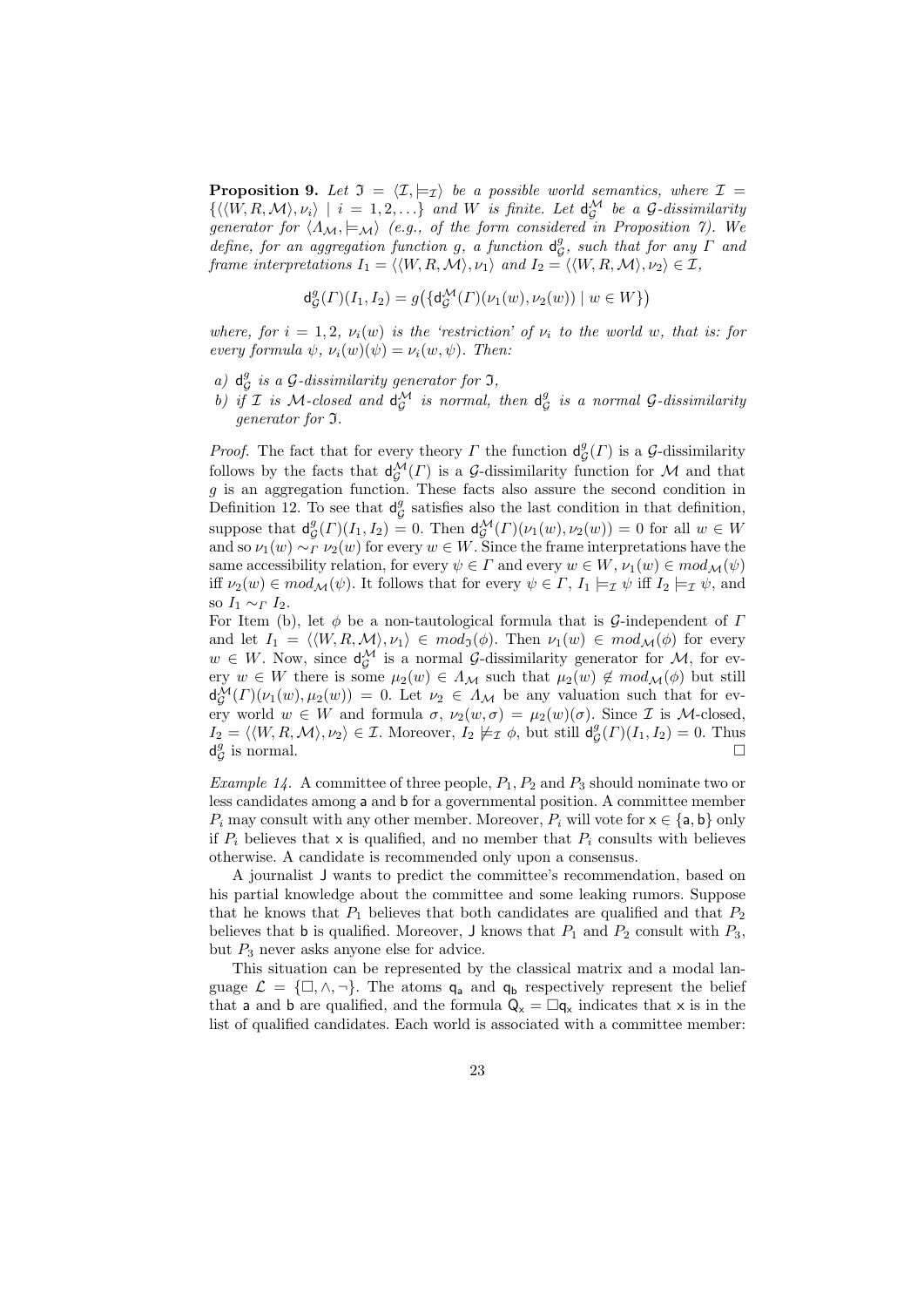

**Fig. 2.** The frame of Example 14

 $W = \{P_1, P_2, P_3\}$ . Accessibility between worlds indicates a consulting relation between the members, thus:  $R = \{ \langle P_1, P_1 \rangle, \langle P_2, P_2 \rangle, \langle P_3, P_3 \rangle, \langle P_1, P_3 \rangle, \langle P_2, P_3 \rangle \}.$ The corresponding frame is shown in Figure 2.

Next, suppose that two contradictory rumors are brought to J's attention: according to one, the list includes the names of both a and b. According to the other, at least one of the members disqualified a. This information may be represented by  $\Gamma = \{\neg \Box q_a, \Box q_a \land \Box q_b\}$ . For maintaining this contradictory theory, J uses  $\sim$ <sub>*S*</sub>, induced by the setting  $S = \langle \mathcal{G}^{\mathsf{At}}, \mathsf{d}^{\Sigma}, \Sigma \rangle$ , where  $\mathsf{d}^{\Sigma}$  is the dissimilarity-generator defined like in Proposition 9 for  $g = \Sigma$  and  $d_G^{\mathcal{M}} = d_G^{\mathcal{M}}$ *G* . Note that since <sup>I</sup> is normal, by Theorem 1 and Proposition 9, *|∼<sup>S</sup>* is inconsistencytolerant.

The dissimilarity calculations for the frame interpretations that correspond to the partial knowledge of **J** are given below (where  $\psi^i_x$ , for  $\psi \in \{\text{q}, \text{Q}\}, x \in \{\text{a}, \text{b}\}\$ and  $1 \leq i \leq 3$ , denotes the value of the formula  $\psi_x$  in the world  $P_i$ ).

|                | q÷ | $q_a^2$ | $q_a^3$ | $q_b^*$ | qѣ | $q_b^3$ | $\overline{Q}_a$ | $Q_a^2$ | $\bar{Q}_{a}$ | $Q_{b}^{1}$ | $Q_b^2$ | $Q_b^3$ |   | $\overline{2}$ | 3              |
|----------------|----|---------|---------|---------|----|---------|------------------|---------|---------------|-------------|---------|---------|---|----------------|----------------|
| $I_1$          |    | t       | t       | t.      | t  | t       |                  |         |               |             |         | ÷       |   | 0              |                |
| 12             |    |         |         |         |    |         |                  |         |               |             |         |         |   |                | ິ              |
| $I_3$          |    |         |         |         | ÷  |         |                  |         |               |             |         |         | U |                |                |
| 1 <sub>4</sub> |    |         |         |         |    |         |                  |         |               |             |         |         | 0 | $\overline{2}$ | 2              |
| 1 <sub>5</sub> |    |         |         |         |    |         |                  |         |               |             |         |         | U |                |                |
| $I_6$          |    |         |         |         |    |         |                  |         |               |             |         |         | 0 | $\overline{2}$ | $\overline{2}$ |
| 17             |    |         |         |         |    |         |                  |         |               |             |         |         | 0 | $\overline{2}$ | റ              |
| 18             |    |         |         |         |    |         |                  |         |               |             |         |         |   | 3              | R<br>IJ        |

Legend.  $1 = m_S^{\Gamma}(I_i, \neg Q_a)$ ,  $2 = m_S^{\Gamma}(I_i, Q_a \wedge Q_b)$ ),  $3 = M_S(i, \Gamma)$ .

Thus,  $\Delta_{\mathcal{S}}(\Gamma) = \{I_1, I_3, I_5\}$ , and so  $\Gamma \sim_{\mathcal{S}} \mathsf{Q}_{\mathsf{b}}$  while  $\Gamma \not\sim_{\mathcal{S}} \mathsf{Q}_{\mathsf{a}}$ ,  $\Gamma \not\sim_{\mathcal{S}} \neg \mathsf{Q}_{\mathsf{a}}$ . Based on his knowledge, then, J may assume that b will be nominated, while nothing can be predicted about a.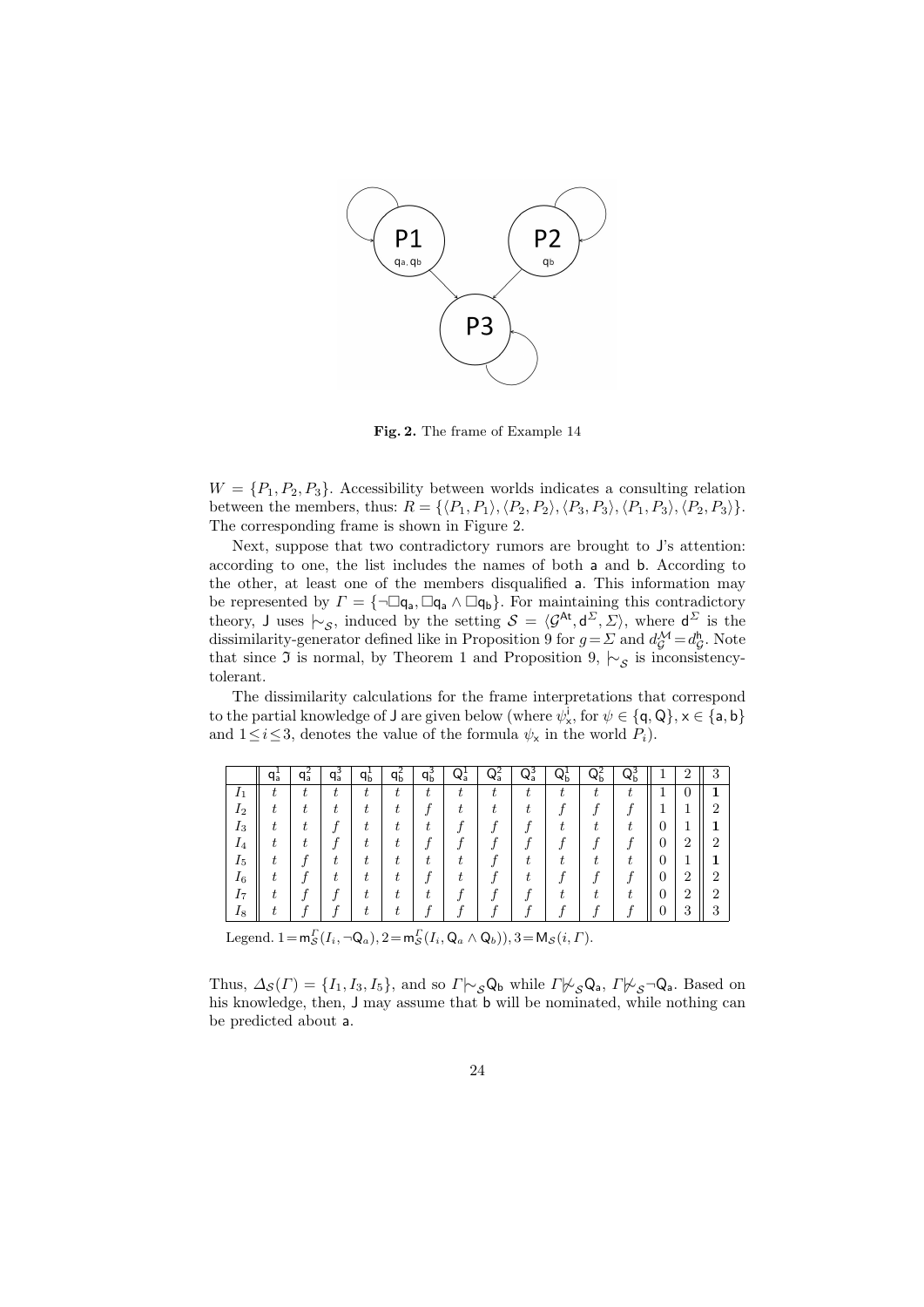## **7 Conclusion**

We have introduced an abstract and modular framework of supplementing different logics, based on denotational semantics, with some extra apparatus of inconsistency tolerance. To obtain an inconsistency-tolerant variant of one's favorite logic (defined by some denotational semantics S), one simply needs to choose an appropriate semantic setting for S according to some application-specific considerations. This automatically induces an operator that relates each theory to its most plausible interpretations, and so a corresponding inconsistency-tolerant variant of the original logic is available. Our framework is schematically depicted in Figure 3.



**Fig. 3.** The dissimilarity-based framework

Similar methods for generating such logics were already introduced, e.g., in [2] for deterministic matrices, and in [6] for two-valued non-deterministic matrices. However, all these methods heavily depend on their underlying semantics. The framework presented here, however, is substantially more general — it assumes nothing about the underlying semantics, except for its being denotational. This is done by identifying what a "similarity" between abstract semantic entities is, and what properties it should satisfy. In particular, we have found that the standard notion of a distance is not adequate for our purpose, and that a more general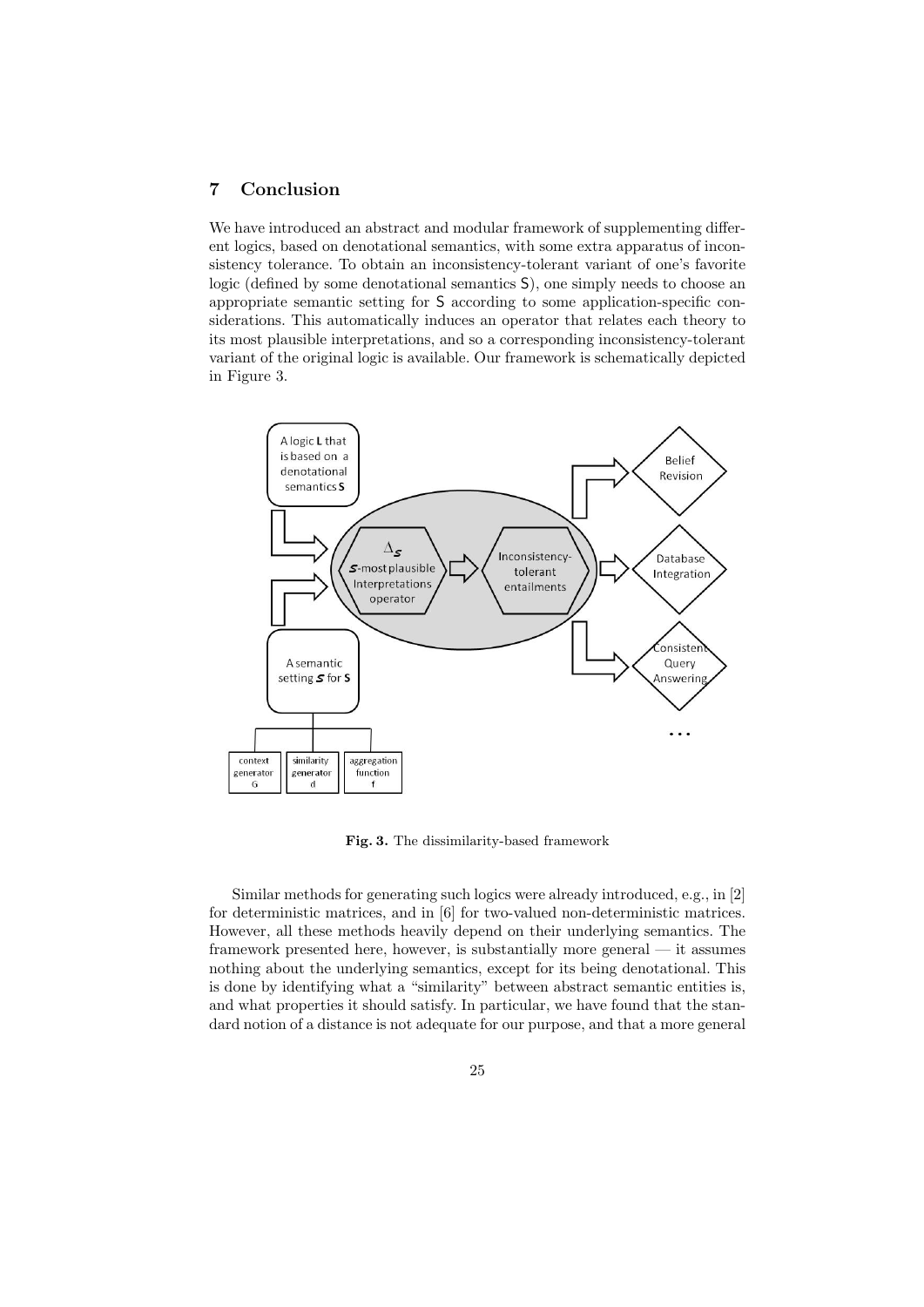notion is required. The generalized notion of a dissimilarity admits the definition of some preferential logics that are not even cumulative (the weakest family of preferential logics considered in the well-known framework of Makinson [38] and Kraus-Lehmann-Magidor [30]), but which still have some merit for AI applications. We have shown, moreover, that our approach may be used for extending traditional distance-related methodologies in the context of revision and merging systems [27, 29, 34], cardinality-based methods for database repair [5, 13, 37] and consistent query answering [1, 47], and forgetting-based approaches to reasoning with inconsistency [32, 35].

An important subject for future research is a comparative study of the different entailment relations that are induced by different dissimilarity-based settings. This involves extensions to the nonmonotonic case of works such as that in [4] (which introduces a list of desirable properties that paraconsistent consequence relations should have  $13$ ). A better understanding of the relationships between semantic settings and the entailment relations that they induce will be helpful in providing guidelines on how to adapt semantic settings to application-specific needs. Other directions for future work include the extension of our framework to the first-order case, and the incorporation of semantics that are not denotational, such as the one in [15], which is induced by ordinal conditional functions [46].

## **References**

- 1. M. Arenas, L. Bertossi, and J. Chomicki. Consistent query answers in inconsistent databases. In *Proc. PODS'99*, pages 68–79. ACM Press, 1999.
- 2. O. Arieli. Distance-based paraconsistent logics. *Journal of Approximate Reasoning*, 48(3):766–783, 2008.
- 3. O. Arieli and A. Avron. General patterns for nonmonotonic reasoning: from basic entailments to plausible relations. *Logic Journal of the IGPL*, 8(2):119–148, 2000.
- 4. O. Arieli, A. Avron, and A. Zamansky. Ideal paraconsistent logics. *Studia Logica*, 99(1–3):31–60, 2011.
- 5. O. Arieli, M. Denecker, and M. Bruynooghe. Distance semantics for database repair. *Annals of Mathematics and Artificial Intelligence*, 50(3–4):389–415, 2007.
- 6. O. Arieli and A. Zamansky. Distance-based non-deterministic semantics for reasoning with uncertainty. *Logic Journal of the IGPL*, 17(4):325–350, 2009.
- 7. O. Arieli and A. Zamansky. Similarity-based inconsistency-tolerant logics. In T. Janhunen and I. Niemelä, editors, *Proc. JELIA'10*, LNAI 6341, pages 11–23. Springer, 2010.
- 8. O. Arieli and A. Zamansky. Simplified forms of computerized reasoning with distance semantics. *Journal of Applied Logic*, 9(1):1–22, 2011.
- 9. O. Arieli and A. Zamansky. Inconsistency-tolerance in knowledge-based systems by dissimilarities. In Th. Lukasiewicz and A. Sali, editors, *Proc. FoIKS'12*, LNCS 7153, pages 34–50. Springer, 2012.
- 10. A. Avron and B. Konikowska. Proof systems for reasoning about computation errors. *Studia Logica*, 91(2):273–293, 2009.
- 11. A. Avron and I. Lev. Non-deterministic multi-valued structures. *Journal of Logic and Computation*, 15:241–261, 2005.

<sup>13</sup> Unlike our case, then, the work in [4] refers to *monotonic* logics (see Definition 1).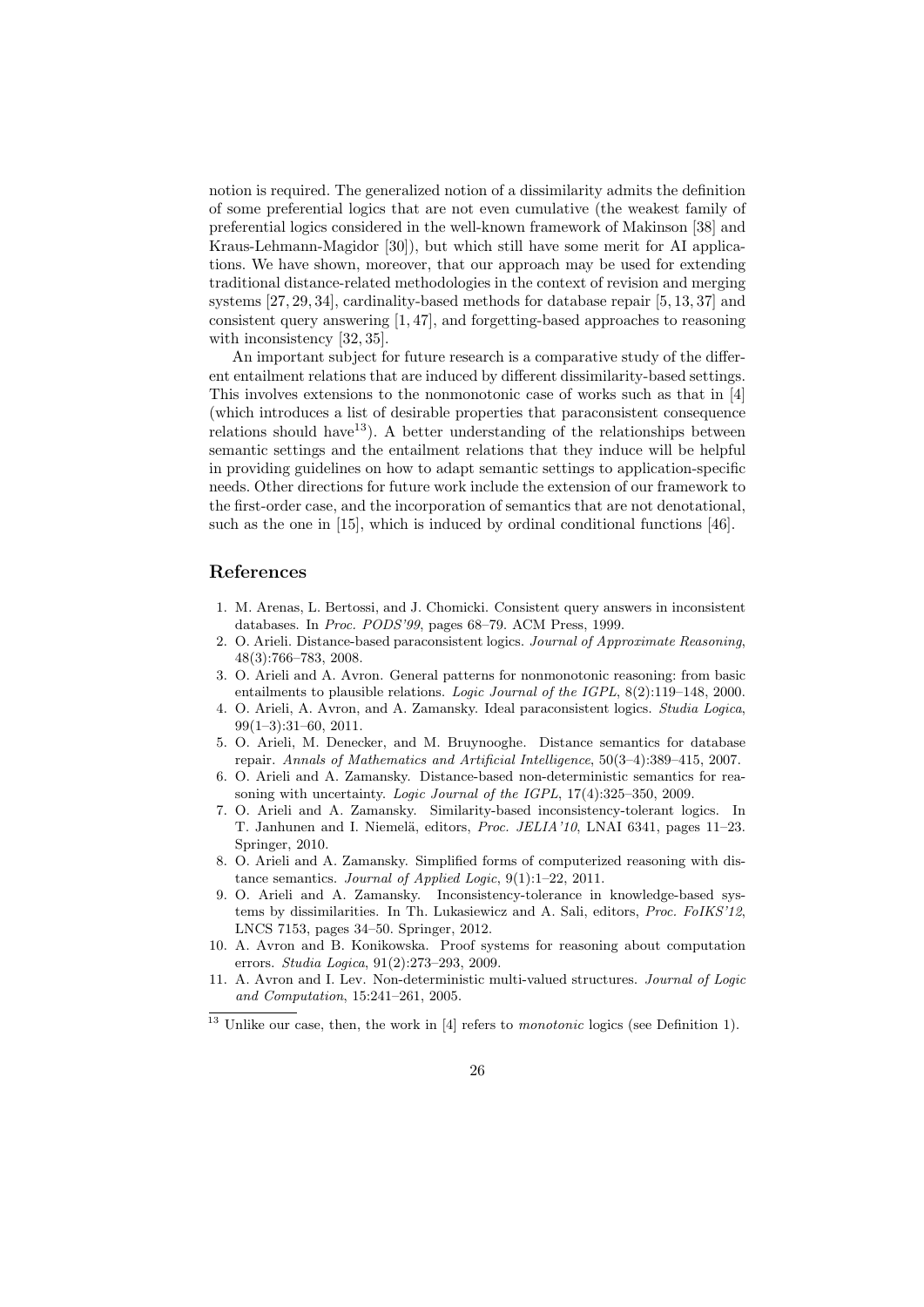- 12. A. Avron and A. Zamansky. Non-deterministic semantics for logical systems. In *Handbook of Philosophical Logic*, volume 16, pages 227–304. 2011.
- 13. L. Bertossi. Consistent query answering in databases. *SIGMOD Records*, 35(2):68– 76, 2006.
- 14. J. Y. B´eziau, W. A. Carnielli, and D. Gabbay. *Handbook of Paraconsistency*. King's College Publications, 2007.
- 15. J. Biskup and C. Tadros. Revising belief without revealing secrets. In Th. Lukasiewicz and A. Sali, editors, *Proc. FoIKS'12*, LNCS 7153, pages 51–70. Springer, 2012.
- 16. W. A. Carnielli, M. E. Congilio, and I. D'Ottaviano. *Paraconsistency: The Logical Way to the Inconsistent – Proceedings of the second World Congress on Paraconsistency*. Marcel Dekker, 2001.
- 17. N. C. A. da Costa. On the theory of inconsistent formal systems. *Notre Dame Journal of Formal Logic*, 15:497–510, 1974.
- 18. M. Dalal. Investigations into a theory of knowledge base revision. In *Proc. AAAI'88*, pages 475–479. AAAI Press, 1988.
- 19. S. de Amo, , W. Carnielli, and J. Marcos. A logical framework for integrating inconsistent information in multiple databases. In *Proc. FoIKS'02*, LNCS 2284, pages 67–84. Springer, 2002.
- 20. M. Fitting. Many-valued modal logics. *Fundamenta Informaticae*, 15(3-4):235–254, 1991.
- 21. D. Gabbay. Theoretical foundation for non-monotonic reasoning, Part II: Structured non-monotonic theories. In B. Mayoh, editor, *Proc. SCAI'91*. IOS Press, 1991.
- 22. N. Gorogiannis and A. Hunter. Implementing semantic merging operators using binary decision diagrams. *Approximate Reasoning*, 49(1):234–251, 2008.
- 23. S. Gottwald. *A Treatise on Many-Valued Logics, Studies in Logic and Computation*, volume 9. Research Studies Press, Baldock, 2001.
- 24. A. Hunter and S. Konieczny. Approaches to measuring inconsistent information. In L. Bertossi, A. Hunter, and T. Schaub, editors, *Inconsistency Tolerance*, volume 3300 of *Lecture Notes in Computer Science*, pages 191–236. Springer, 2005.
- 25. A. Hunter and S. Konieczny. Measuring inconsistency through minimal inconsistent sets. In *Proc. KR'08*, pages 358–366. AAAI Press, 2008.
- 26. S. C. Kleene. *Introduction to Metamathematics*. Van Nostrand, 1950.
- 27. S. Konieczny, J. Lang, and P. Marquis. Distance-based merging: a general framework and some complexity results. In *Proc. KR'02*, pages 97–108. Morgan Kaufmann Publishers, 2002.
- 28. S. Konieczny and P. Marquis. Three-valued logics for inconsistency handling. In *Proc. JELIA'02*, pages 332 – 344, 2002.
- 29. S. Konieczny and R. Pino Pérez. Merging information under constraints: a logical framework. *Journal of Logic and Computation*, 12(5):773–808, 2002.
- 30. S. Kraus, D. Lehmann, and M. Magidor. Nonmonotonic reasoning, preferential models and cumulative logics. *Artificial Intelligence*, 44(1–2):167–207, 1990.
- 31. C. Lafage and J. Lang. Propositional distances and preference representation. In *Proc. ECSQARU'01*, volume 2143 of *LNAI*, pages 48–59. Springer, 2001.
- 32. J. Lang and P. Marquis. Reasoning under inconsistency: A forgetting-based approach. *Artificial Intelligence*, 174(12–13):799–823, 2010.
- 33. D. Lehmann and M. Magidor. What does a conditional knowledge base entail? *Artificial Intelligence*, 55:1–60, 1992.
- 34. D. Lehmann, M. Magidor, and K. Schlechta. Distance semantics for belief revision. *Journal of Symbolic Logic*, 66(1):295–317, 2001.